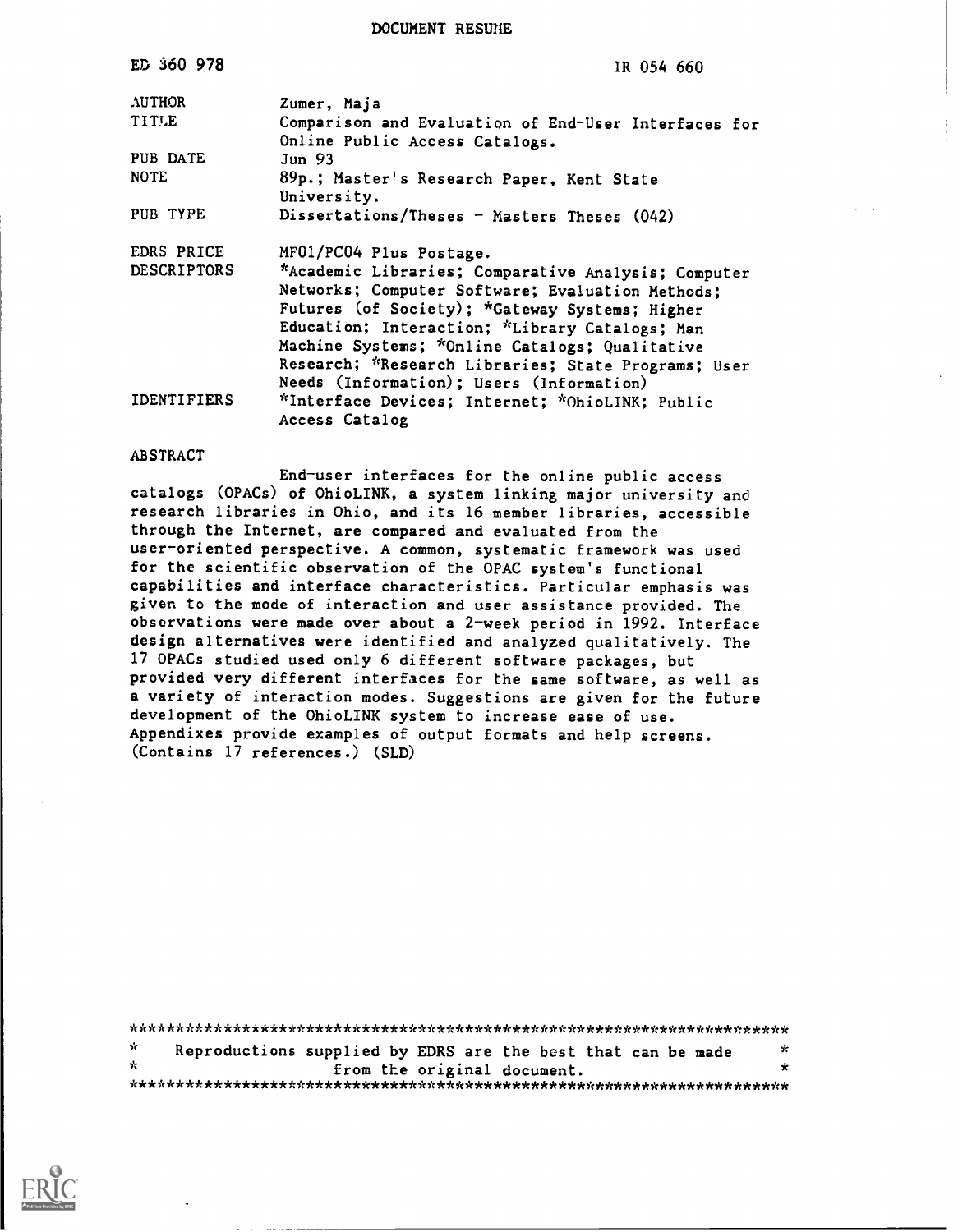U.S. DEPARTMENT OF EDUCATION<br>Office of Educational Research and Improvement EDUCATIONAL RESOURCES INFORMATION CENTER (ERIC)

CO C This document has been reproduced as<br>
received from the person or organization<br>
originating it

C Minor changes have been made to improve<br>
Consider the constant of the constant of the constant of the constant of the constant of the constant of the constant of the constant of the constant of the constant of the consta

● Points of view or opinions stated in this docu-<br>The ment do not necessanly represent of the necessand of the necessand of the necessand of the stated in this<br>OERI position or policy

### COMPARISON AND EVALUATION OF END-USER INTERFACES FOR ONLINE PUBLIC ACCESS CATALOGS

A Master's Research Paper submitted to the Kent State University School of Library and Information Science in partial fulfillment of the requirements for the degree Master of Library Science

by

Maja Zumer

June, 1993

rtst endt Avanlable 2

"PERMISSION TO REPP.LJUCE THIS MATERIAL HAS BEEN GRANTED BY

Maja Zumer

TO THE EDUCATIONAL RESOURCES INFORMATION CENTER (ERIC)."

ER (205460)

A.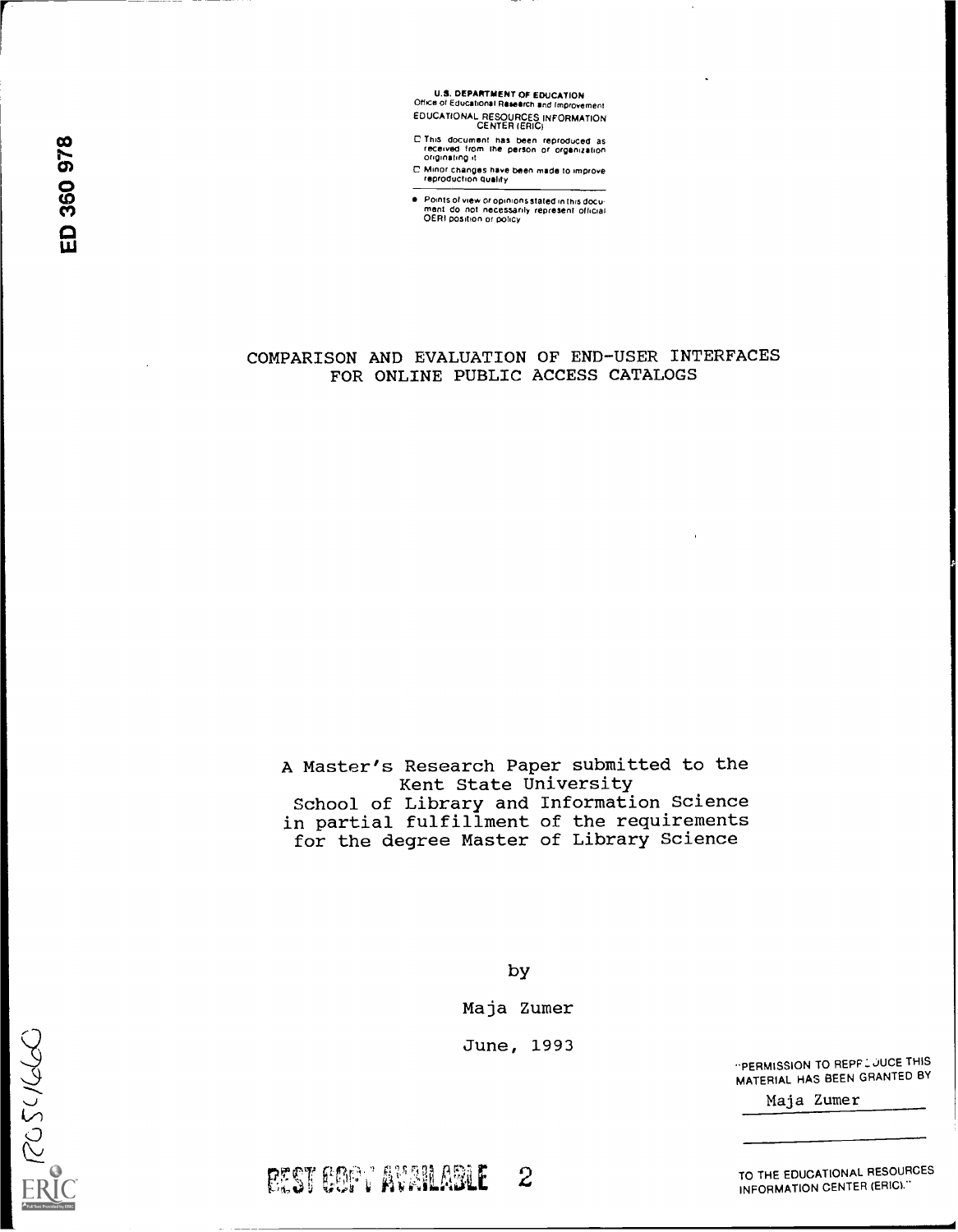### COMPARISON AND EVALUATION OF END-USER INTERFACES FOR ONLINE PUBLIC ACCESS CATALOGS

### ABSTRACT

End-user interfaces for OPACs of OhioLINK and its 16 menber libraries, accessible by Internet, are compared and evaluated from the user-oriented perspective. A common, systematic framework is used for the scientific observation of OPAC systems functional capabilities and interface characteristics. Particular emphasis is given to the mode of interaction and user assistance provided. Interface design alternatives are identified and qualitatively analyzed.

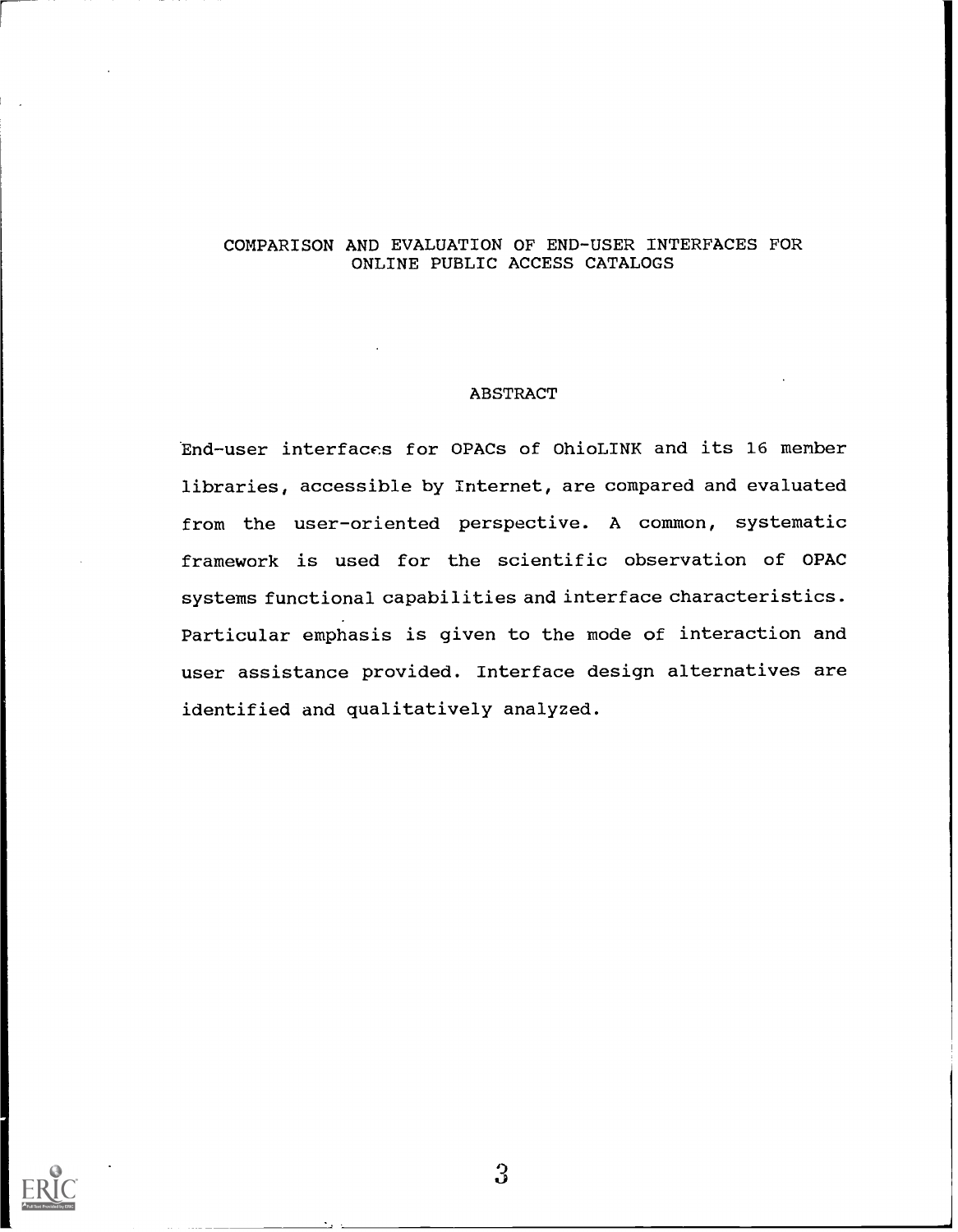# Master's Research Paper by

Maja Zumer

B.S., University of Ljubljana, Slovenia, 1975

M.L.S., Kent State University, 1993

Approved by

Adviser Les Just  $\overrightarrow{p}$ 



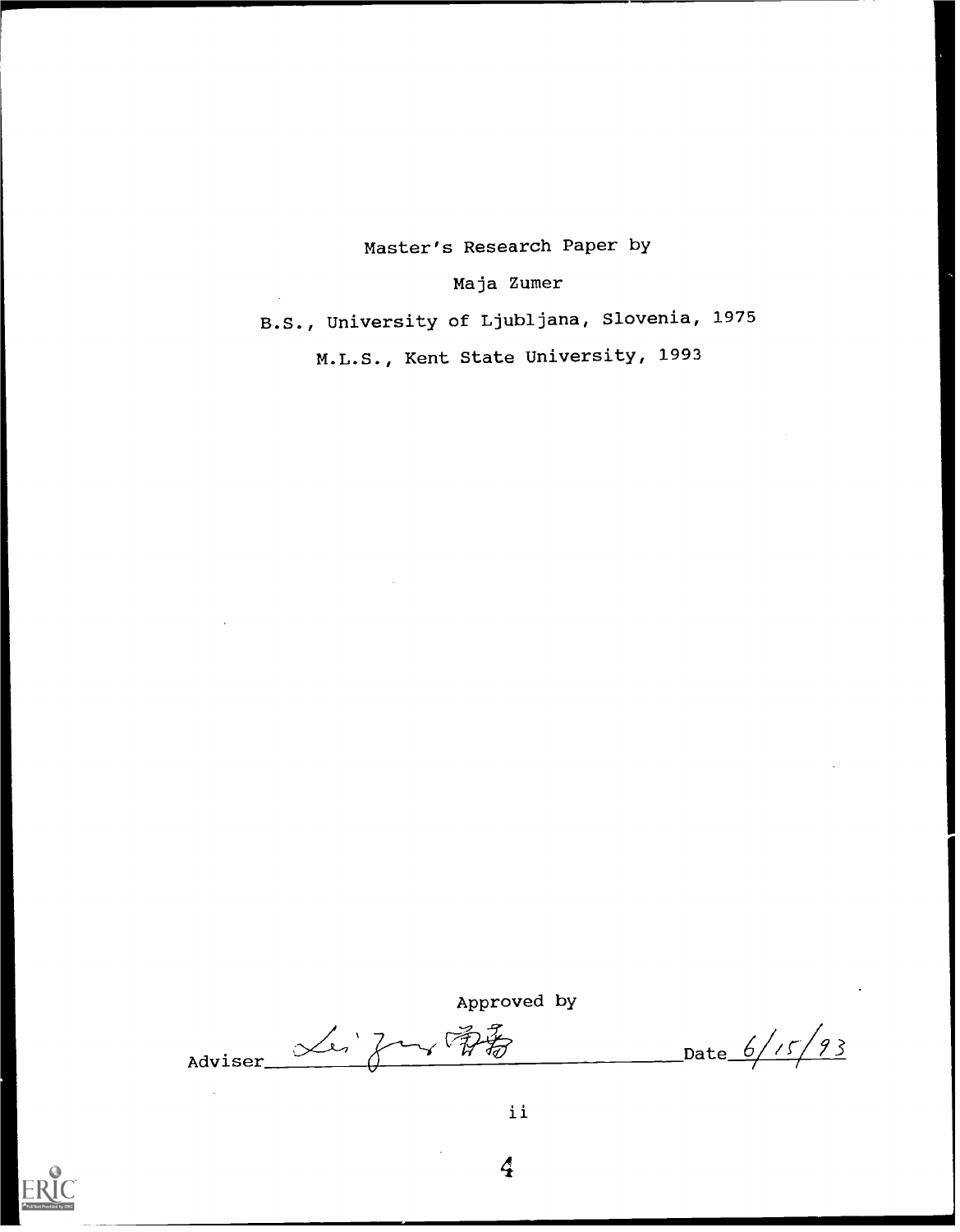# TABLE OF CONTENTS

|         | LIST OF TABLES $\cdots$          |  |  |  |  |  |  |  |  | iv |
|---------|----------------------------------|--|--|--|--|--|--|--|--|----|
|         |                                  |  |  |  |  |  |  |  |  | v  |
| Chapter |                                  |  |  |  |  |  |  |  |  |    |
| $1$ .   |                                  |  |  |  |  |  |  |  |  | 1  |
|         | 2. LITERATURE REVIEW             |  |  |  |  |  |  |  |  | 7  |
|         |                                  |  |  |  |  |  |  |  |  | 12 |
| 4.      | RESEARCH RESULTS                 |  |  |  |  |  |  |  |  | 14 |
|         | 4.1 Access to the OPACs $\cdots$ |  |  |  |  |  |  |  |  | 15 |
|         | 4.2 Operational control          |  |  |  |  |  |  |  |  | 18 |
|         | 4.3 Access points                |  |  |  |  |  |  |  |  | 25 |
|         | 4.4 Search formulation control.  |  |  |  |  |  |  |  |  | 27 |
|         | 4.5 Output control $\ldots$      |  |  |  |  |  |  |  |  | 37 |
|         | 4.6 User assistance              |  |  |  |  |  |  |  |  | 43 |
|         | 5. CONCLUSIONS $\langle$         |  |  |  |  |  |  |  |  | 51 |
|         | <b>APPENDICES</b>                |  |  |  |  |  |  |  |  |    |
|         | A. EXAMPLES OF OUTPUT FORMATS 54 |  |  |  |  |  |  |  |  |    |
|         | B. EXAMPLES OF HELP SCREENS      |  |  |  |  |  |  |  |  | 63 |
|         |                                  |  |  |  |  |  |  |  |  | 74 |



iii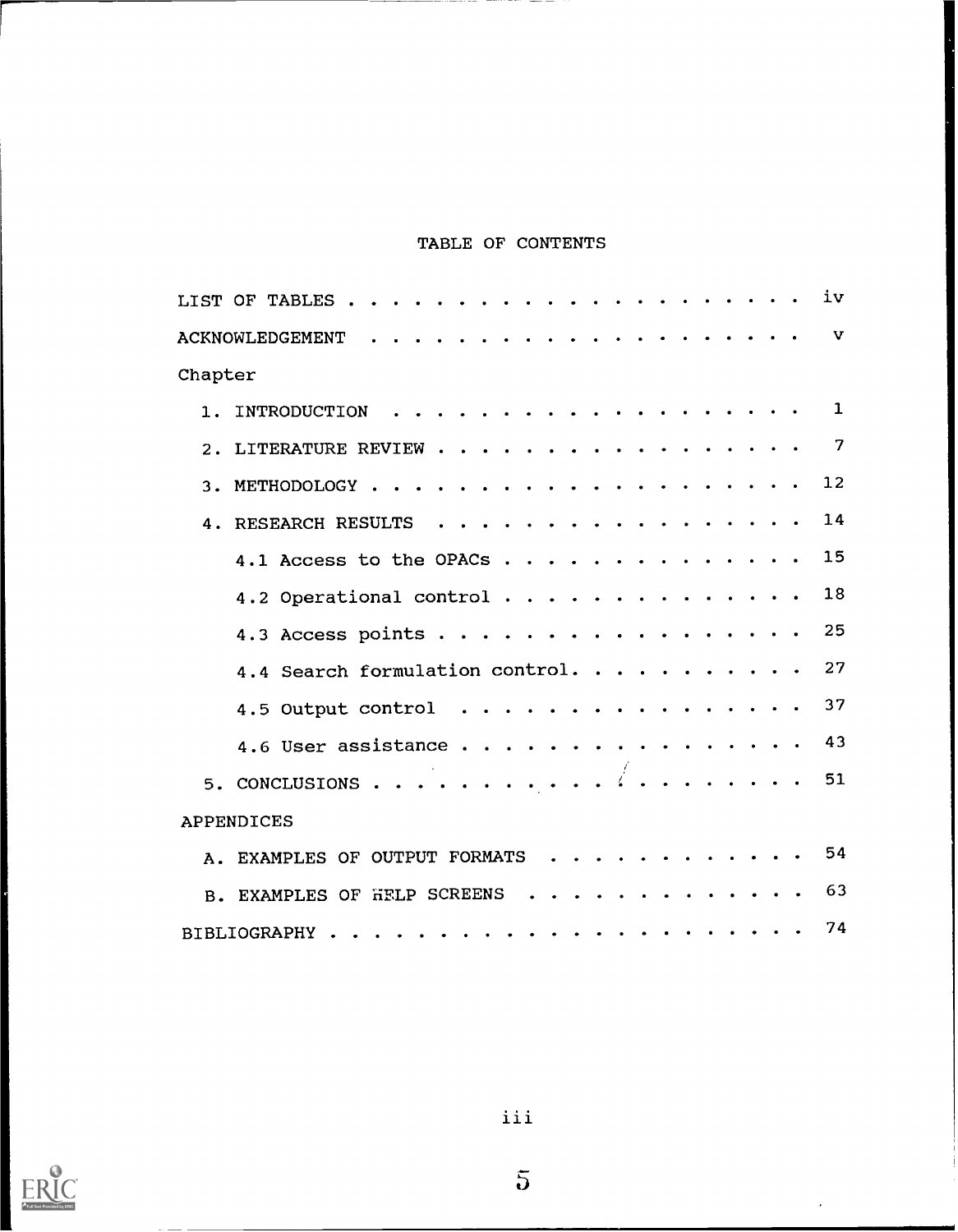## LIST OF TABLES

| Table                            | Page |  |
|----------------------------------|------|--|
| 1. Access to OPACs 17            |      |  |
| 2. Operational control 21        |      |  |
| 3. Access points 26              |      |  |
| 4. Search formulation control 31 |      |  |
| 5. Output control $\ldots$ , 40  |      |  |
| 6. User assistance 46            |      |  |



 $\bf{6}$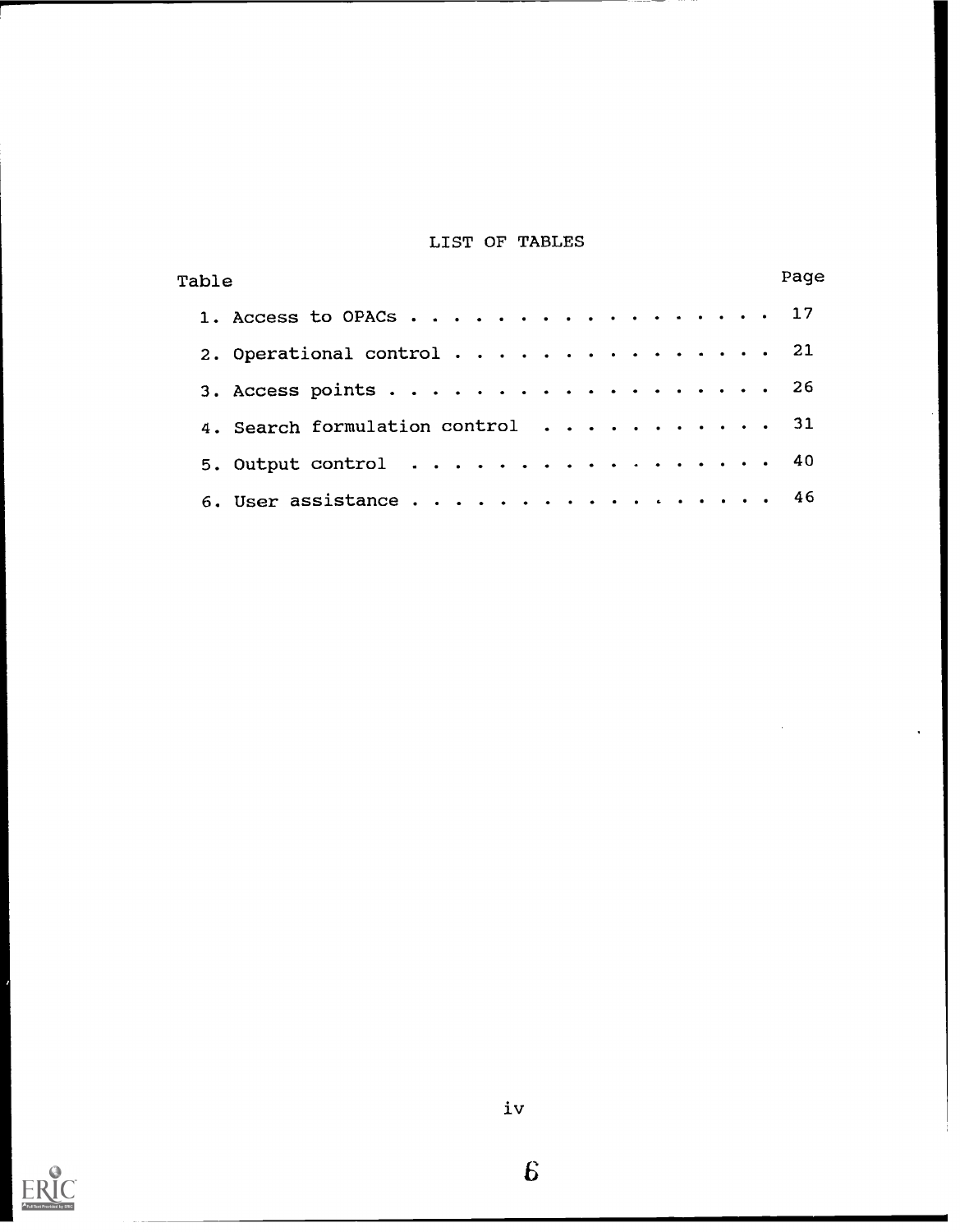### ACKNOWLEDGEMENT

I am thankful to my adviser dr. Marcia Lei Zeng for her continuous encouragement and support.

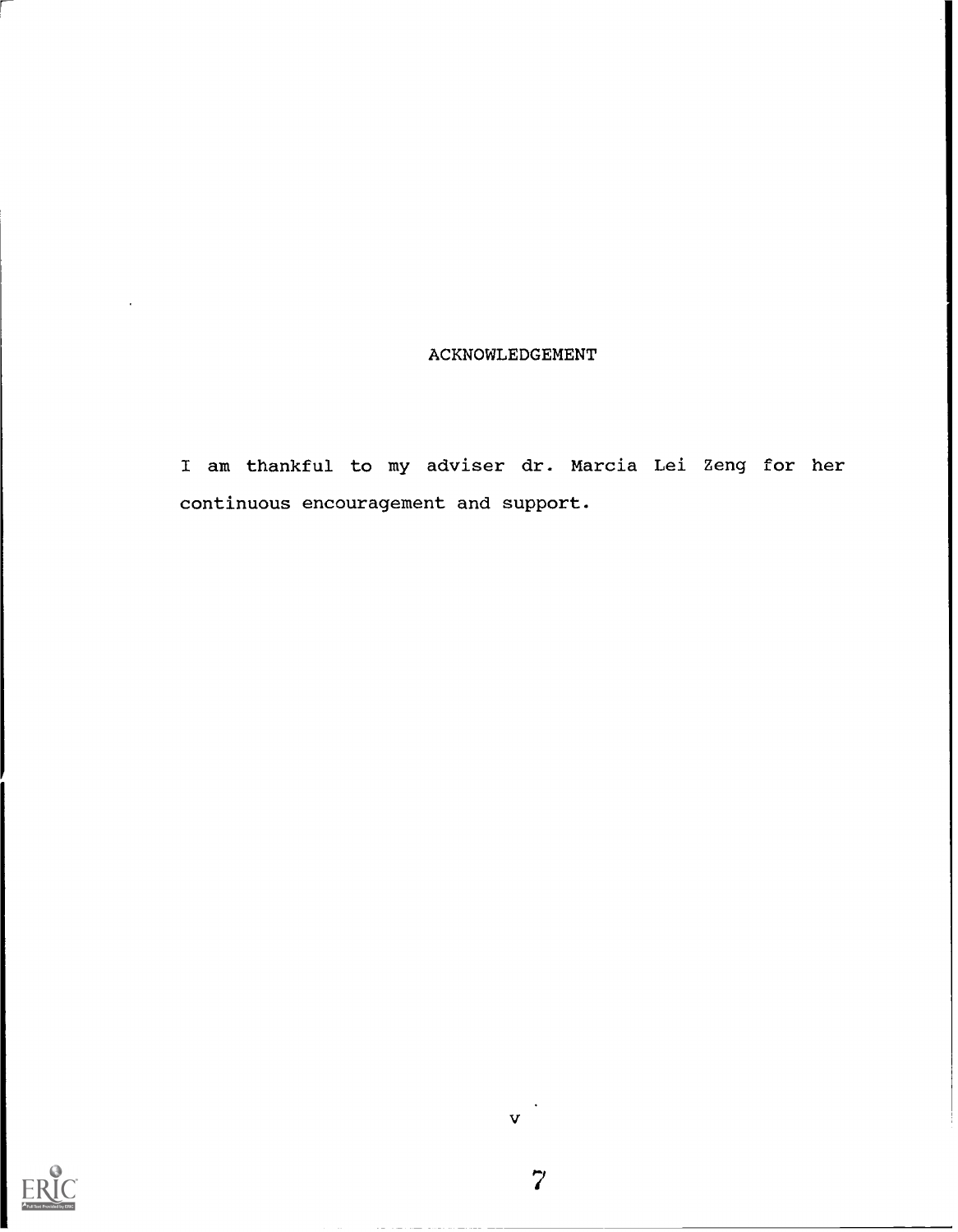### CHAPTER 1

### INTRODUCTION

### Background

The vast expansion in library collections over the past two decades has forced librarians to deal with an increasing burden of the production and maintenance of library catalogs. The need to control costs on one hand while optimizing the resources o the other hand has led to centralized shared cataloging and automated catalogs. The next logical step was to offer the online catalog to the user. In the last ten years, most libraries have replaced their card catalogs with online public access catalogs (OPACs) and it is safe to say that the ones that have not done so yet are planning to do it in the near future.

At bottom, an OPAC is, and should primarily be, a library catalog. As such, it has the four functions of any bibliographic instrument: the finding or identifying function, the gathering function, the collocating function, and the evaluative or selecting function<sup>1</sup>. The goals of OPAC design should include improving the accessibility and the



<sup>&</sup>lt;sup>1</sup>D. Katryn Weintraub, "The Essentials of Desiderata of the Bibliographic Record as Discovered by Research," Library Resources and Technical Services 23 (1979): 391-405.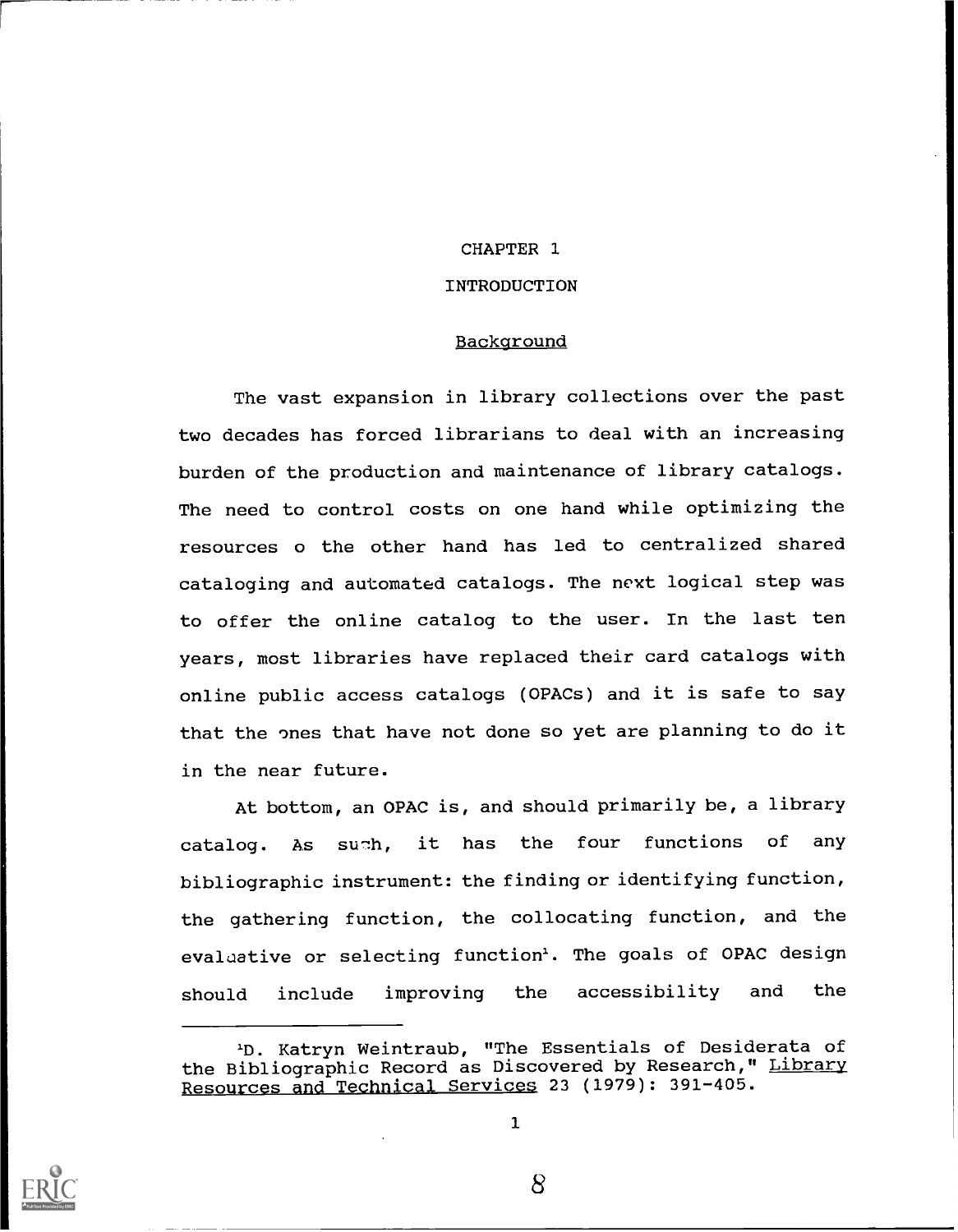availability of the information while reducing the time and money spent on obtaining the relevant information. It is the ideal of satisfying the user's information needs with the minimal effort from his/her side that we have to pursue in designing the OPACs.

There is a need to examine and compare various existing systems in order to develop design guidelines for future OPACs. New and improved systems can be built using (good and bad) experience acquired by predecessors. One possible approach of studying OPACs (or any other computer application) is to explore them from the end-user's perspective.

When the computers were first introduced, they were not meant to be used directly by end-users and the programmers were concerned almost exclusively with the algorithms and their efficiency. Later the technology for interactive processing became available and that transition was particularly dramatic in electronic searching. Recently information seeking is being revolutionized by the widespread use of personal computers, CD-ROM databases, easy access to online databases, and last but not least, OPACs.

There are many definitions of human-computer interface (HCI), ranging from the ones considering only hardware to the ones considering only software. The broadest possible definition is: HCI is what the user sees, hears and touches in interacting with a computer system. These interfaces have been also labeled MMI (man-machine interface), HSI (human-systems



2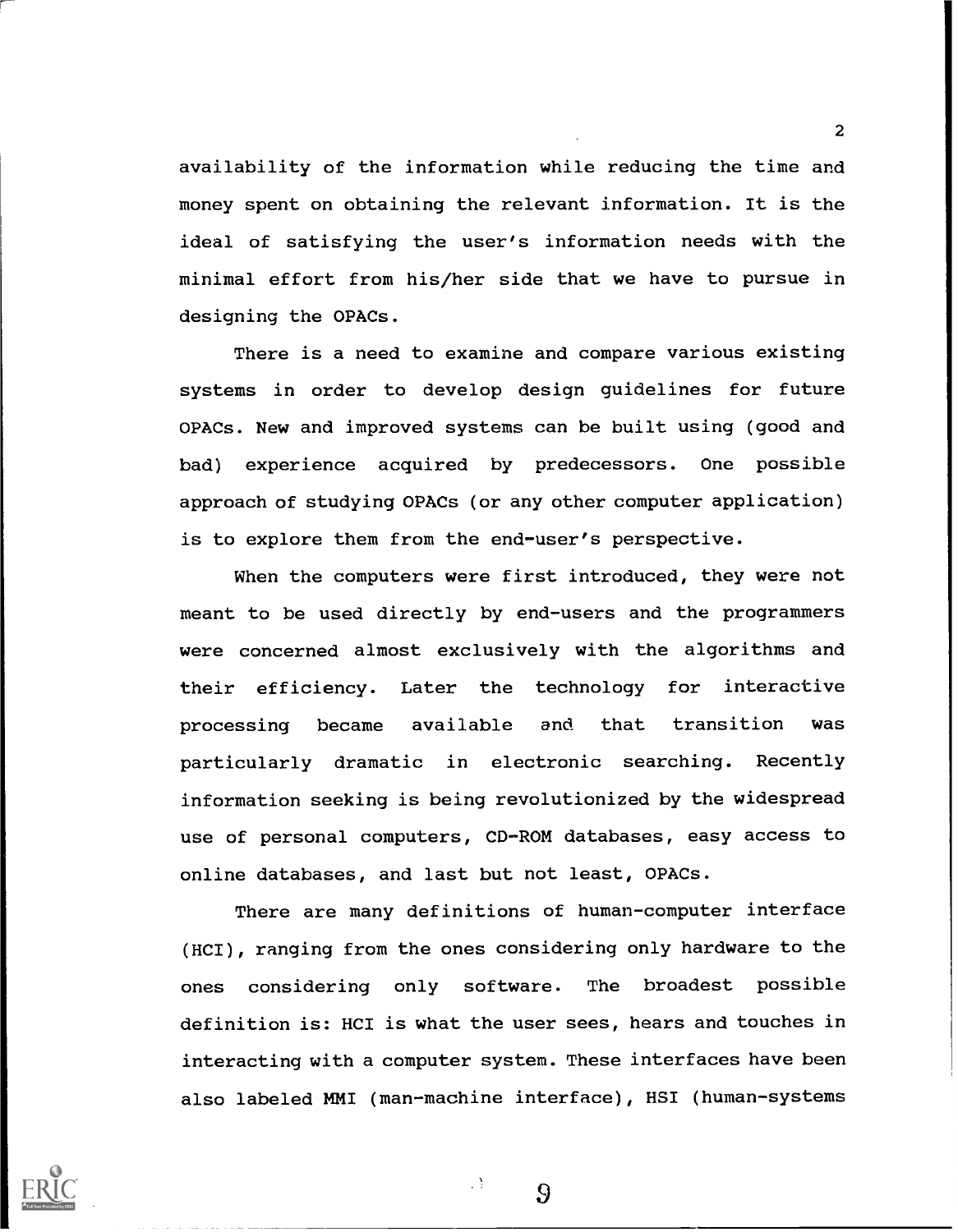interface), CHI (computer-human interaction), or, lately, GUI (graphic user interface).

The study of HCI is a broad interdisciplinary field with both theoretical and applied aspects and it is important for two reasons. First, it is apparent that peoples' time is a major component of the cost of computing, therefore it is very important that computer applications are easy to learn and easy to use in order to save time. Secondly, computer applications are not judged by the functionality only. The interface often determines the success of an application and many information systems are judged primarily on the way the user interacts with them.

Although librarians are users of OPACs, too, in this paper the term end-user will be limited to library patrons. The patrons vary from completely inexperienced ones (who may also be afraid of computers) to highly sophisticated ones. It is very challenging to design one single interface, that will help all (different) users to satisfy their (different) information needs.

### Statement of the problem

State-of-the-art surveys and analyses can be useful; they give us an understanding of how far we have come and give us realistic expectations for the near future. They can also serve as mechanisms for the cross-fertilization of ideas.



1 0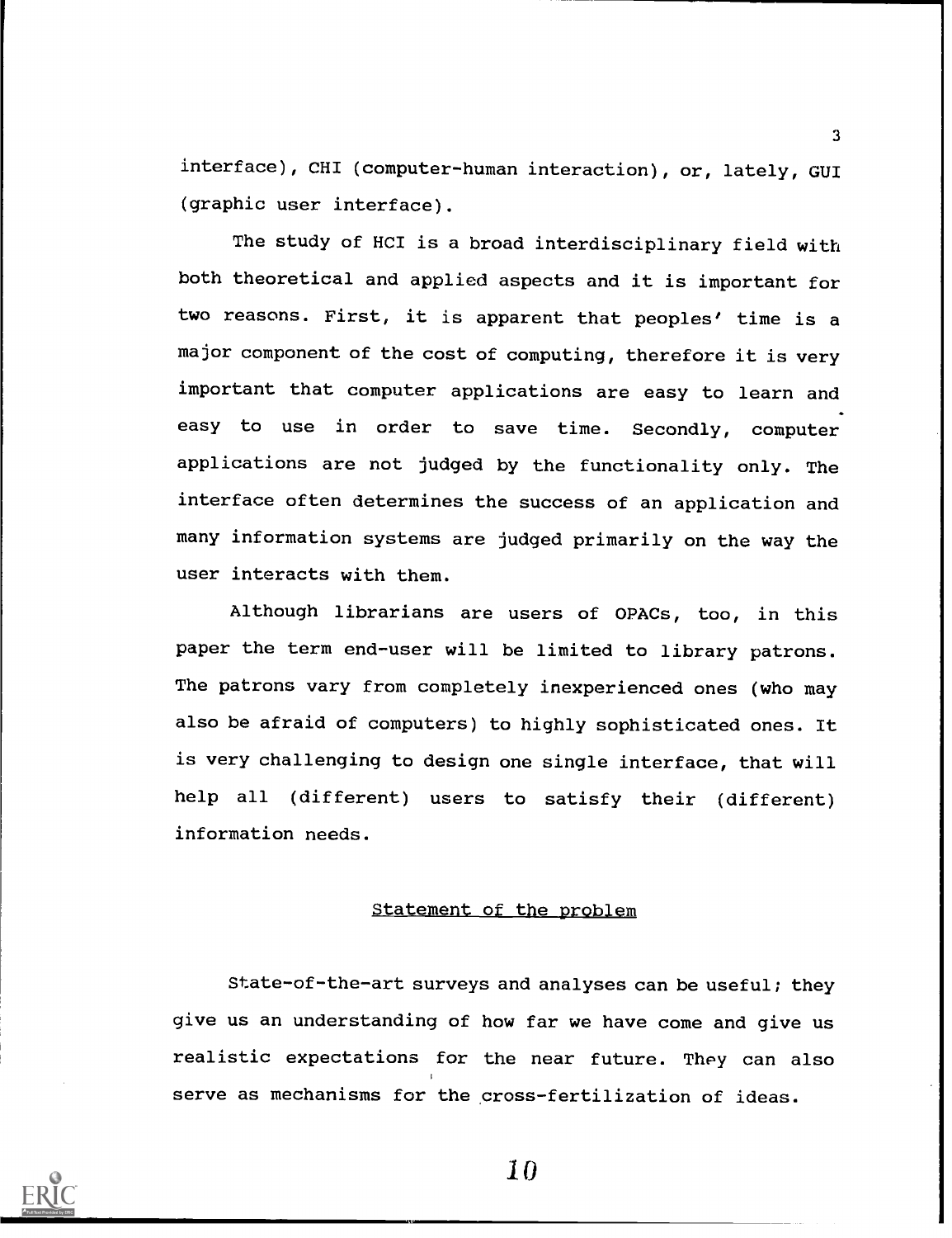The goal of this research is to study end-user interfaces of selected OPACs available through Internet. OhioLINK and its libraries are the primary investigation objects.

There are five functional areas of OPAC interfaces:

- operational control

- search formulation control

- access points

- output control

user assistance

Each of the functions is studied from the end-user's perspective.

The OhioLINK libraries are currently in a transition period. Six of them have already joined the network's union cataloging service. The central catalog contains items owned by these members which are using the same software for their local catalogs. Other member libraries will follow in the next two years. The analysis of existing user interfaces is important for several reasons:

- even the libraries using the same software do not have identical interfaces, so they could benefit from the comparison with other libraries.

- the libraries which will make the transition soon will be able to design the future interface using the experience of other libraries.



11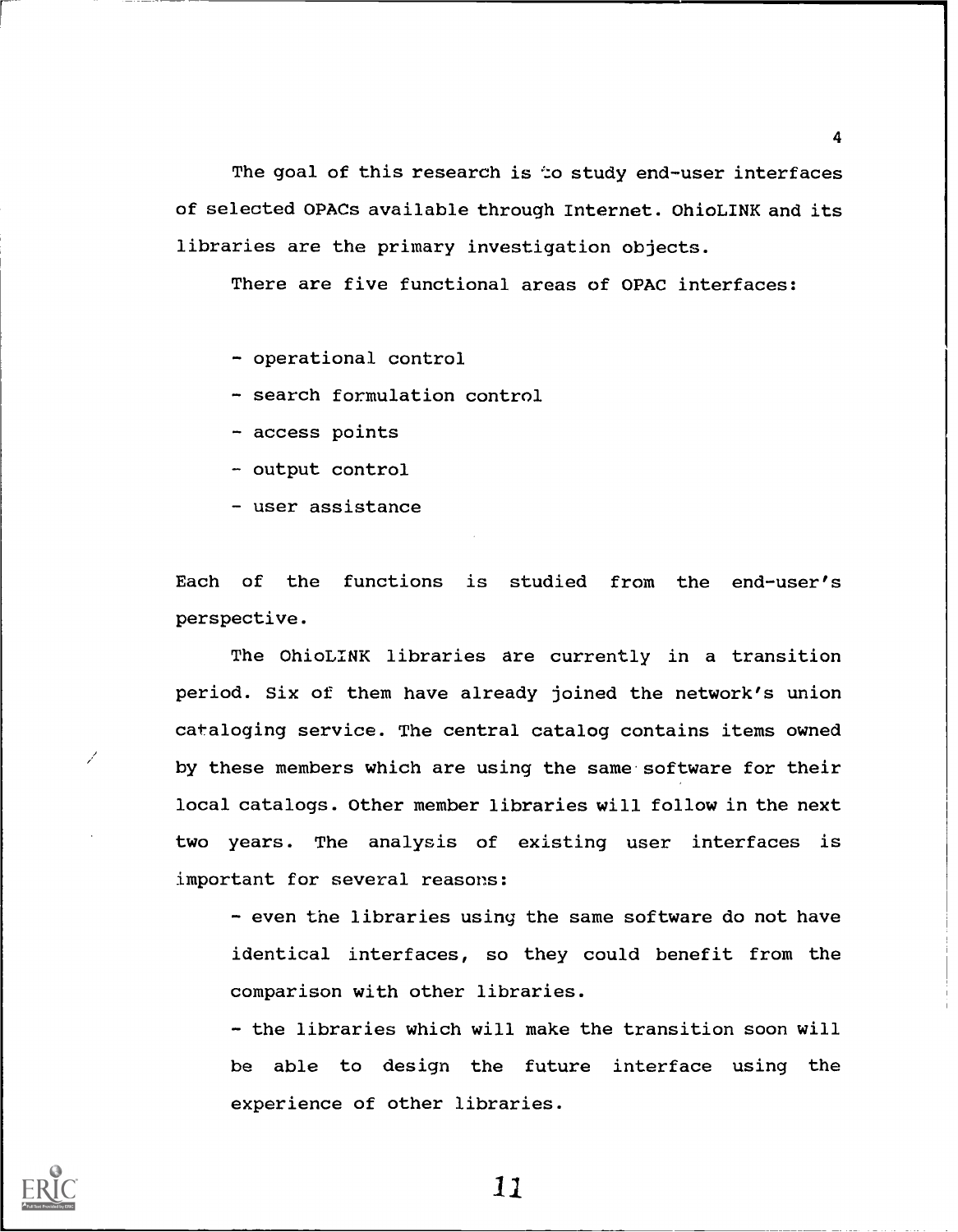- the system chosen for OhioLINK is not static. In future development, suggestions from this research could be useful.

### Limitations

The interfaces are compared and analyzed according to a conceptual model, with an emphasis on mode of interaction and user assistance provided. The research is not dealing with the database quality, quality of subject access, or efficiency of the search process.

Finally, guidelines for designing 'good' OPAC interfaces are given.

Only Internet access to OPACs is studied and only the information available to any off-site users is taken into consideration. No off-line documentation from either the libraries or vendors was used.

### Definition of terms

Online public access catalog (OPAC) is a computer-based and supported library catalog (bibliographic database) designed to be accessed via a terminal so that library patrons may directly and effectively search for and retrieve bibliographic information without the assistance

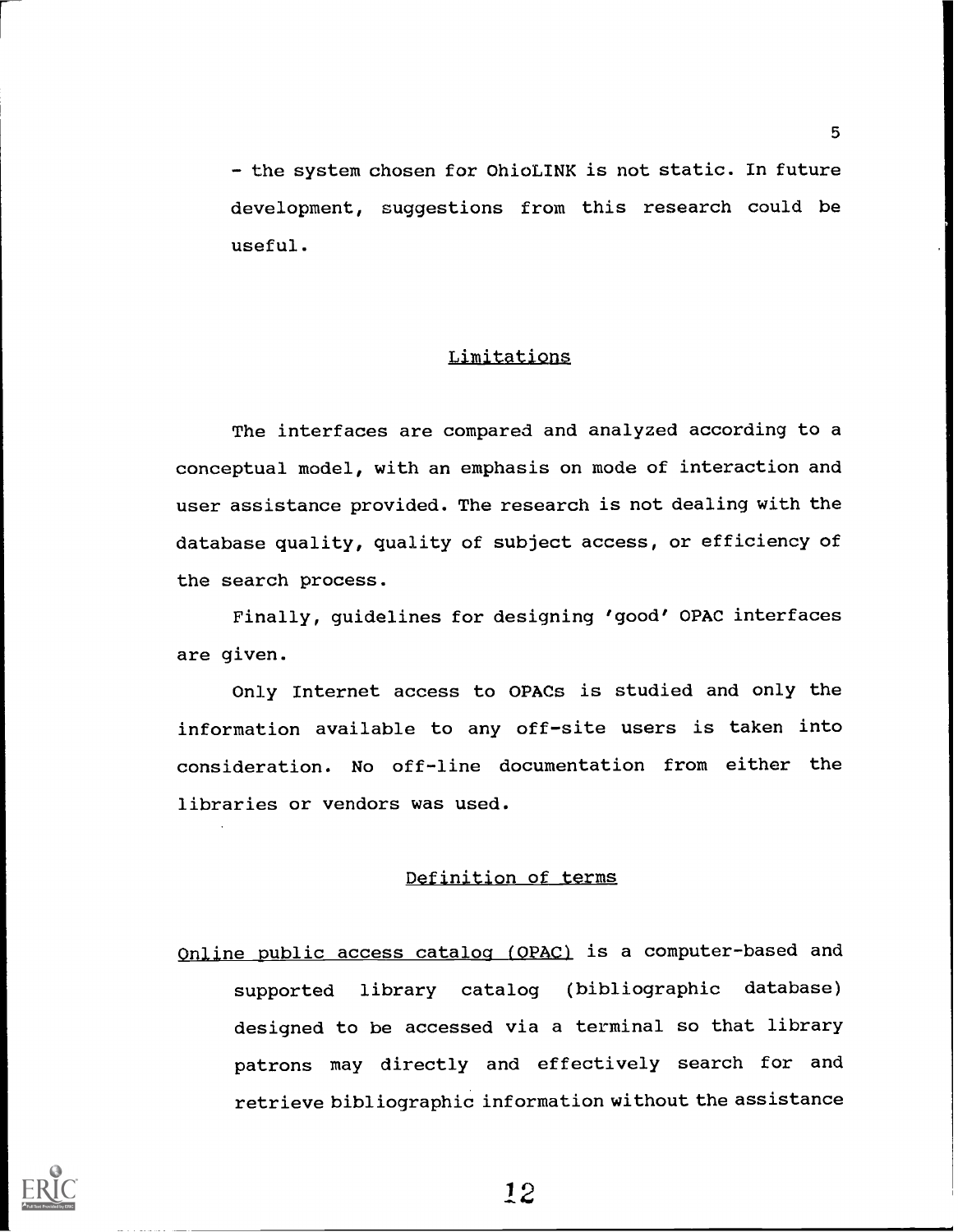of an intermediary such as a specially trained member of the library staff<sup>2</sup>.

6

- End-user is a person who ultimately desires, receives, and uses the information and related services provided through the use of an interactive retrieval system<sup>3</sup>. In this study, the term is used for library patrons.
- Interface in general is the point or process which joins two or more system components. In this study the term will be used for the software component of OPAC which enables the user to interact with the system.
- OhioLINK is a statewide integrated library and information network linking major university and research libraries in Ohio. There are now 18 members<sup>4</sup> and the OhioLINK central catalog currently contains items owned by six members'.

<sup>3</sup>Ibid., 228.

40n1y 16 catalogs are accessible by Internet. 'Request for Proposal for OhioLINK, 1989.



<sup>2</sup>Charles R. Hildreth, Online Public Access Catalogs: The User Interface (Dublin, Ohio: OCLC, 1982): 235.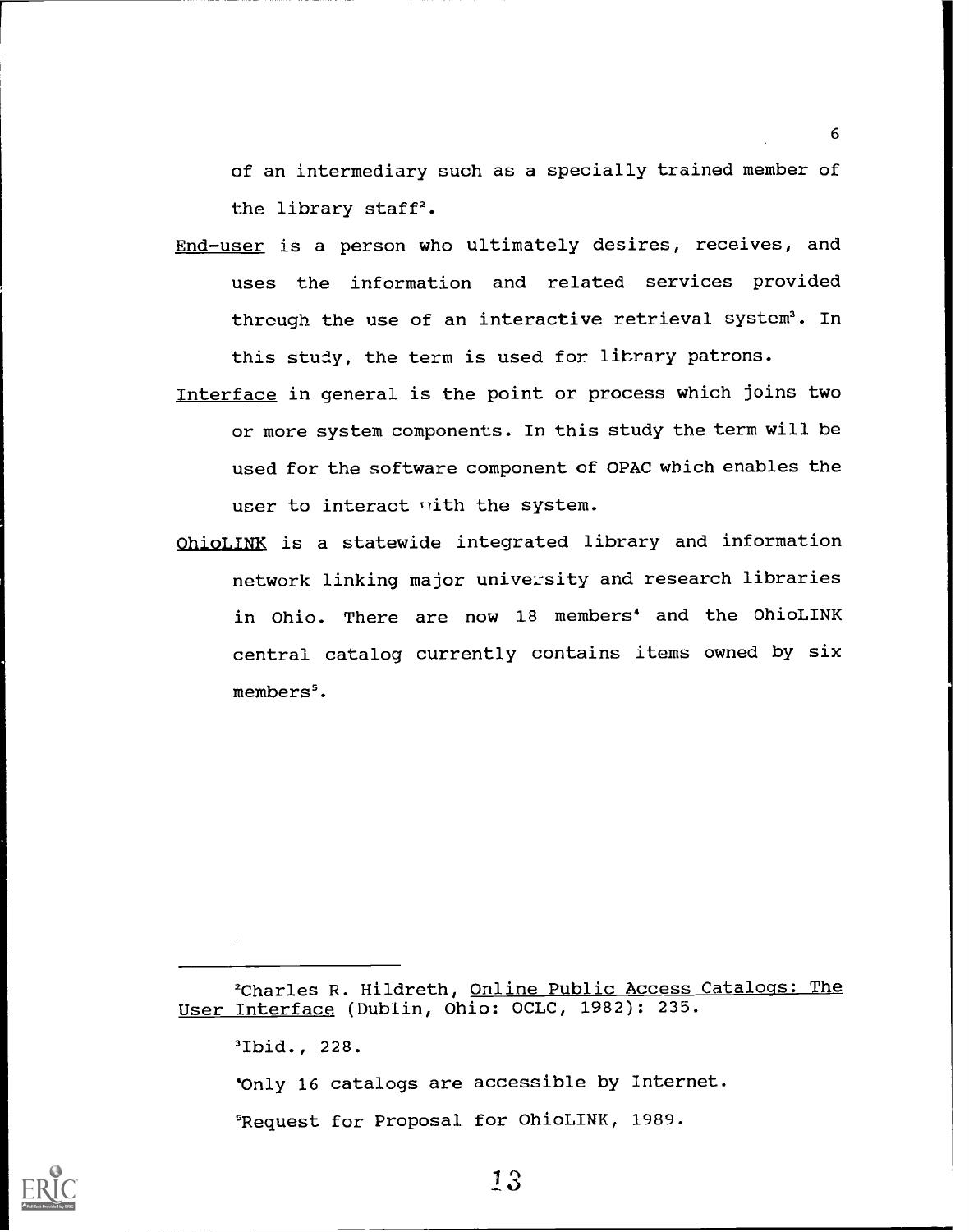### CHAPTER 2

### LITERATURE REVIEW

The first large research in OPACs was the Online Catalog Public Access Project, funded by the Council on Library Resources in the early 1980's. Several reports followed. Hildreth<sup>6</sup> studied ten OPACs from the user perspective and provided a uniform, systematic conceptual framework and terminology for analyzing and comparing OPAC functional capabilities and interface characteristics. He also identified crucial interface design alternatives. A glossary was produced and checklists were created to capture in detail each component and feature of the end-user interface. That conceptual framework was used by Salmon' in his description of 20 OPACs.

The functional characteristics studied were: the search method, access points, search commands, limiting and broadening searches, record displays, and user assistance. The conclusions include suggestions about what characteristics

6Hildreth, Online Public Access Catalogs: The User Interface.



<sup>&#</sup>x27;Stephen R. Salmon, "Characteristics of Online Public Catalogs," Library Resources and Technical Services (January 1983): 36-67.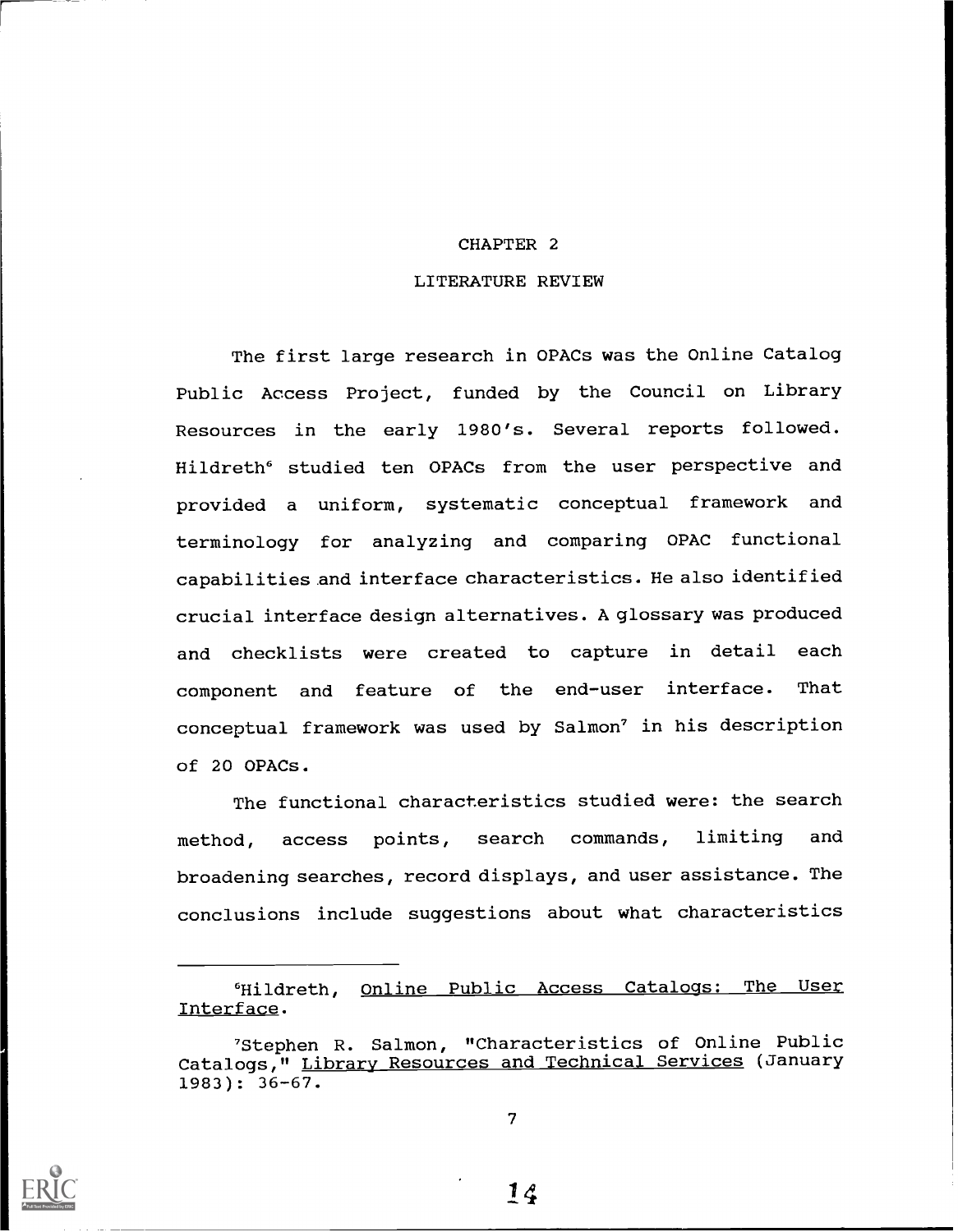online systems should have.

Bills and Helgerson<sup>®</sup> provide a more recent comparison of user interfaces for six online catalog products on CD-ROM; comparisons are made on the basis of screen design, user commands, and online user aids. There is a particular emphasis on consistency. A general summary evaluation of each product is given, followed by detailed descriptions.

Matthews9 suggested guidelines for screen layout according to current understanding of how online catalogs are used. His guidelines include: consistent 'display formats, consistent labeling of information, and brevity.

An interesting comparative study of the friendliness of online "help" in interactive systems was done by Trenner<sup>10</sup>. General guidelines for the design of a "help" facility are drawn up and these are used to evaluate the quality and friendliness of the "help" provided by each system. The analysis indicates that user assistance is often inadequate, especially, on the commercial online systems. Some ways in which online "help" can be improved are suggested.

Issues of designing user-friendly online catalogs were



15

<sup>8</sup>Linda G. Bills and Linda W. Helgerson, "User Interfaces for CD-ROM PACs," Library Hi Tech 6, no. 2 (1988): 73-113.

<sup>&#</sup>x27;Joseph R. Matthews, "Suggested Guidelines for Screen Layouts and Design of Online Catalogs," Library Trends (March 1987): 555-567.

<sup>&</sup>quot;Lesley Trenner, "A Comparative Survey of the Friendliness of Online "Help" in Interactive Information Retrieval Systems," Information Processing & Management 25, no. 2 (1989): 119-136.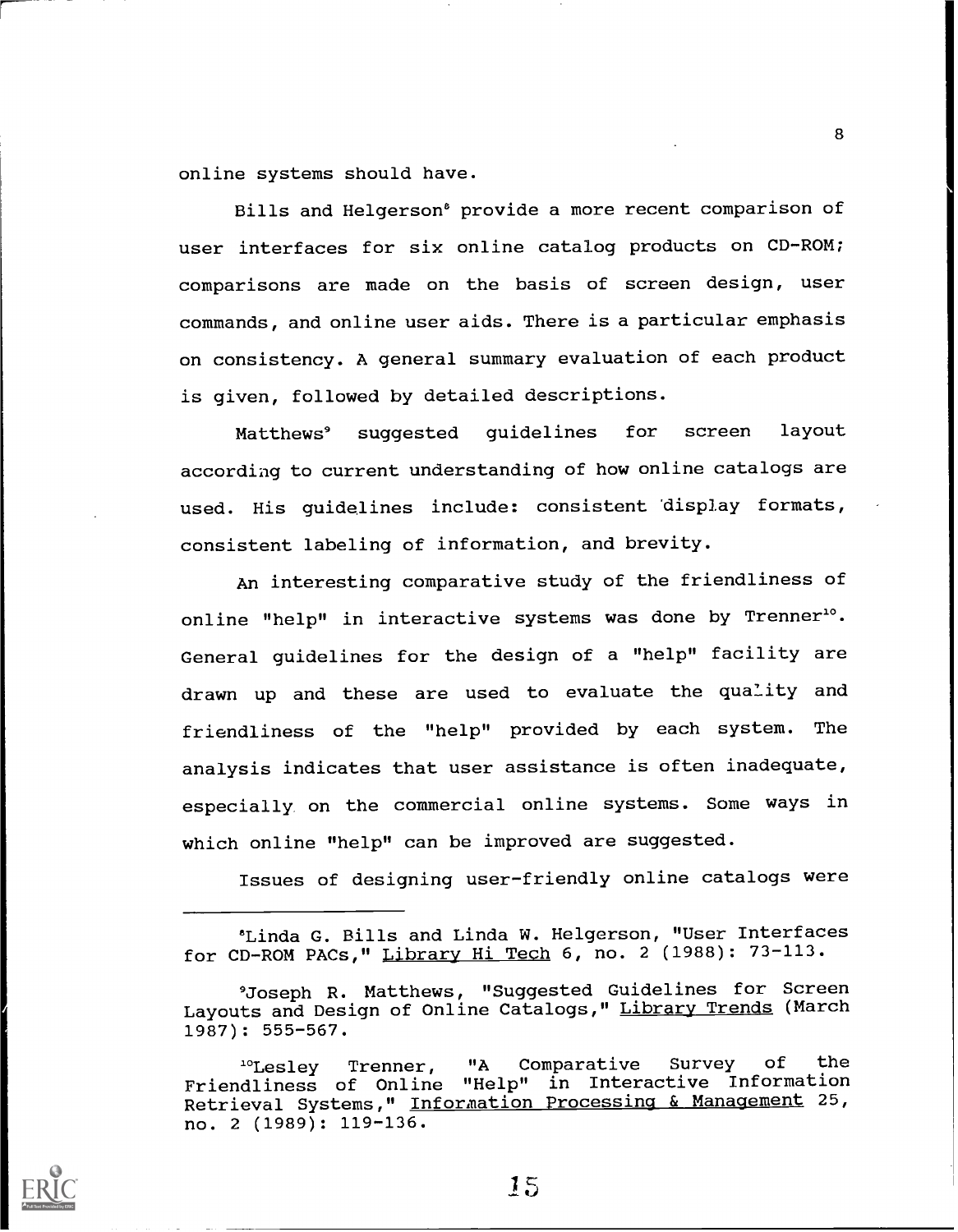discussed at the 23rd Annual Clinic on Library Applications of Data Processing at Urbana-Champaign in 1986<sup>11</sup>. Several suggestions were made on how to make systems easier to use and more attractive. The design principles suggested can be used as a basis of evaluation of "friendliness" of OPAC interfaces.

9

Shires and Olszak" discussed the general principles of screen layout design, menus and commands and provided the basic principles and practical checklists.

Hildreth" reviewed and summarized developments of online catalog design. Among other research, state-of-the-art surveys and comparative studies are discussed.

Current research on user interfaces was reviewed by Yee<sup>14</sup>. The features discussed are: the demonstration of relationships between records, the provision of entry vocabularies, the arrangement of multiple entries on the screen, the provision of access points, the display of single records, and the division of the catalog into separate files



<sup>&</sup>quot;Emily Gallup Fayen, "User Interfaces for Online Library Catalogs," in What is User Friendly? ed. F. W. Lancaster (Urbana-Champaign: University of Illinois, Graduate School of Library an: Information Science, 1987).

<sup>12</sup>Nancy L. Shires and Lydia P. Olszak, "What our Screens Should Look Like: An Introduction to Effective OPAC Screens," RQ (March 1992): 357-369.

<sup>&</sup>quot;Charles R. Hildreth, "Online Public Access Catalogs," Annual Review of Information Science and Technology 20 (1985): 233-286.

<sup>&</sup>quot;Martha M. Yee, "System Design and Cataloging Meet the User: User Interface to Online Public Access Catalogs," JASIS 42, no. 2 (1991):78-98.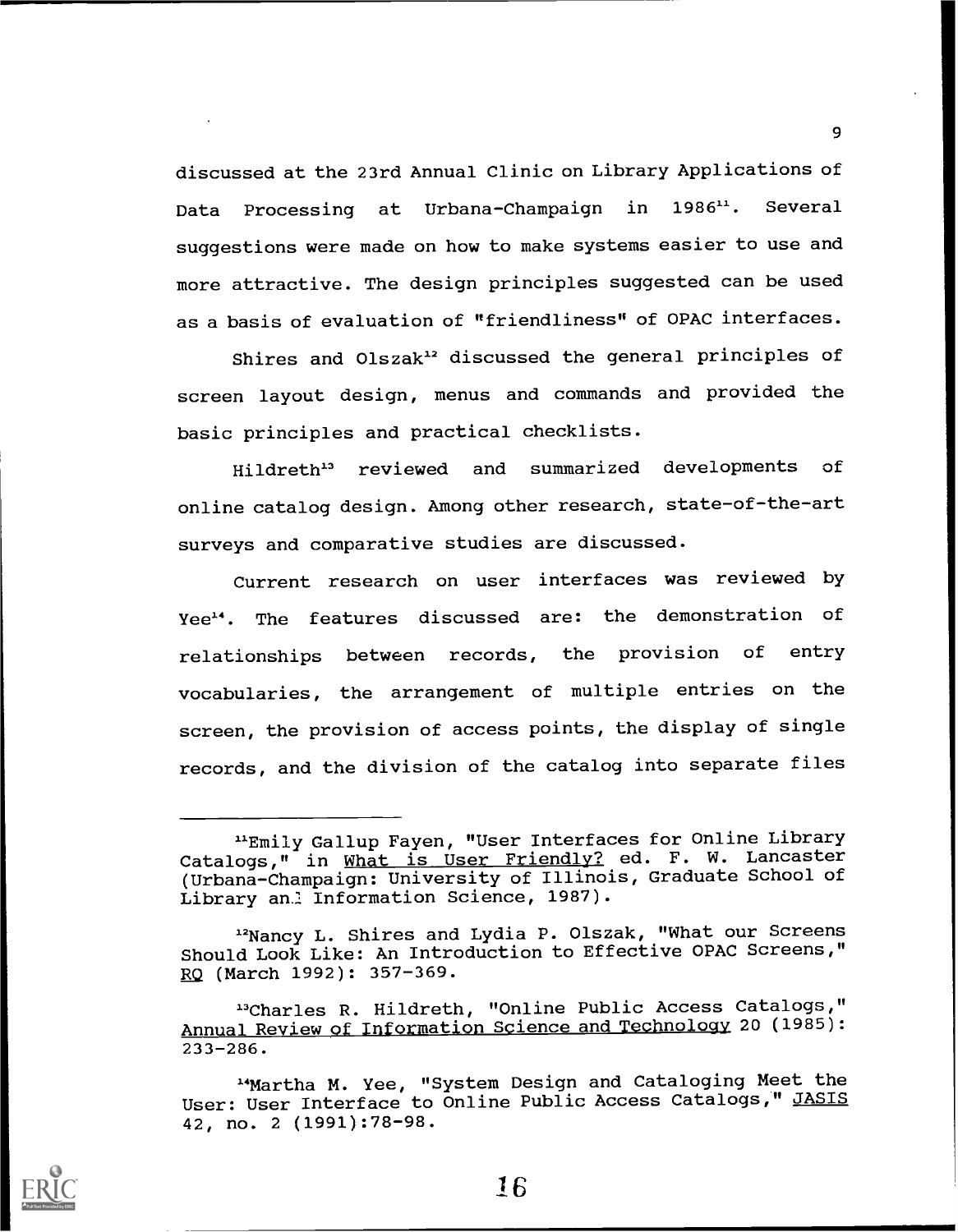or indexes. Issues of effective user interfaces are identified and implications for system design are listed. There is a nice overview of user problems with OPACs. Shaw<sup>15</sup> also gives a review of research in interface design for information retrieval, one chapter is dealing with online catalogs.

Several works<sup>16 17</sup> <sup>18</sup> <sup>19</sup> identify the problems users have when using OPACs. They provide general guidelines for improving the online catalog. Hildreth<sup>20</sup> discusses OPACs in general, dividing them in three generations according to the quality of subject access. For this research, his "OPAC Interface Adequacy Assessment Guide" is particularly valuable.

The issues of designing better ("new generation") OPACs

<sup>17</sup>Natalie N. Mitev, "Ease of Interaction and Retrieval in Online Catalogues: Contributions of Human-Computer Interaction Research," in The Online Catalogue, ed. Charles R. Hildreth (London: Library Association, 1989).

"Natalie N. Mitev," Human-Computer Interaction and Online Catalogues," in OPACs and Beyond (Dublin, Ohio: OCLC, 1989).

"Karen Markey, "Barriers to Effective Use of Online Catalogs," in <u>Online Catalogs, Online Reference: Converging</u> Trends (Chicago: American Library Association, 1984).

20Charles R. Hildreth, "Pursuing the Ideal: Generations of Online Catalogs" ibid.



<sup>&</sup>quot;Debora Shaw, "The Human-Computer Interface for Information Retrieval," Annual Review of Information Science and Technology 8 no. 2 (1991): 87-103.

<sup>&</sup>lt;sup>16</sup>Thomas Basista, H. Mary Micco, and Linda Rambler, "Designing the OPAC User Interface to Improve Access and Retrieval," Microcomputers for Information Management 8, no. 2 (1991): 87-103.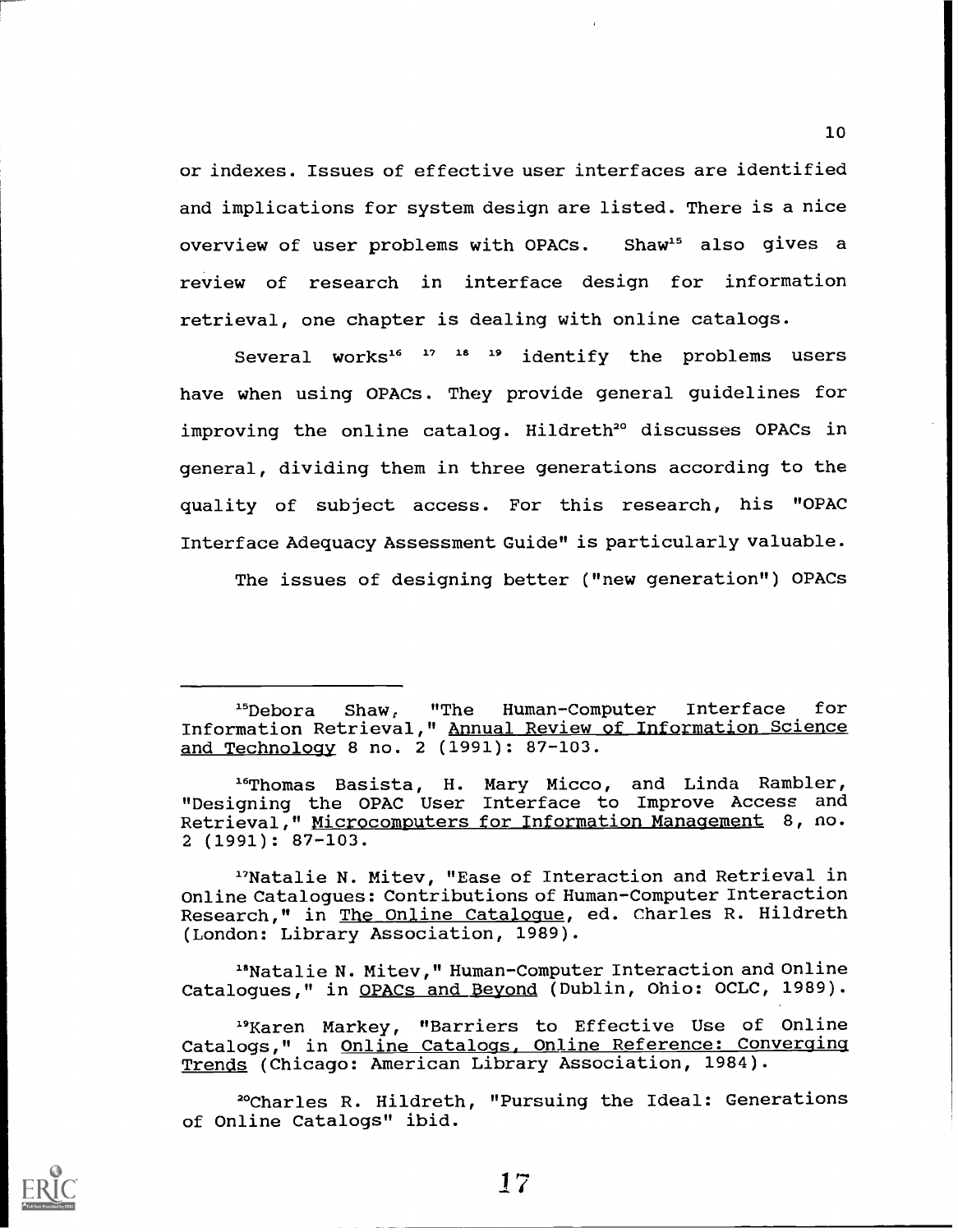were discussed in August 1992 on PACS-L discussion group<sup>21</sup>. The common trait of all the contributions was that the system should be responsive to each individual user's preferences and needs. While some contributors focused on improved query formulation (post-Boolean: probabilistic, relevancefeedback...) and improved subject access, they all emphasized ease of use as the most important feature.



<sup>21</sup>PACS-L@UHUPVM1, the subjects were Boolean & Probabilistic, OPAC functionality, Third generation OPAC, and CLR-OPAC study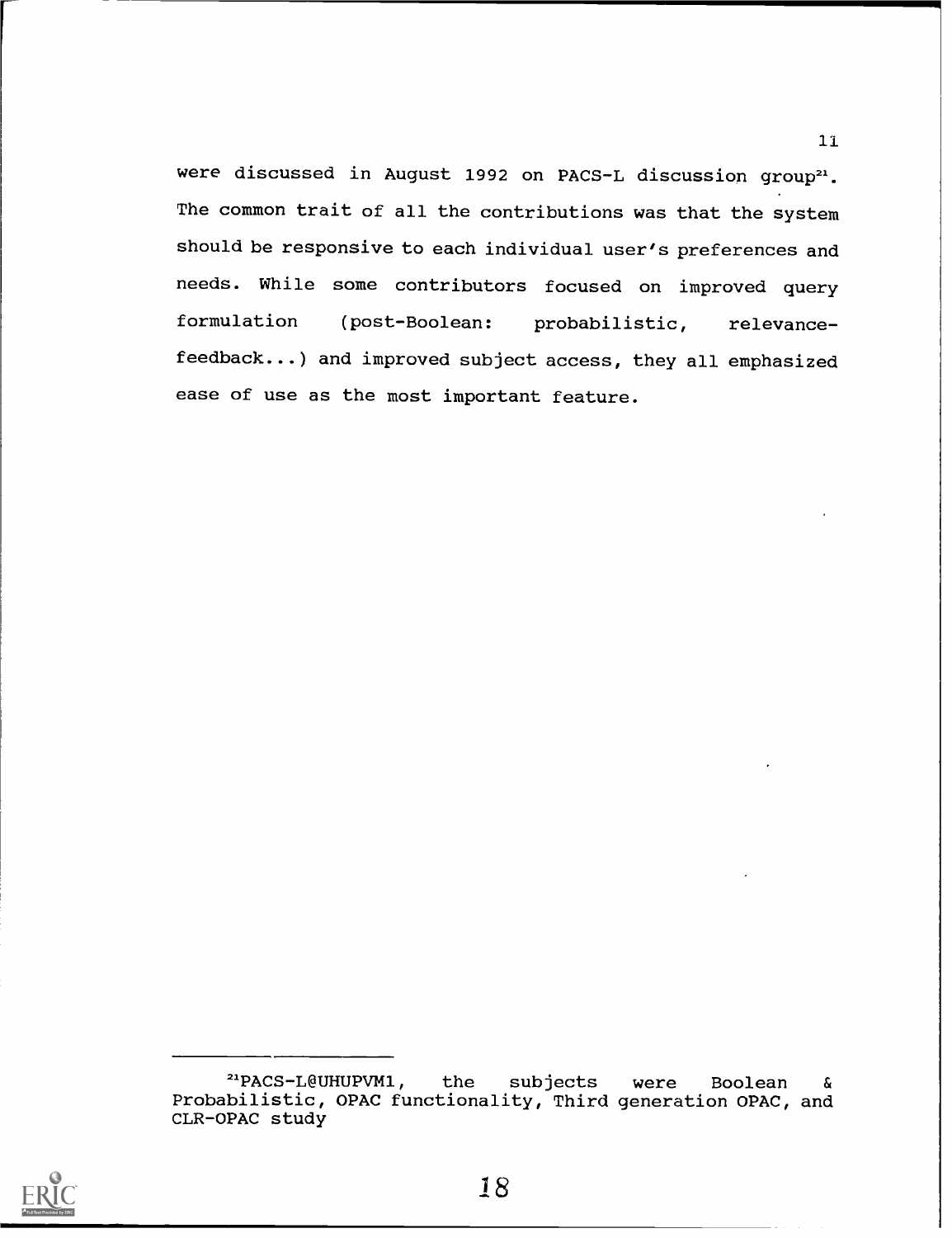### CHAPTER 3

### **METHODOLOGY**

Descriptions of system's components, capabilities and interface characteristics may be based on the documentation prepared by the system producer, reports from users, questionnaires completed by system producers or owners, or by first-hand use by the reviewer. The latter is suggested as the best by Hildreth<sup>22</sup>.

Scientific observation method is used for this research. The conceptual framework and classification of features is based on Hildreth<sup>23</sup>. Some of the observed features (about one half) are taken directly from his work, others are added or modified mostly due to the new developments in the recent years. The features are compared on the basis of their functionality (WHAT they offer) and how they are implemented (HOW the user can perform the function). The features of interfaces are summarized and evaluated following Matthews<sup>24</sup>,

<sup>23</sup>Hildreth, Online Public Access Catalogs: The User Interface.



<sup>&</sup>lt;sup>22</sup>Hildreth, "Online Public Access Catalogs".

<sup>24</sup>Matthews, "Suggested Guidelines for Screen Layouts and Design of Online Catalogs."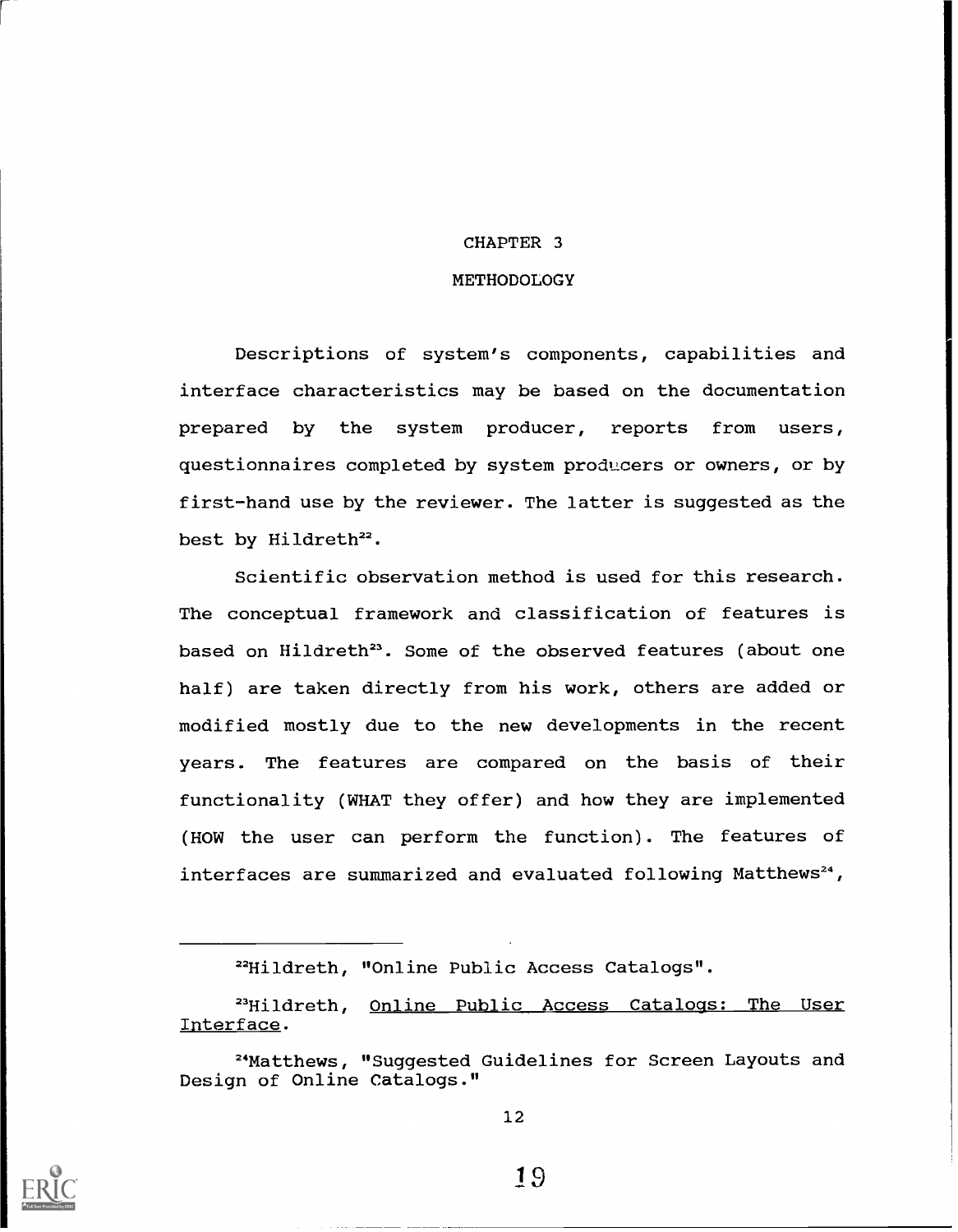Trenner<sup>25</sup>, Shires and Olszak<sup>26</sup>, and Hildreth<sup>27</sup>. In the final critical analysis, particular emphasis is given to mode of interaction and user guidance provided.

The OPACs of OhioLINK and its member libraries, accessible by Internet, are the population studied.

All OPACs were accessed using Telnet from the VAX at Kent State University and with an IBM-PC compatible as a terminal.

The actual observation took place between May 15 and June 1, 1993. All the findings are based only on the features observed in that time period.



<sup>25</sup>Trenner, "A Comparative Survey of the Friendliness of Online "Help" in Interactive Information Retrieval Systems."

<sup>26</sup>Shires and Olszak, "What our Screens Should Look Like: An Introduction to Effective OPAC Screens."

<sup>27</sup>Hildreth, "Pursuing the Ideal: Generations of Online Catalogs."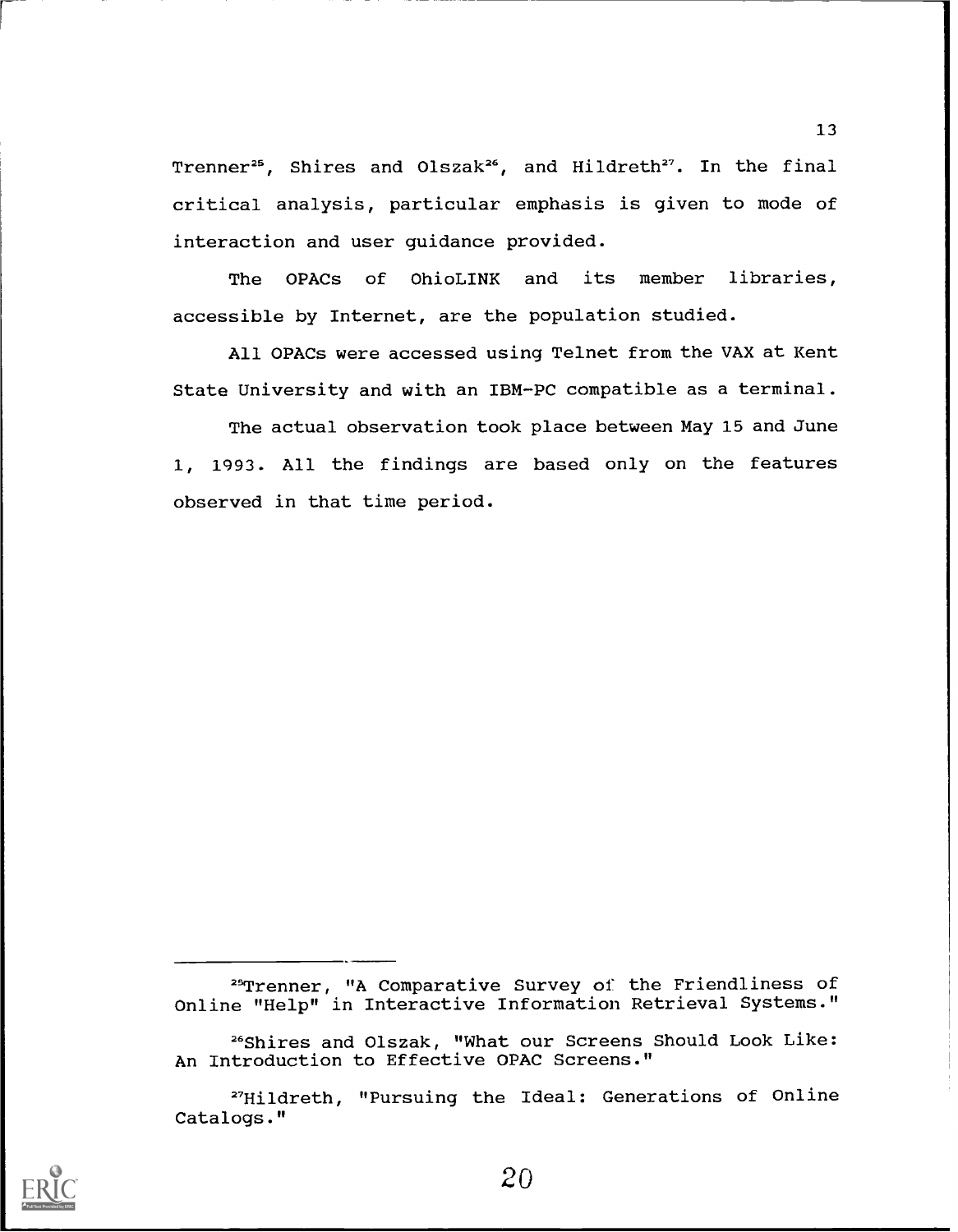### CHAPTER 4

### RESEARCH RESULTS

OhioLINK is a statewide integrated library and information network linking major university and research libraries in Ohio. End-user interfaces for OPACs of OhioLINK and 16 member libraries, accessible by Internet, are compared and evaluated in this study.

The 17 OPACs studied are using only 6 different software packages (INNOPAC, NOTIS, Textrieve, LCS, VTLS, and Dynix), yet the differences in the interfaces go far beyond the differences in software alone. The findings of the study are summarized in six sections:

- Access to OPACs
- Operational control
- Access points
- Search formulation control
- Output control
- User assistance

In each section, there is a table in which the features of individual OPACs are recorded and identified. The percentages of OPACs having each feature are given in the tables, too.



21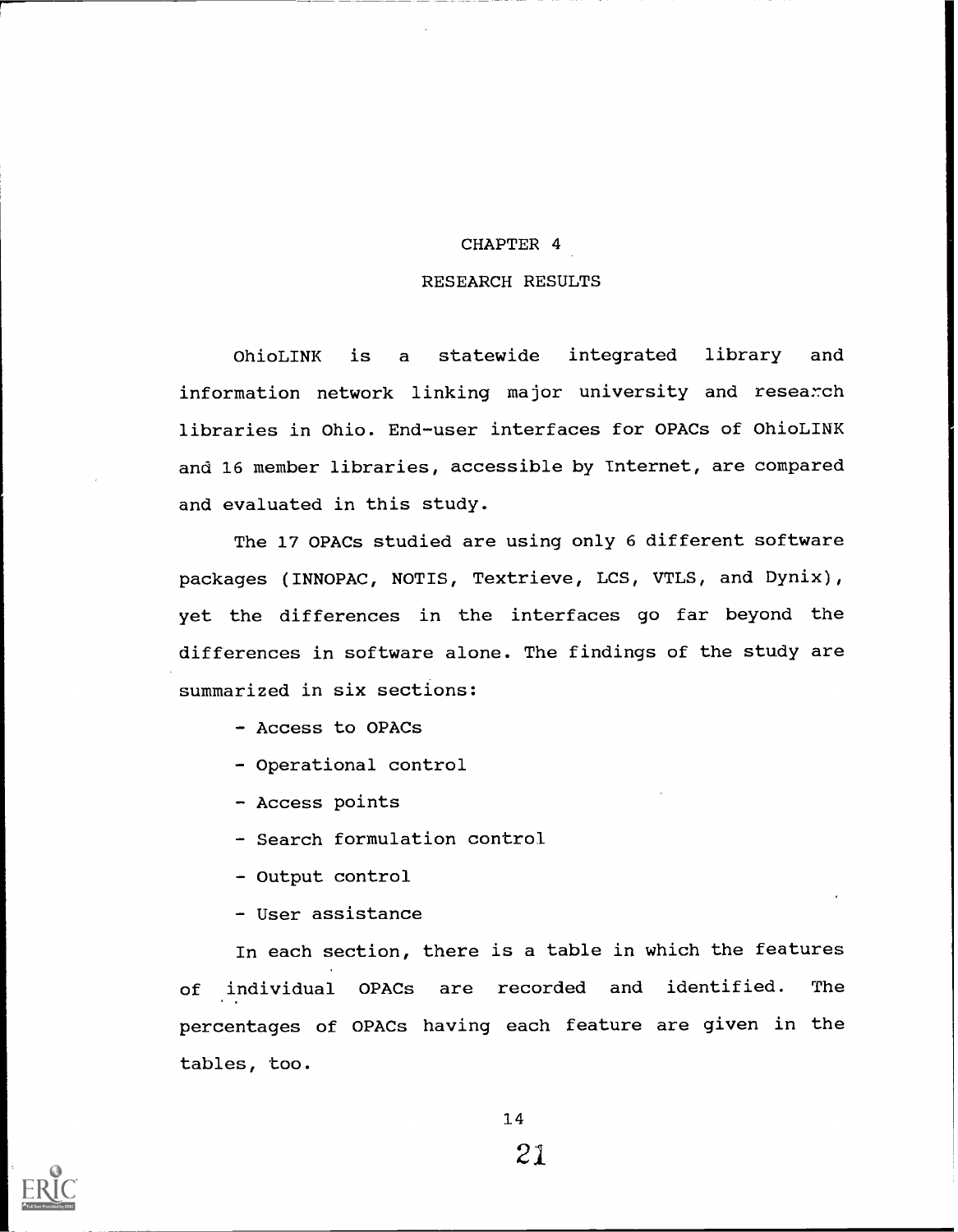### 4.1 Access to the OPACs

All OPACs studied were accessed through Internet, using the addresses from Hytelnet directory available from access.usask.ca (login: hytelnet). An alternative source is the directory available through OhioLINK. Both directories contain the same information. Some actual logon procedures are different from the ones listed in the directories and the corrected (or updated) procedures are shown in Table 1.

Three kinds of access were identified by the study:

1. The first and the most desirable access to an OPAC is the one where no action is required from the user after entering the Internet address. The only OPAC offering this kind of access is Case Western Reserve University.

2. The second possible (and convenient) procedure is to give step-by-step instructions and prompts to the user. The OPACs with that kind of access are identified in the table by the phrase "follow directions".

3. The third and the most inconvenient access is to require a username and a password the user can only get from directories or other sources. There are two problems with that solution: the user may have trouble locating the source of information about the logon procedure and the sources are not always updated regularly. Unfortunately, among the OPACs studied, several fall into this category. All network



22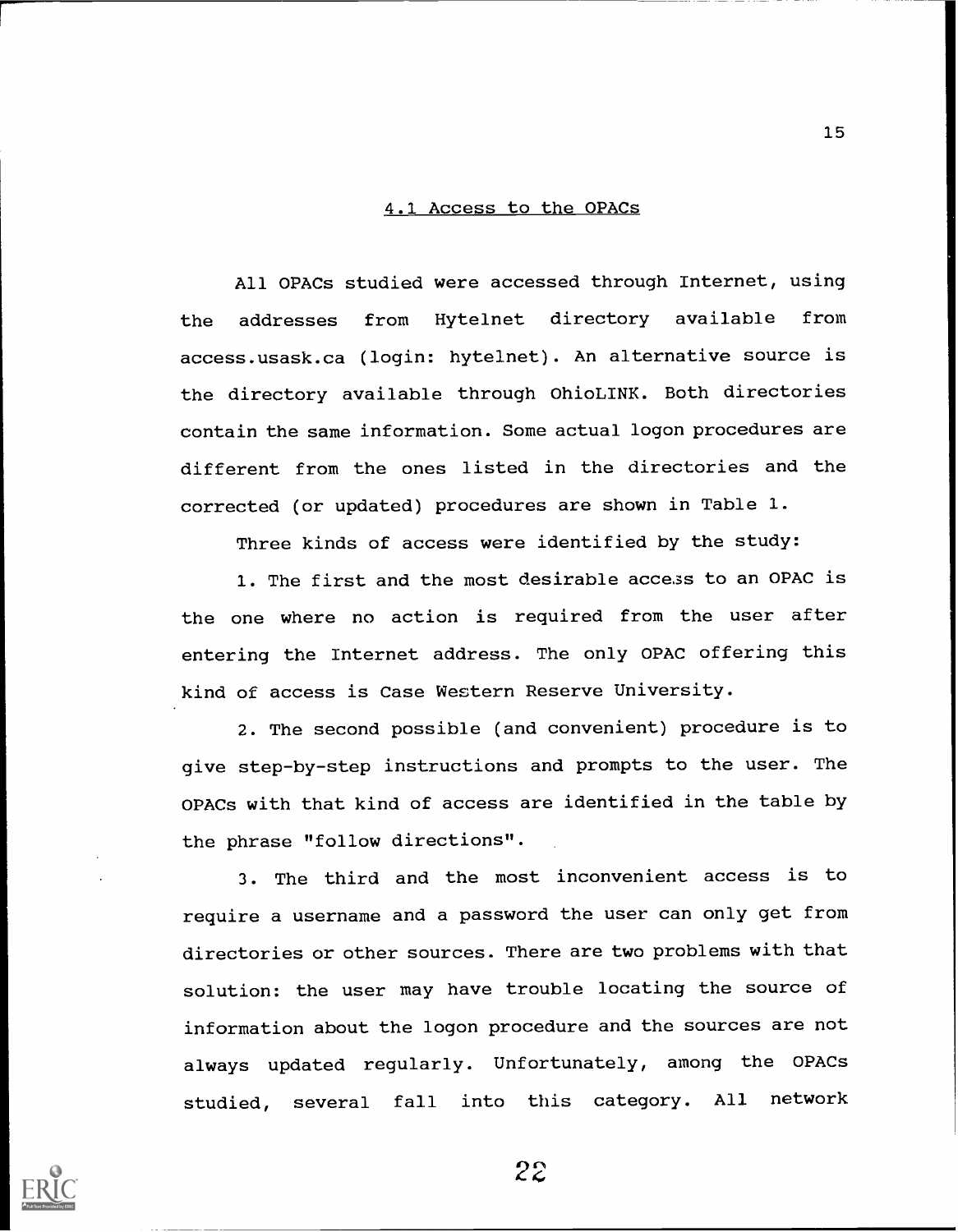administrators should consider at least giving online instructions on access to the OPAC.

For most OPACs the logoff procedure is not a problem. A user can simply follow the directions provided either on the introductory screen or online help. Unfortunately there are two sites where such information is not available (University of Akron and Youngstown State University). In that case the user has to close the connection ("hang up") and that is not a good solution.

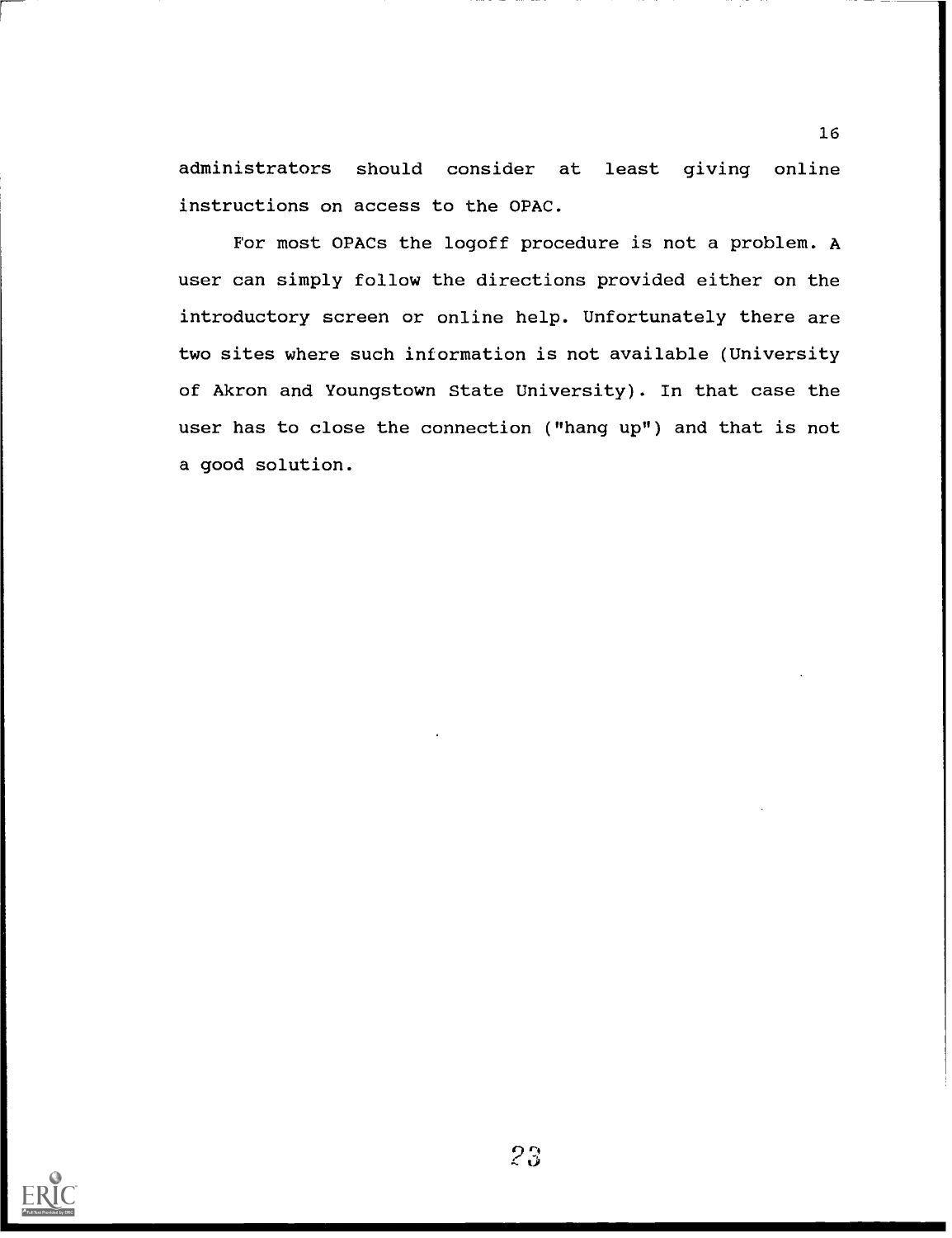

# TABLE 1<br>ACCESS TO OPACS

| INNOPAC<br><b>UNOPAC</b><br><b>INNOPAC</b><br><b>UNOPAC</b><br><b>INOPAC</b><br><b>UNOPAC</b><br>INNOPAC<br><b>UNOPAC</b><br><b>UNOPAC</b><br>Textrieve<br>NOTIS<br>VTLS<br>Dynix<br>NOTIS<br><b>VTLS</b><br>NOTIS<br>LCS<br>beartrack.shawnee.edu<br>udapri oca udayion edu<br>watson.lib.muohio.edu<br>Ics.us.ohio-state.edu<br>scotty.neoucom.edu<br>vmcms.scuohlo.edu<br>uott01.utoledo.edu<br>library.uakron.edu<br>desire.wright.edu<br>ucolk3.olk.uc.edu<br>catalyst.kent.edu<br>catalog.cwru.edu<br>cat.ohiolink.edu<br>library.ysu.edu<br>robin.bgsu.edu<br>polar.onu.edu<br>hallie.ces.edu<br>130.108.128.200<br>130.101.226.100<br>130.108.120.25<br>128.146.15.141<br>192.55.234.14<br>129.137.108.5<br>131 238 1.14<br>140.228.25.1<br>129.22.138.1<br>131.183.1.2<br>140.220.1.2<br>131.123.1.9<br>134.53.24.2<br>137.148.2.2<br>144.50.30.1<br>146.85.4.6<br>129.1.10.2<br>NOTE: The codes listed are used by OhioLINK<br><b>CWR</b><br>USN<br>hSh<br><b>AKR</b><br><b>USO</b><br><b>DAN</b><br>SSU<br>λλ<br>p<br>BGU<br><b>NBO</b><br><b>USO</b><br>$\frac{z}{\tilde{c}}$<br>$\frac{4}{2}$<br>$\overline{5}$<br>ΚĒ<br>$\circ$<br>I<br>Cleveland State University<br>Shawnee State University<br>University of Youngstown<br>Bowling Green University<br>Ohio Northern University<br>OhioLINK central catalog<br>Case Western University<br>Central State University<br>Wright State University<br>University of Cincinnati<br>Ohio State University<br>Kent State University<br>University of Dayton<br><b>Jniversity of Toledo</b><br>University of Akron<br>Miami University<br>NEOUCOM | OPAC | Code Internet number | Internet name | System used | Logon procedure                      |  |
|-----------------------------------------------------------------------------------------------------------------------------------------------------------------------------------------------------------------------------------------------------------------------------------------------------------------------------------------------------------------------------------------------------------------------------------------------------------------------------------------------------------------------------------------------------------------------------------------------------------------------------------------------------------------------------------------------------------------------------------------------------------------------------------------------------------------------------------------------------------------------------------------------------------------------------------------------------------------------------------------------------------------------------------------------------------------------------------------------------------------------------------------------------------------------------------------------------------------------------------------------------------------------------------------------------------------------------------------------------------------------------------------------------------------------------------------------------------------------------------------------------------------------------------------------------------------------------------------------------------|------|----------------------|---------------|-------------|--------------------------------------|--|
|                                                                                                                                                                                                                                                                                                                                                                                                                                                                                                                                                                                                                                                                                                                                                                                                                                                                                                                                                                                                                                                                                                                                                                                                                                                                                                                                                                                                                                                                                                                                                                                                           |      |                      |               |             | follow directions                    |  |
| مي<br>ج                                                                                                                                                                                                                                                                                                                                                                                                                                                                                                                                                                                                                                                                                                                                                                                                                                                                                                                                                                                                                                                                                                                                                                                                                                                                                                                                                                                                                                                                                                                                                                                                   |      |                      |               |             |                                      |  |
|                                                                                                                                                                                                                                                                                                                                                                                                                                                                                                                                                                                                                                                                                                                                                                                                                                                                                                                                                                                                                                                                                                                                                                                                                                                                                                                                                                                                                                                                                                                                                                                                           |      |                      |               |             | login: library <ret></ret>           |  |
|                                                                                                                                                                                                                                                                                                                                                                                                                                                                                                                                                                                                                                                                                                                                                                                                                                                                                                                                                                                                                                                                                                                                                                                                                                                                                                                                                                                                                                                                                                                                                                                                           |      |                      |               |             | 8 <ret>; Username:<ret>;</ret></ret> |  |
|                                                                                                                                                                                                                                                                                                                                                                                                                                                                                                                                                                                                                                                                                                                                                                                                                                                                                                                                                                                                                                                                                                                                                                                                                                                                                                                                                                                                                                                                                                                                                                                                           |      |                      |               |             | scholar <ret></ret>                  |  |
|                                                                                                                                                                                                                                                                                                                                                                                                                                                                                                                                                                                                                                                                                                                                                                                                                                                                                                                                                                                                                                                                                                                                                                                                                                                                                                                                                                                                                                                                                                                                                                                                           |      |                      |               |             | <ret>; follow directions</ret>       |  |
|                                                                                                                                                                                                                                                                                                                                                                                                                                                                                                                                                                                                                                                                                                                                                                                                                                                                                                                                                                                                                                                                                                                                                                                                                                                                                                                                                                                                                                                                                                                                                                                                           |      |                      |               |             | follow directions                    |  |
|                                                                                                                                                                                                                                                                                                                                                                                                                                                                                                                                                                                                                                                                                                                                                                                                                                                                                                                                                                                                                                                                                                                                                                                                                                                                                                                                                                                                                                                                                                                                                                                                           |      |                      |               |             | follow directions                    |  |
|                                                                                                                                                                                                                                                                                                                                                                                                                                                                                                                                                                                                                                                                                                                                                                                                                                                                                                                                                                                                                                                                                                                                                                                                                                                                                                                                                                                                                                                                                                                                                                                                           |      |                      |               |             | follow directions                    |  |
|                                                                                                                                                                                                                                                                                                                                                                                                                                                                                                                                                                                                                                                                                                                                                                                                                                                                                                                                                                                                                                                                                                                                                                                                                                                                                                                                                                                                                                                                                                                                                                                                           |      |                      |               |             | follow directions                    |  |
|                                                                                                                                                                                                                                                                                                                                                                                                                                                                                                                                                                                                                                                                                                                                                                                                                                                                                                                                                                                                                                                                                                                                                                                                                                                                                                                                                                                                                                                                                                                                                                                                           |      |                      |               |             | login: library <ret></ret>           |  |
|                                                                                                                                                                                                                                                                                                                                                                                                                                                                                                                                                                                                                                                                                                                                                                                                                                                                                                                                                                                                                                                                                                                                                                                                                                                                                                                                                                                                                                                                                                                                                                                                           |      |                      |               |             | login: library <ret></ret>           |  |
|                                                                                                                                                                                                                                                                                                                                                                                                                                                                                                                                                                                                                                                                                                                                                                                                                                                                                                                                                                                                                                                                                                                                                                                                                                                                                                                                                                                                                                                                                                                                                                                                           |      |                      |               |             | follow directions                    |  |
|                                                                                                                                                                                                                                                                                                                                                                                                                                                                                                                                                                                                                                                                                                                                                                                                                                                                                                                                                                                                                                                                                                                                                                                                                                                                                                                                                                                                                                                                                                                                                                                                           |      |                      |               |             | login: ucild <ret></ret>             |  |
|                                                                                                                                                                                                                                                                                                                                                                                                                                                                                                                                                                                                                                                                                                                                                                                                                                                                                                                                                                                                                                                                                                                                                                                                                                                                                                                                                                                                                                                                                                                                                                                                           |      |                      |               |             | At OK, type login <ret></ret>        |  |
|                                                                                                                                                                                                                                                                                                                                                                                                                                                                                                                                                                                                                                                                                                                                                                                                                                                                                                                                                                                                                                                                                                                                                                                                                                                                                                                                                                                                                                                                                                                                                                                                           |      |                      |               |             | userid? pub02 <ret></ret>            |  |
|                                                                                                                                                                                                                                                                                                                                                                                                                                                                                                                                                                                                                                                                                                                                                                                                                                                                                                                                                                                                                                                                                                                                                                                                                                                                                                                                                                                                                                                                                                                                                                                                           |      |                      |               |             | password? public <ret></ret>         |  |
|                                                                                                                                                                                                                                                                                                                                                                                                                                                                                                                                                                                                                                                                                                                                                                                                                                                                                                                                                                                                                                                                                                                                                                                                                                                                                                                                                                                                                                                                                                                                                                                                           |      |                      |               |             | (use TN3270)                         |  |
|                                                                                                                                                                                                                                                                                                                                                                                                                                                                                                                                                                                                                                                                                                                                                                                                                                                                                                                                                                                                                                                                                                                                                                                                                                                                                                                                                                                                                                                                                                                                                                                                           |      |                      |               |             | <ret>; dial mvs; utmost</ret>        |  |
|                                                                                                                                                                                                                                                                                                                                                                                                                                                                                                                                                                                                                                                                                                                                                                                                                                                                                                                                                                                                                                                                                                                                                                                                                                                                                                                                                                                                                                                                                                                                                                                                           |      |                      |               |             | tollow directions                    |  |
|                                                                                                                                                                                                                                                                                                                                                                                                                                                                                                                                                                                                                                                                                                                                                                                                                                                                                                                                                                                                                                                                                                                                                                                                                                                                                                                                                                                                                                                                                                                                                                                                           |      |                      |               |             | Username: libnet <ret></ret>         |  |
|                                                                                                                                                                                                                                                                                                                                                                                                                                                                                                                                                                                                                                                                                                                                                                                                                                                                                                                                                                                                                                                                                                                                                                                                                                                                                                                                                                                                                                                                                                                                                                                                           |      |                      |               |             | Password: library <ret></ret>        |  |
|                                                                                                                                                                                                                                                                                                                                                                                                                                                                                                                                                                                                                                                                                                                                                                                                                                                                                                                                                                                                                                                                                                                                                                                                                                                                                                                                                                                                                                                                                                                                                                                                           |      |                      |               |             | S<br>S                               |  |
|                                                                                                                                                                                                                                                                                                                                                                                                                                                                                                                                                                                                                                                                                                                                                                                                                                                                                                                                                                                                                                                                                                                                                                                                                                                                                                                                                                                                                                                                                                                                                                                                           |      |                      |               |             |                                      |  |
|                                                                                                                                                                                                                                                                                                                                                                                                                                                                                                                                                                                                                                                                                                                                                                                                                                                                                                                                                                                                                                                                                                                                                                                                                                                                                                                                                                                                                                                                                                                                                                                                           |      |                      |               |             |                                      |  |
|                                                                                                                                                                                                                                                                                                                                                                                                                                                                                                                                                                                                                                                                                                                                                                                                                                                                                                                                                                                                                                                                                                                                                                                                                                                                                                                                                                                                                                                                                                                                                                                                           |      |                      |               |             |                                      |  |
|                                                                                                                                                                                                                                                                                                                                                                                                                                                                                                                                                                                                                                                                                                                                                                                                                                                                                                                                                                                                                                                                                                                                                                                                                                                                                                                                                                                                                                                                                                                                                                                                           |      |                      |               |             |                                      |  |

 $\frac{17}{2}$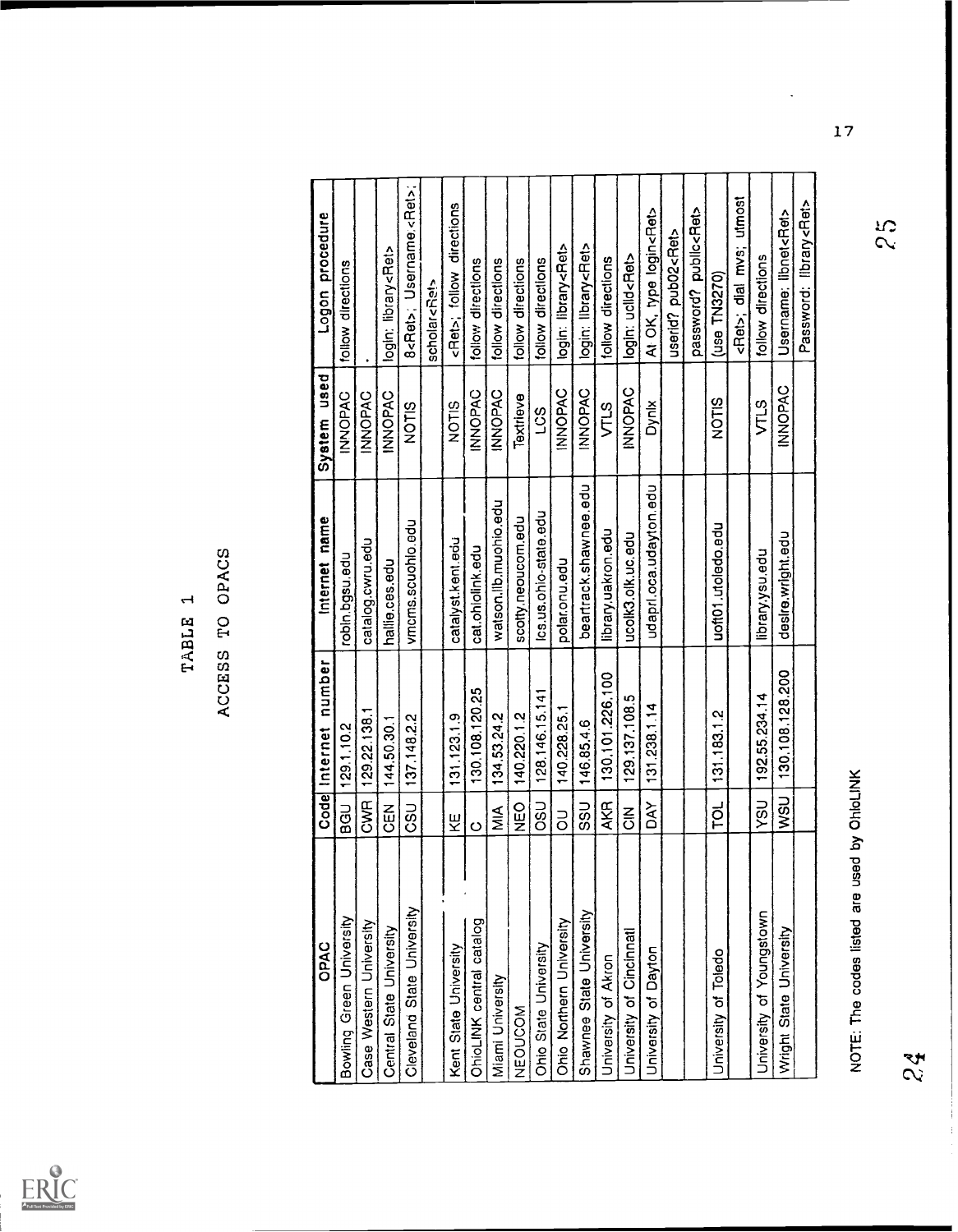### 4.2 Operational control

Operational control functions are those functions that are performed prior to, during, or after the actual search process to facilitate the retrieving and displaying of information. The typical operational control functions include logon and logoff, database selection, error correction, saving of search commands, and mode of interaction.

Since all logon procedures for all OPACs are listed and discussed in the previous section, the analysis in this section deals only with the interfaces the user is exposed to after successfully reaching the OPAC.

Table 2 shows operational control capabilities.

### Explanation of entries in Table 2

### Select desired function

The OPAC may be ready for the user to search the bibliographic database. In other cases there are several possible functions the user can perform (interlibrary loan, materials on reserve, library information, news, access to databases and other OPACs, suggestions...) and the user is expected to perform an explicit action to start searching the library catalog. The latter OPACs are marked in the table.

Default for function



 $26$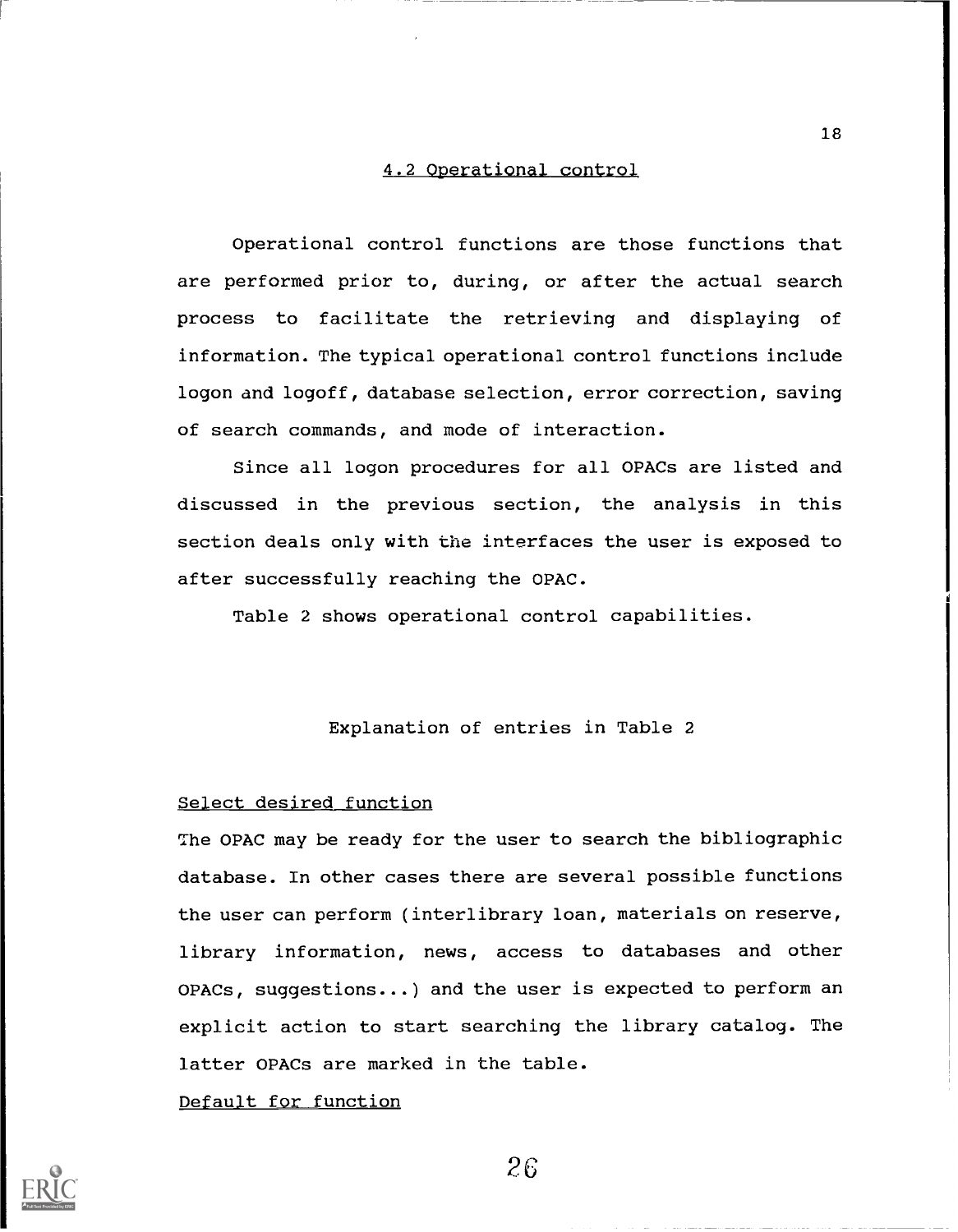A predetermined function (usually catalog searching) is assumed by the system and the user can start immediately. Select dialogue mode

The system offers a choice of several dialogue modes (e.g. command-driven and menu-driven) and the user can explicitly choose between them.

### Select dialogue level

Provisions are made for the user to identify his/her experience with the OPAC (e.g. beginner, intermediary, expert) and subsequently the dialogue is changed accordingly. For such systems the 'beginner mode' is the usual default.

### Edit input (erase/modify)

The system allows the user to edit his/her commands. In the case of this research, the function is additionally demanding because terminal emulation is used.

### Command language

The user formulates his/her requests by entering commands.

### Menu selection

The user chooses among listed alternatives when performing a function.

### Directive prompts

The dialogue is guided by the system. It is based on a preestablished course of action, and consists of messages which direct the user to a required action.

### Suggestive prompts

They inform the user of possible action(s) which the user may

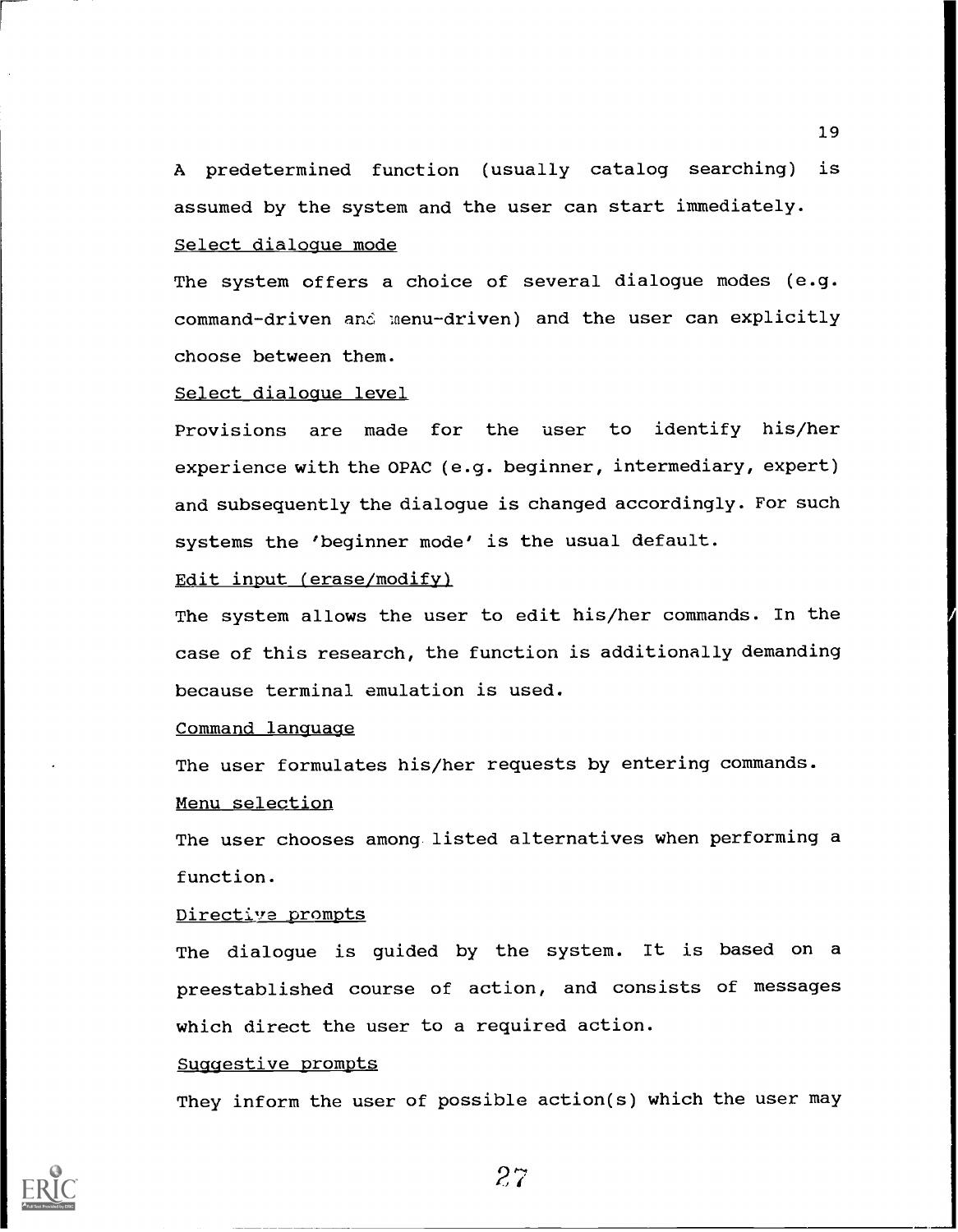or may not take. The user is typically not limited to the listed choices.



 $\sim$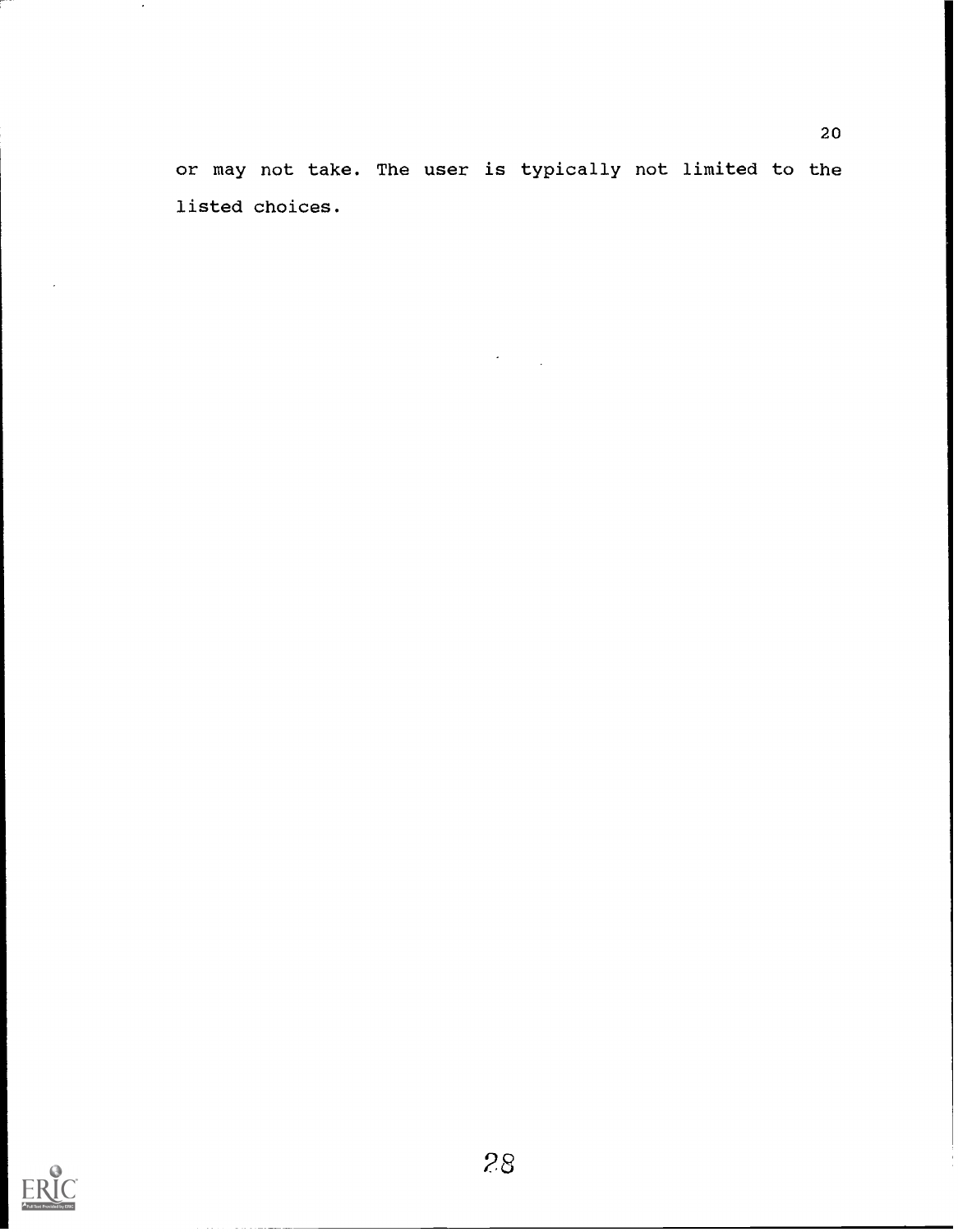

# TABLE 2<br>OPERATIONAL CONTROL

|                              | BGU       | <b>CWR</b>                                            | <b>MEX</b><br>$\circ$ | CSU                  | $\frac{4}{5}$ | KE        | $\bullet$      | <b>NEO</b>     | <b>USO</b> | ō                | <b>SSU</b>     | <b>AKR</b> | $\frac{z}{\overline{c}}$ | DAY              | TOL       | hSh                       | <b>USN</b>           | $\boldsymbol{\mathcal{S}}$ |
|------------------------------|-----------|-------------------------------------------------------|-----------------------|----------------------|---------------|-----------|----------------|----------------|------------|------------------|----------------|------------|--------------------------|------------------|-----------|---------------------------|----------------------|----------------------------|
| Select desired function      | $\ddot{}$ | $\ddot{}$                                             | $\ddot{}$             | ٠                    | +             | $\bullet$ | $\ddot{}$      | +              | ٠          | +                | $\ddot{}$      | $\bullet$  | +                        | ÷                | ٠         | $\bullet$                 | $\ddot{}$            | 89                         |
| Default for function         |           |                                                       | $\bullet$             | ÷                    | $\bullet$     | ۰         | $\blacksquare$ | $\bullet$      | +          | ٠                | ¢              | +          | ٠                        | ٠                | +         | ÷                         | $\bullet$            | 35                         |
| Select dialogue mode         |           |                                                       | $\bullet$             | $\pmb{\cdot}$        | ٠             | ٠         | ٠              | $\blacksquare$ | ٠          |                  | $\bullet$      | ÷          | ٠                        | $\bullet$        | $\bullet$ | <u>្ន</u>                 | $\bullet$            | $\tilde{c}$                |
| Select dialogue level        | $\bullet$ |                                                       | $\bullet$             | ٠                    | $\bullet$     | ٠         | ٠              | $\bullet$      |            | ٠                | $\blacksquare$ | ۰          | ٠                        | Ę                | $\bullet$ | $+$ [2]                   | $\pmb{\mathfrak{t}}$ | $\frac{\infty}{\infty}$    |
| Command language             | $\bullet$ | ٠                                                     | $\bullet$             | ÷                    | ٠             | 4         | $\bullet$      | ÷              | +          | $\pmb{\epsilon}$ | ٠              | +          | ٠                        | $\pmb{\epsilon}$ | $\ddot{}$ | $\ddot{}$                 | $\bullet$            | $\overline{4}$             |
| Menu selection               | $\ddot{}$ | +                                                     | $\ddot{}$             | $\ddot{\phantom{0}}$ | ۰             | ÷         | ÷              | ٠              | $\bullet$  | ۰                | ۰              | $\ddot{}$  | +                        | ۰                | ÷         | $\ddot{}$                 | ÷                    | $\rm g$                    |
| Prompts-directive            | 4         | ÷                                                     | $\ddot{}$             | $\bullet$            | +             | $\bullet$ | 4              | ٠              | ¢          | ۰                | ÷              | $\bullet$  | ÷                        | ٠                | $\bullet$ | ٠                         | ۰                    | $\boldsymbol{\mathcal{S}}$ |
| Prompts-suggestive           |           |                                                       | $\bullet$             | $\ddot{}$            | ŧ             | $\ddot{}$ | $\bullet$      | $\bullet$      | +          | $\bullet$        | ŧ              | +          | ٠                        | +                | $\ddot{}$ | ÷                         | ٠                    | $\ddot{4}$                 |
| ÷                            |           | Capability available or under the control of the user |                       |                      |               |           |                |                |            |                  |                |            |                          |                  |           |                           |                      |                            |
|                              |           | Capability not available                              |                       |                      |               |           |                |                |            |                  |                |            |                          |                  |           |                           |                      |                            |
| NOTES:                       |           |                                                       |                       |                      |               |           |                |                |            |                  |                |            |                          |                  |           |                           |                      |                            |
| 1 Help level can be selected |           |                                                       |                       |                      |               |           |                |                |            |                  |                |            |                          |                  |           |                           |                      |                            |
| 2 Offered, but not working   |           |                                                       |                       |                      |               |           |                |                |            |                  |                |            |                          |                  |           |                           |                      |                            |
|                              |           |                                                       |                       |                      |               |           |                |                |            |                  |                |            |                          |                  |           |                           |                      |                            |
|                              |           |                                                       |                       |                      |               |           |                |                |            |                  |                |            |                          |                  |           |                           |                      |                            |
|                              |           |                                                       |                       |                      |               |           |                |                |            |                  |                |            |                          |                  |           |                           |                      |                            |
|                              |           |                                                       |                       |                      |               |           |                |                |            |                  |                |            |                          |                  |           |                           |                      |                            |
|                              |           |                                                       |                       |                      |               |           |                |                |            |                  |                |            |                          |                  |           |                           |                      |                            |
| 56                           |           |                                                       |                       |                      |               |           |                |                |            |                  |                |            |                          |                  |           |                           |                      | 21                         |
|                              |           |                                                       |                       |                      |               |           |                |                |            |                  |                |            |                          |                  |           | $\widetilde{\mathcal{E}}$ |                      |                            |

l.

 $\overline{21}$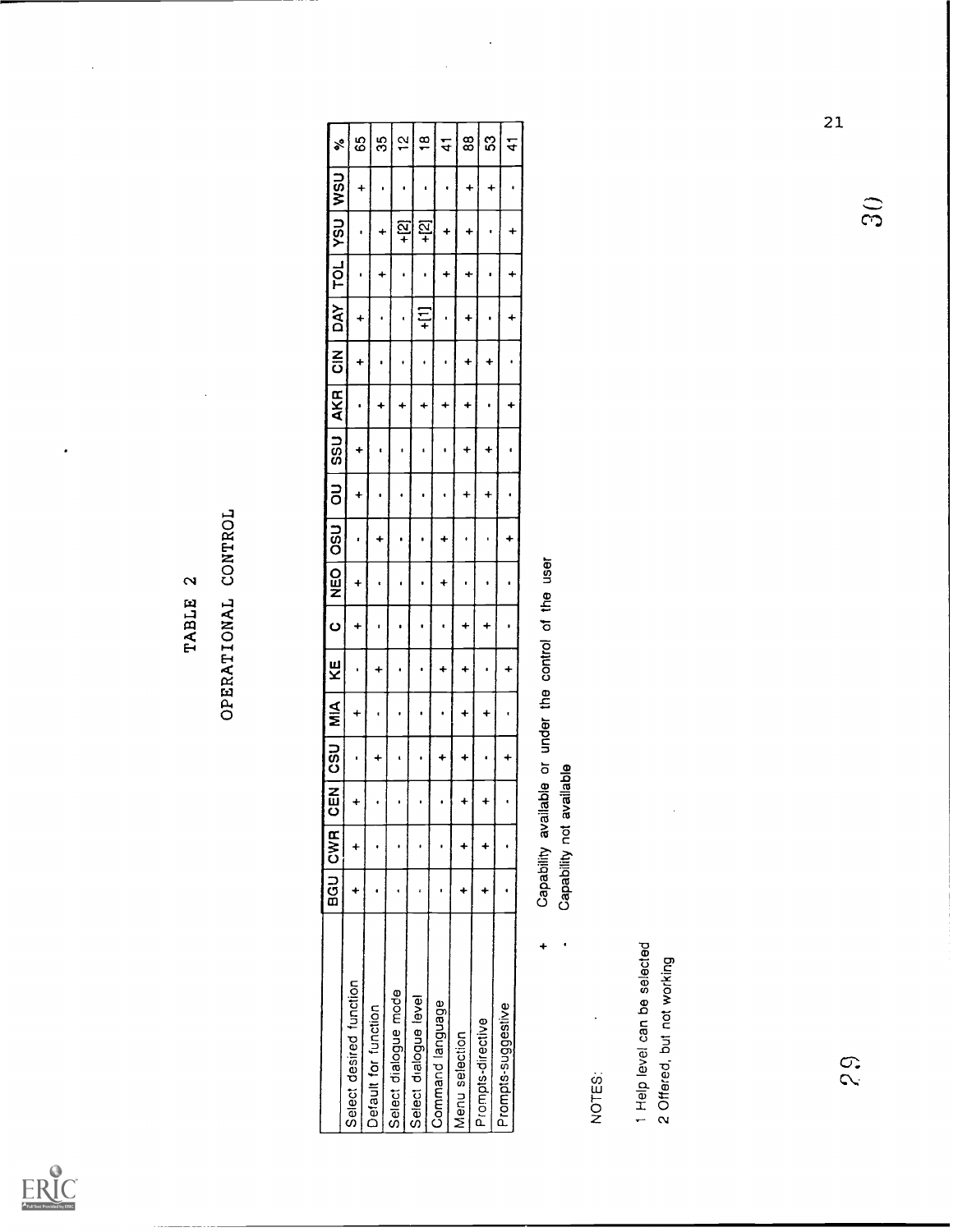The discussion of operational control is focused on the mode of interaction.

Even though a variety of interfaces has been designed for OPACs, they fall in one of the two alternatives:

- command-driven dialogue

- menu-selection dialoque

Command-driven dialogue is the one that was first used for information retrieval and was developed in the early 70s by the major database vendors (e.g. DIALOG and BRS). It is still the prevalent interaction mode with those systems and is primarily designed for the use by trained intermediaries. In the basic form of a command-driven system commands are entered in an artificial, highly structured language; system response is limited to simple prompts and terse error messages. There is no real dialogue between the system and the user, but on the other hand a broad array of commands may be provided, giving the user increased control and flexibility.

With menu-selection users do not have to learn a specialized language. Instead, the system offers a series of menus listing choices for commands and parameters. The user indicates his/her choice from the displayed list, usually by typing the entry number or letter code. The system retains control of the dialogue and the user can only select from the menu currently being displayed.

The menus are generally considered the more user-friendly

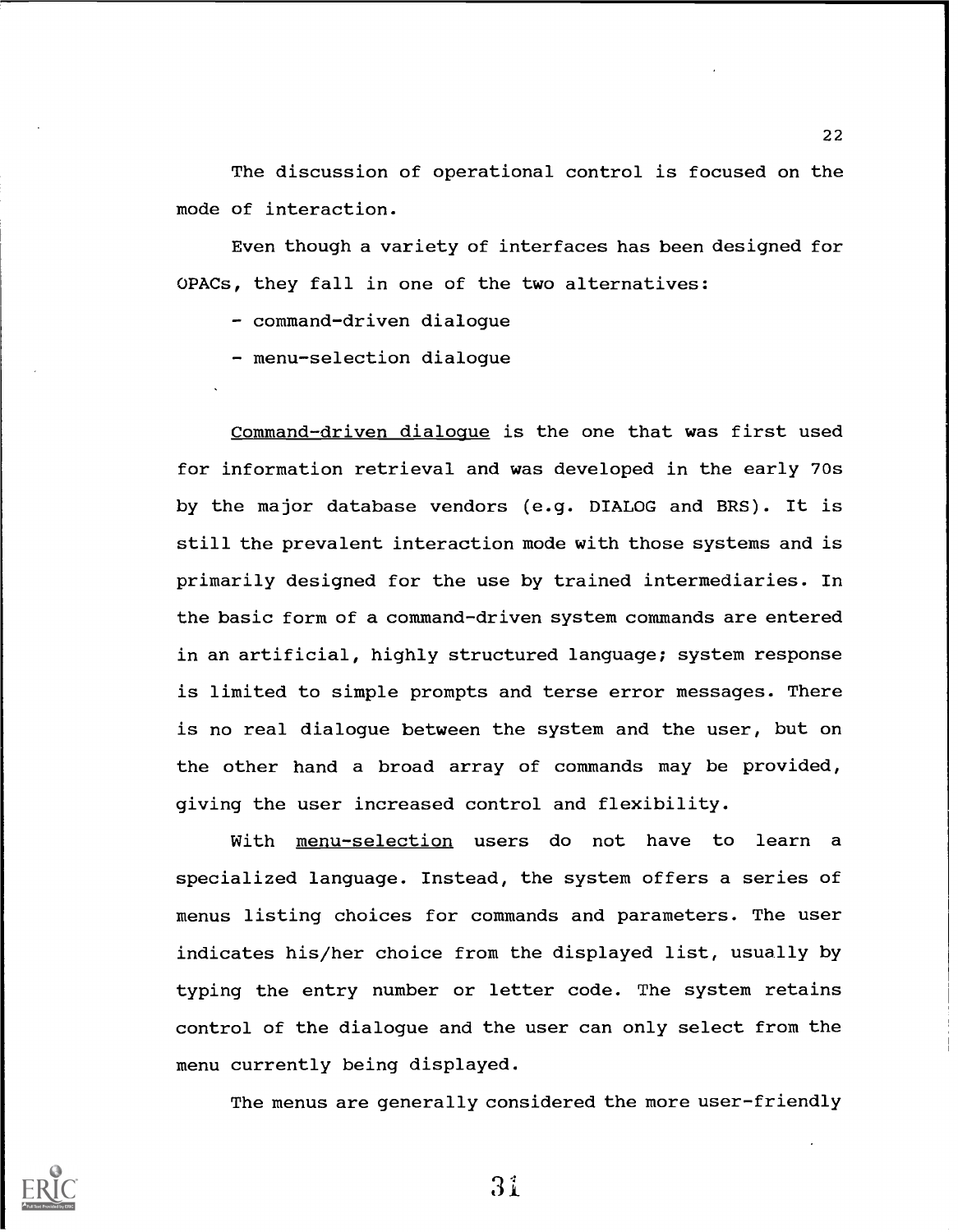mode od interaction, because they can be easily used by novice users and they prevent the user from making errors. Some disadvantages have to be mentioned, too:

- usually they do not allow much flexibility (the designer has determined what a "typical" search is)

- the number of choices is relatively limited

- even the experienced user must go through the whole menu-selection process, which is very time consuming if there are several levels of menus

The command mode, on the other hand, allows more flexibility for the user, who can change the direction before a search sequence is complete, or choose a direct path to the retrieval goal. The big disadvantage is, of course, that the more complex command languages are not easy to learn and practically cannot be used by a novice.

Among the systems studied, there is one with a "classical" command language (NEOUCOM). It is a very flexible system, allowing the full capability of information retrieval systems, but one that is extremely difficult for an occasional user. Although there is some limited online help available, the system was probably not designed to be used by novice users at all.

The system used by Ohio State University is basically command-driven, too, with a very limited number of available commands. There are some suggestive prompts that help the

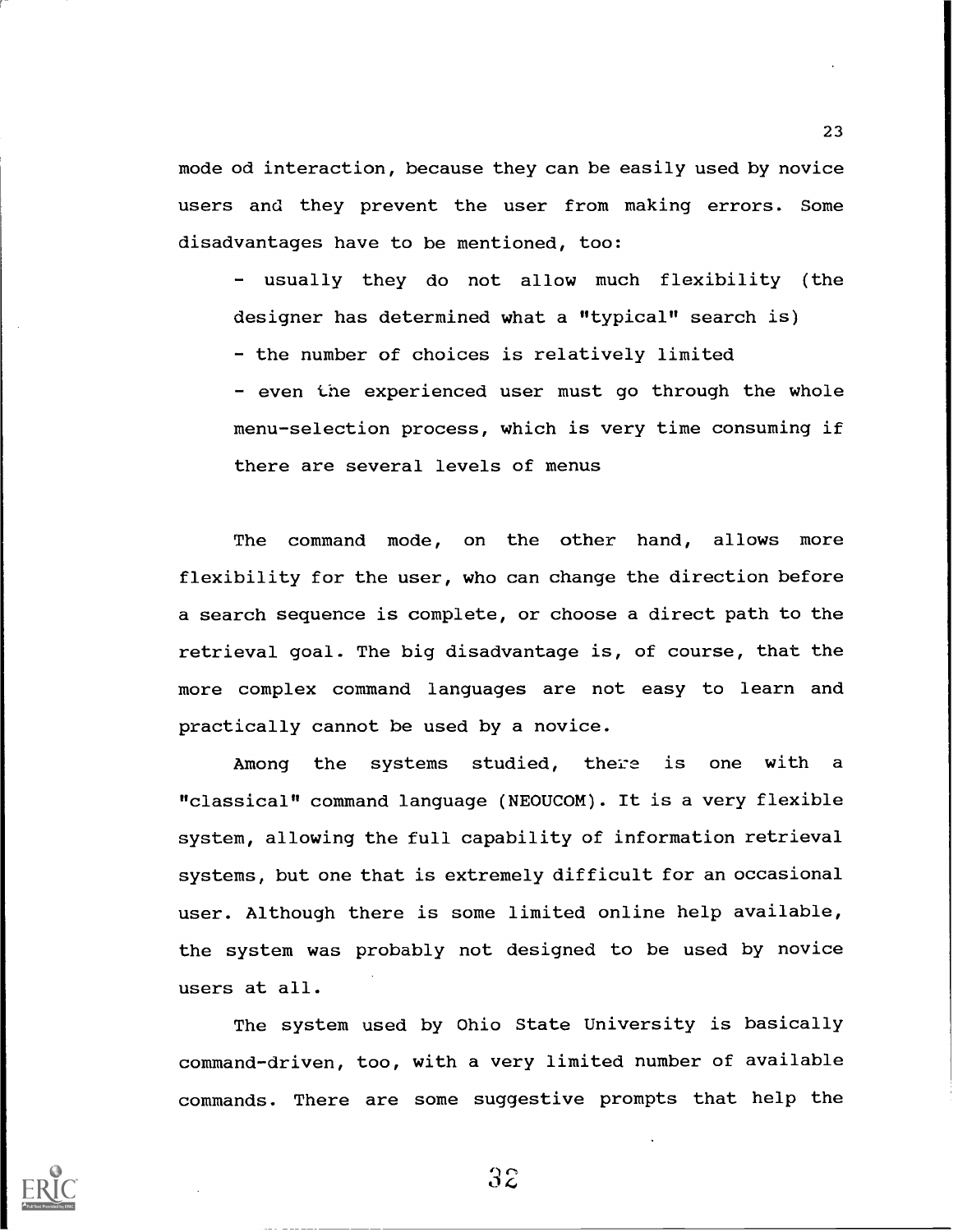user.

On the other side there are several OPACs using INNOPAC software (which is also the system chosen for OhioLINK). This is a pure menu-driven system. It is very easy to use, but occasionally cumbersome when the user has to display three or more menu screens to perform one function. There is an additional problem with OhioLINK central OPAC. The menu labels are not used consistently (0 and M are used for "Additional options" and the same code if used for different purposes in different menus).

All other systems use both command languages (they are limited to query formulation) and menus as mutually supportive components of the same interface. This approach uses advantages of both systems.

When discussing the future development in OPAC design, most authors predict that user-adaptable interface will be one of the most important features of "better" OPACs. Some limited adaptability is offered by the systems analyzed. One system (University of Akron) allows the user to choose between the command mode (which is default) and a menu-driven novice mode. The option is mentioned in the other VTLS OPAC (Youngstown State University), but does not work. University of Dayton OPAC offers another interesting provision: the user can choose the length of system error messages according to his/her experience.



33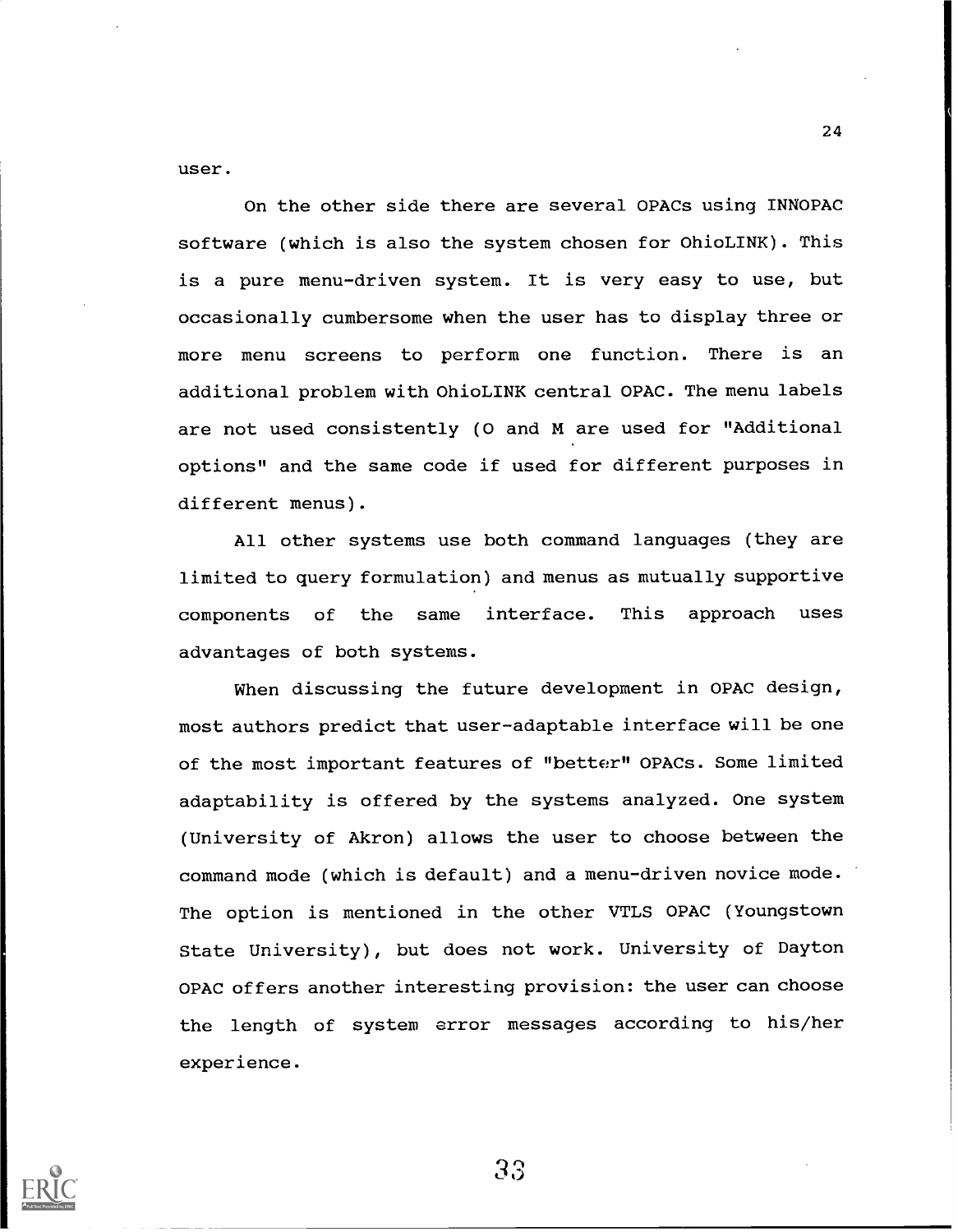### 4.3 Access points

The choice of access points is one of the most important features of OPACs. Currently many researchers are investigating this problem, particularly the subject access.

The investigation of access is not a goal of this paper. This section is added only to give a more rounded description of OPACs studied and no analysis of the features is added here.

Access points are listed in Table 3.

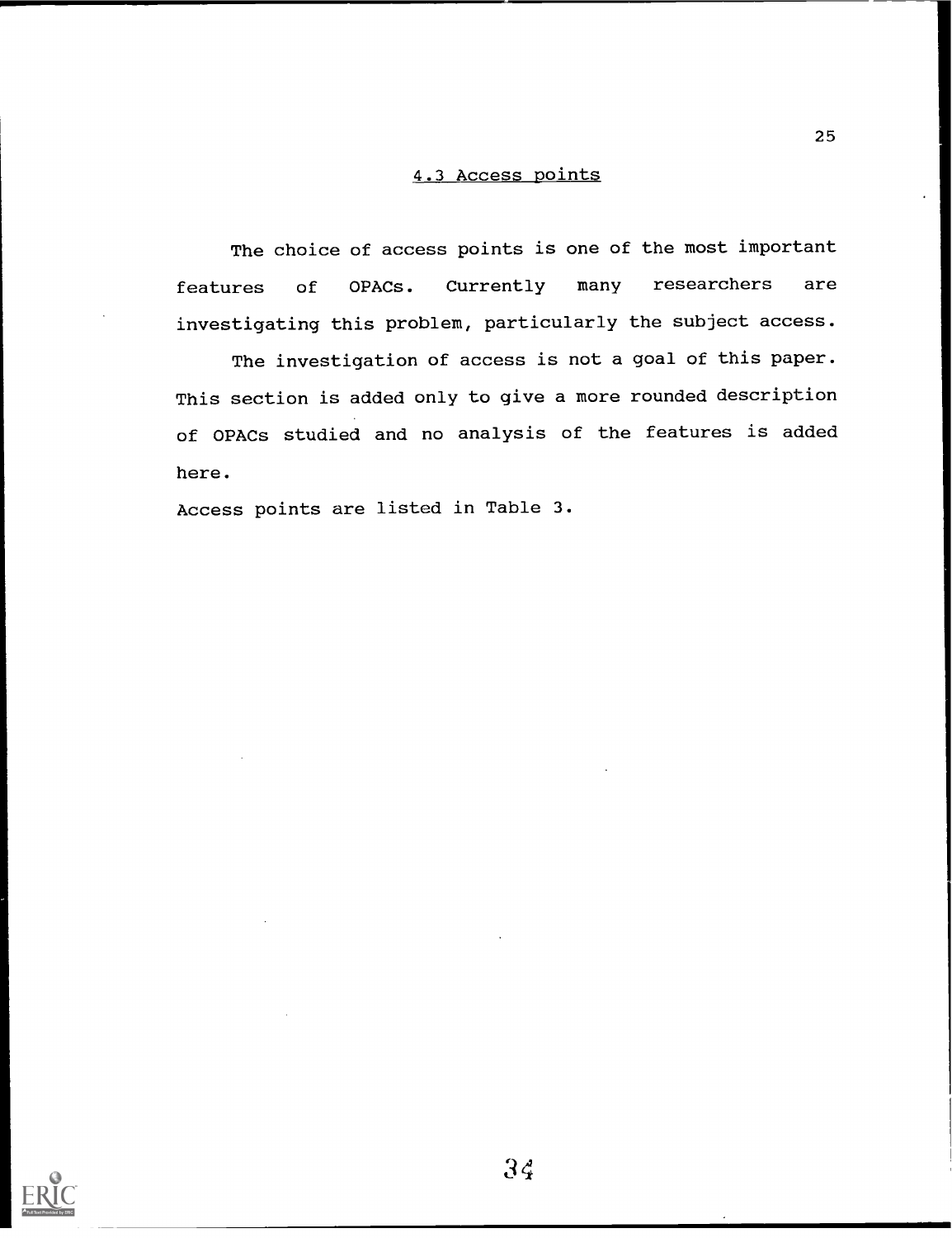

 $\ddot{\phantom{0}}$ 

|        |        | g      |
|--------|--------|--------|
| ო<br>щ | POINTS | ž      |
| TABL   |        |        |
|        | ACCESS | К<br>К |

|                                                        |           |                      |                          |                                                                                           | MIA                                                   | KE                                        | $\circ$        |                |                      |                  |            |                |               |             |                      |           |               |                            |
|--------------------------------------------------------|-----------|----------------------|--------------------------|-------------------------------------------------------------------------------------------|-------------------------------------------------------|-------------------------------------------|----------------|----------------|----------------------|------------------|------------|----------------|---------------|-------------|----------------------|-----------|---------------|----------------------------|
| Personal author                                        |           | BGU CWR              | $rac{1}{\sqrt{2}}$       | <b>CSU</b>                                                                                |                                                       |                                           |                | <b>NEO</b>     | <b>DSO</b>           | <b>S</b>         | <b>USS</b> | <b>AKR</b>     | $\frac{z}{c}$ | DAY         | TOL                  | VSU       | <b>WSU</b>    | $\boldsymbol{\mathcal{E}}$ |
|                                                        | ÷         | ÷                    | $\ddot{}$                | ٠                                                                                         | +                                                     | +                                         | $\ddot{}$      | ۰              | ÷                    | ۰                | ٠          | ÷              | +             | $\ddotmark$ | $\ddot{}$            | +         | $\ddot{}$     | $\frac{100}{2}$            |
| Corporate author                                       | ÷         | ÷                    | $\frac{1}{2}$            | $\ddot{}$                                                                                 | $+2$                                                  | $\ddot{}$                                 | ۰              | ٠              | $\ddot{\phantom{1}}$ | $+$ [3]          | $+$ [3]    | $\ddot{}$      | $\ddot{}$     | $+$ [3]     | $\ddot{}$            | $\ddot{}$ |               | $\frac{1}{2}$              |
| Author/title                                           |           |                      | $\bullet$                | $\bullet$                                                                                 | ٠                                                     | $\bullet$                                 | ٠              | $\blacksquare$ | $\ddot{}$            | $\bullet$        | $\bullet$  | $\bullet$      | $\bullet$     |             |                      |           | $\ddot{}$     |                            |
| Title                                                  | $\ddot{}$ | $\ddotmark$          | $\ddotmark$              | $\ddot{}$                                                                                 | $\ddot{}$                                             | $\ddot{}$                                 | ٠              | $\ddot{}$      | $\ddot{}$            |                  |            |                |               | $\bullet$   | $\bullet$            | $\bullet$ |               | ဖ                          |
| Subject                                                | $+$ [1]   | $+2$                 | $+$ [1]                  | $\Xi$                                                                                     | $\overline{11}$                                       | $+$ [6]                                   | $\frac{1}{2}$  |                |                      | $\ddot{}$        | +          | ÷              | +             | $\ddot{}$   | ۰                    | ÷         | $\ddot{}$     | $\frac{8}{100}$            |
| Local call number                                      | ÷         | $\ddot{}$            |                          |                                                                                           |                                                       |                                           |                | $\frac{4}{1}$  | Ξ                    | $+11$            | $+$ [2]    | Ξ              | $\frac{1}{2}$ | 一<br>一      | $\overline{11}$      | $\pm$     | $\frac{1}{2}$ | 100                        |
| OCLC number                                            |           |                      | ÷                        | ÷                                                                                         | $\ddot{}$                                             | ÷                                         | $\ddot{}$      | ÷              | +                    | $\ddot{}$        | +          | $\ddot{}$      | +             | ۰           | +                    | ÷         | ÷             | 100                        |
| <b>N</b> BSI                                           | $\ddot{}$ | $\ddot{}$            | ¢                        | ٠                                                                                         | $\bullet$                                             | $\bullet$                                 | $\ddot{}$      | $\blacksquare$ | $\bullet$            | ۰                | +          | $\bullet$      | ÷             | +           | $\bullet$            | $\bullet$ | $\ddot{}$     | 47                         |
| <b>ISSN</b>                                            | $\ddot{}$ | ÷                    | $\bullet$                | $\pmb{\cdot}$                                                                             | $\bullet$                                             | $\pmb{\epsilon}$                          | $\ddot{}$      | $\bullet$      |                      | $\ddot{}$        | +          | $\color{red}+$ | $\ddot{}$     | $\ddot{}$   | $\pmb{\epsilon}$     | $\bullet$ | $\ddot{}$     | 53                         |
|                                                        | ۰         | $\ddot{}$            | $\blacksquare$           | $\bullet$                                                                                 |                                                       | $\pmb{\epsilon}$                          | +              | ٠              | ٠                    | $\ddot{}$        | +          | $\ddot{}$      | ÷             | ÷           | ٠                    | $\bullet$ | ٠             | S3                         |
| number<br>Government doc                               |           | $\color{red}+$       | $\div$                   | $\bullet$                                                                                 | ÷                                                     | +                                         | $\color{red}+$ | $\bullet$      | $\bullet$            | $\ddot{}$        | $\ddot{}$  | $\blacksquare$ | ۰             | ۰           | $\bullet$            | ٠         | ۰             | 65                         |
| Other numbers                                          | $\bullet$ | $\ddot{}$            | $\bullet$                | ٠                                                                                         | $\bullet$                                             | $\ddot{}$                                 | ۰              | ٠              |                      | +                | $\bullet$  | ÷              | ۰             | $\bullet$   | $\ddot{}$            | $\bullet$ | +             | 47                         |
| Additional access points                               |           |                      | $\pmb{\cdot}$            | $\mathbf{I}$                                                                              |                                                       | $\pmb{\cdot}$                             | $\bullet$      | +IT            | $\bullet$            | $\pmb{\epsilon}$ | $\bullet$  | $\bullet$      |               | $+$ [5]     |                      |           |               |                            |
| LC classification                                      | $\ddot{}$ | ÷                    | $\ddot{}$                | $\begin{array}{c} \displaystyle \quad + \quad \\ \displaystyle \quad + \quad \end{array}$ | $\ddot{}$                                             | +                                         | $\ddot{}$      | $\ddot{}$      | ۰                    | ÷                |            |                |               |             | $\bullet$            |           | ٠             | $\frac{2}{3}$              |
| Dewey classification                                   | $\div$    | $\ddot{\phantom{0}}$ | $\ddot{\phantom{1}}$     | $\bullet$                                                                                 | $\ddot{}$                                             | $\pmb{\epsilon}$                          |                |                |                      |                  | +          | ÷              | ÷             | 4           | $\ddot{\phantom{1}}$ | ۰         | +             | 100                        |
|                                                        |           |                      |                          |                                                                                           |                                                       |                                           | +              | $\blacksquare$ | $\pmb{\epsilon}$     | ٠                | $\bullet$  | $\color{red}+$ | ÷             | $\bullet$   | ٠                    | ٠         | ٠             | 47                         |
| $\ddot{}$                                              |           |                      | Capability not available |                                                                                           | Capability available or under the control of the user |                                           |                |                |                      |                  |            |                |               |             |                      |           |               |                            |
|                                                        |           |                      |                          |                                                                                           |                                                       |                                           |                |                |                      |                  |            |                |               |             |                      |           |               |                            |
| NOTES                                                  |           |                      |                          |                                                                                           |                                                       |                                           |                |                |                      |                  |            |                |               |             |                      |           |               |                            |
| 3 Possible, but not mentioned<br>2 LCSH, MeSH<br>11CSH |           |                      |                          |                                                                                           |                                                       | 6 LCSH, local<br>7 All fields<br>5 Series |                |                |                      |                  |            |                |               |             |                      |           |               |                            |
|                                                        |           |                      |                          |                                                                                           |                                                       |                                           |                |                |                      |                  |            |                |               |             |                      |           |               | 26                         |
| $\frac{5}{3}$                                          |           |                      |                          |                                                                                           |                                                       |                                           |                |                |                      |                  |            |                |               |             |                      | 36        |               |                            |
|                                                        |           |                      |                          |                                                                                           |                                                       |                                           |                |                |                      |                  |            |                |               |             |                      |           |               |                            |

 $\ddot{\phantom{1}}$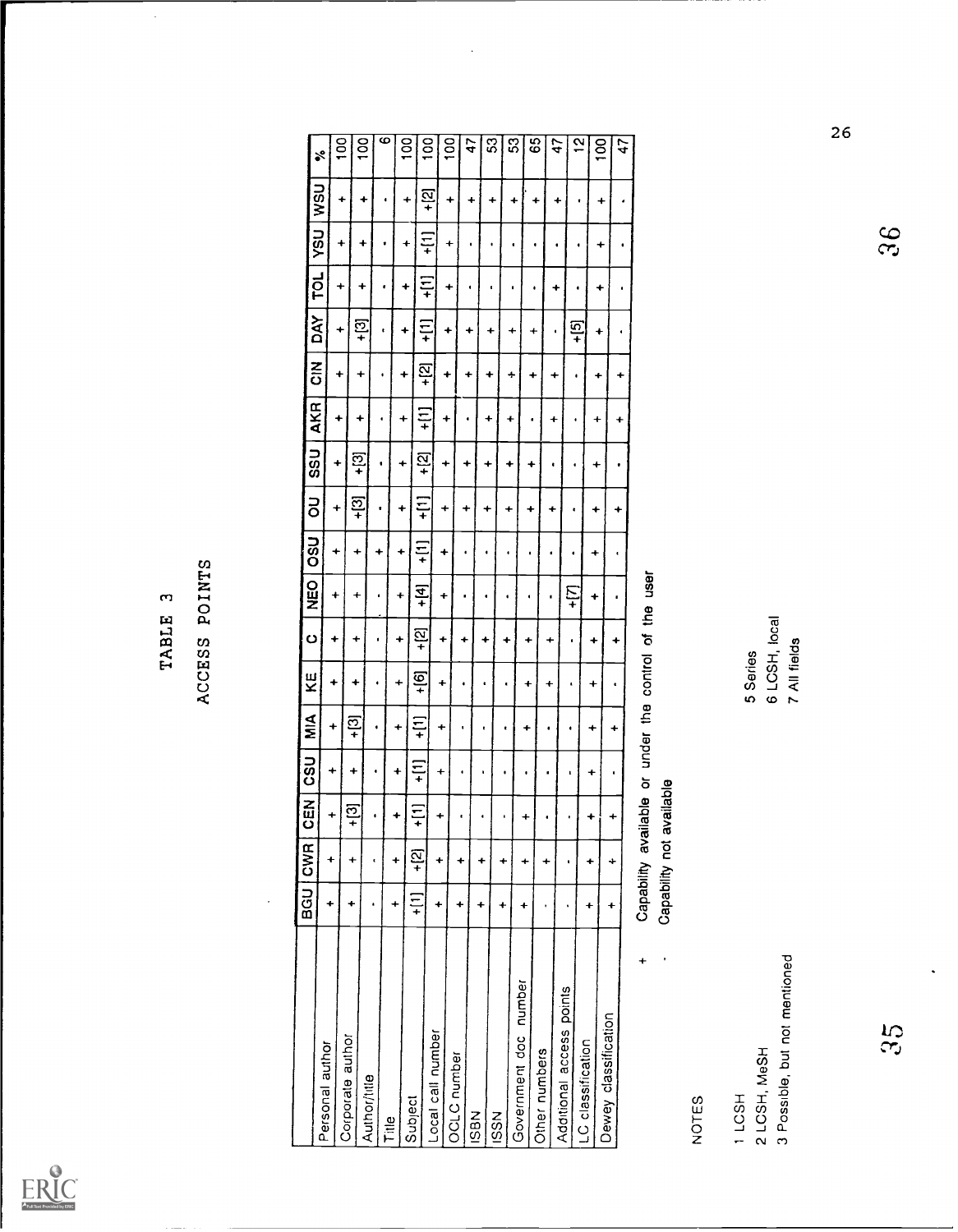### 4.4 Search formulation control

The search (or query) function is the central and most important function for an OPAC user. It includes logical or matching operations on specified search terms for identifying and isolating relevant document descriptions (records). This function enables the user to formulate his/her information request and the way the function is implemenced affects profoundly the user's success in fulfilling the information need.

Features of the search function for the OPACs studied are tabulated in Table 4.

### Explanation of terms in Table 4

### Search is default function

When the user accesses the OPAC, it is assumed that he/she will start by formulating a query.

### Controlled term searching

The feature is limited here to the ability to use a controlled vocabulary (thesaurus or subject headings) for subject access to catalog records.

### Free-text searching

This type of access is often referred to as 'keyword searching' or even 'natural language searching'. Words that appear in one or more fields of a record may be entered as

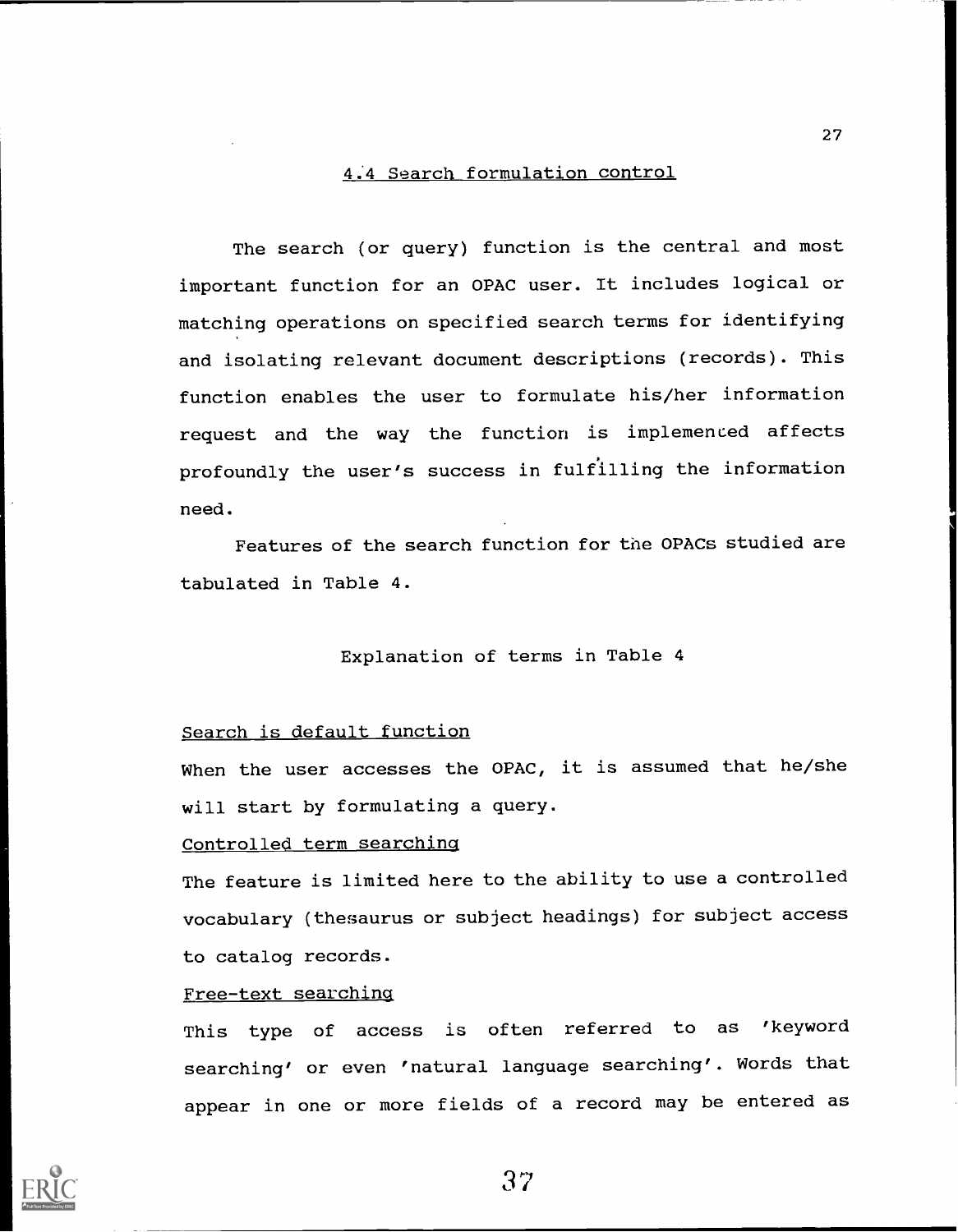search terms. The free-text searching of the entire record (also called full-text searching) enables the user to access documents which contain the specified word anywhere in the record. Some systems allow the user to specify the fields in which the searching is performed, while others restrict the user to some predefined fields (the title is the most common). Restrict/limit search results

After the search is performed, it may be further qualified by additional parameters (like language or date of publication). That feature enables the user to reduce the results of a search to a desired domain.

### Show search history

In order to facilitate subsequent query formulation, the user can review a list of previous queries.

### Broadening/narrowing search results

If the query resulted in too many or too few records, the user can reformulate the query by adding more terms without reentering the previous query statement.

### Boolean operators

The standard Boolean operators (AND, OR and NOT) may be used to combine two or more terms in the query. The use of operators may be restricted to selected fields or keywords only. The operators may be entered explicitly, or are used implicitly. In the latter case the system assumes an operator (usually AND) when several terms are entered.

### Relational operators

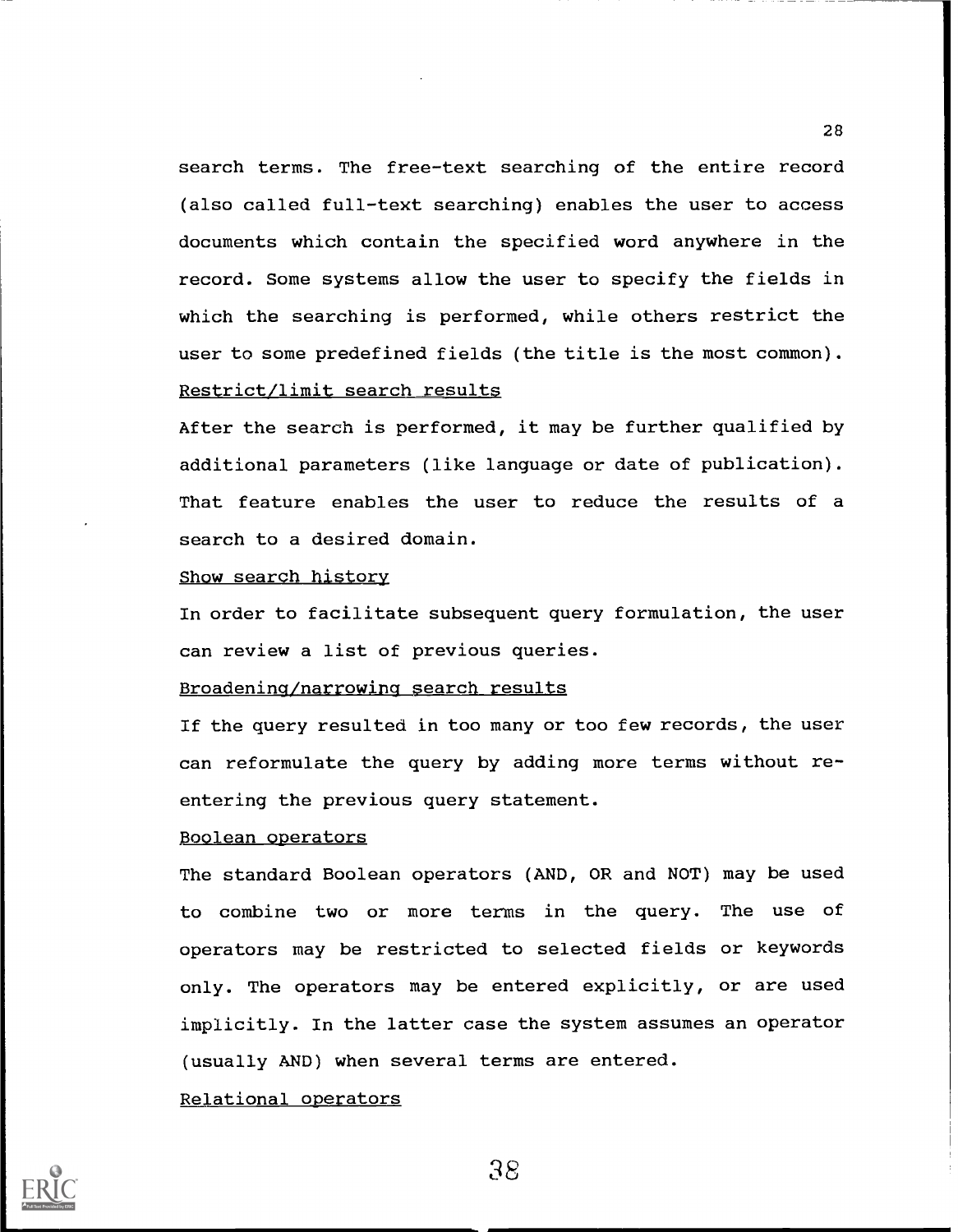Using some symbolic expression of "greater than", "less than", or "equal to", the user may limit the query to a specific range of values of the field.

### Implicit right truncation

Most systems permit some form of shortening a search term for the purpose of broadening a search. With implicit right truncation, all terms entered are assumed to be truncated on the right without requiring the user to use any special symbol.

### Explicit truncation

A special symbol (e.g. \* or ?) has to be entered to indicate truncation.

### Proximity operators

Often referred to as "positional operators", they are used in free-text searching to enable the user to specify the position of search terms in a field or fields in relation to one another. Typical requirements are that the terms appear immediately adjacent, a specified number of words apart, in the same subfield, or the same field.

### Indexes available

The systems that enable the user to see the indexes of specified fields are shown. The user can choose his/her term(s) directly from the list.

### Authority control

Full online authority control requires not only an online file of authority records with cross-references ("see" and "see



39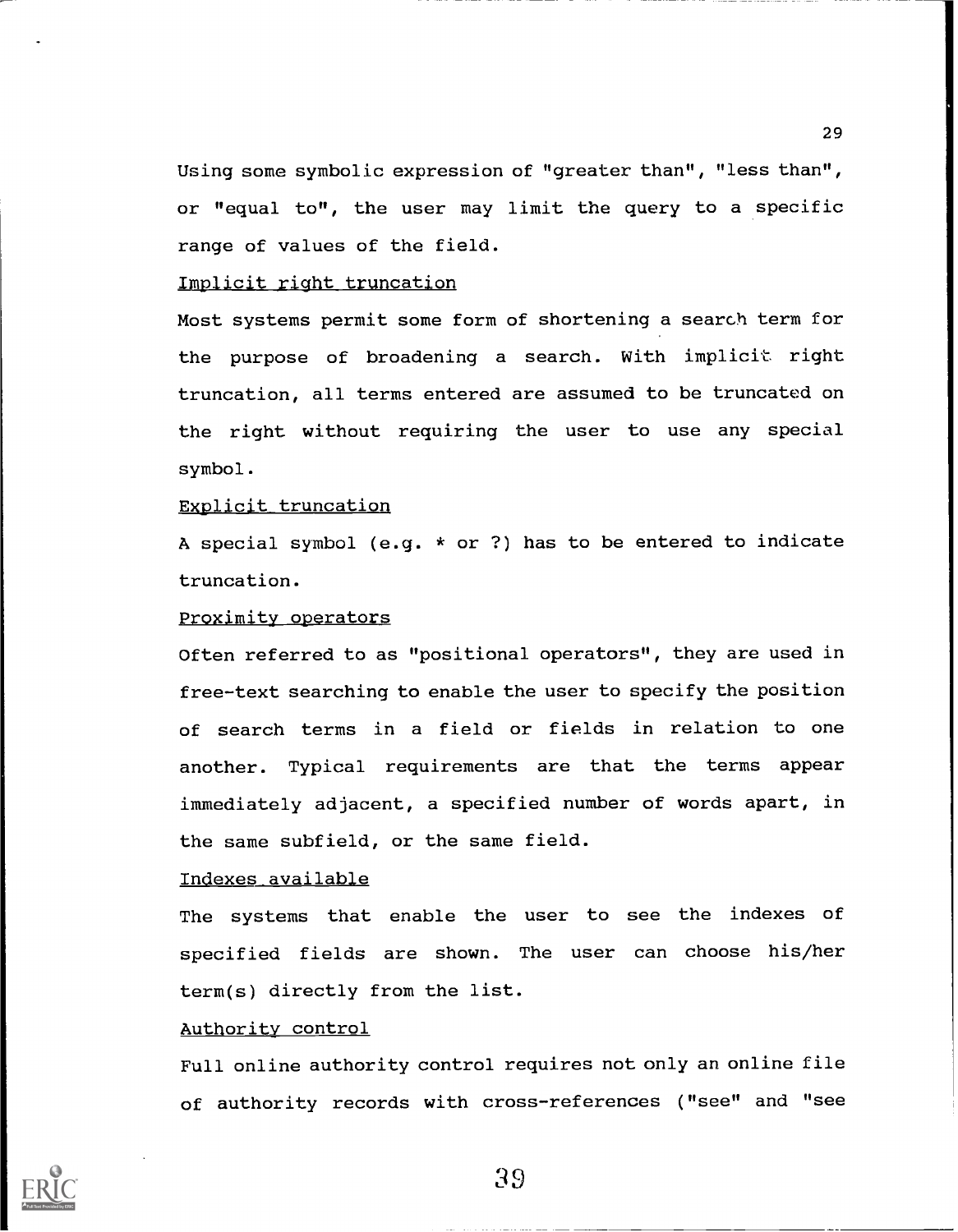also"), but also links between the bibliographic record and authority record.

30

### Not case sensitive

Regardless of the actual appearance of the term in the record, the system accepts the term either in upper or lower case. Save search statements

The user can save one or several search statements in order to execute them at a different time or with a different catalog.

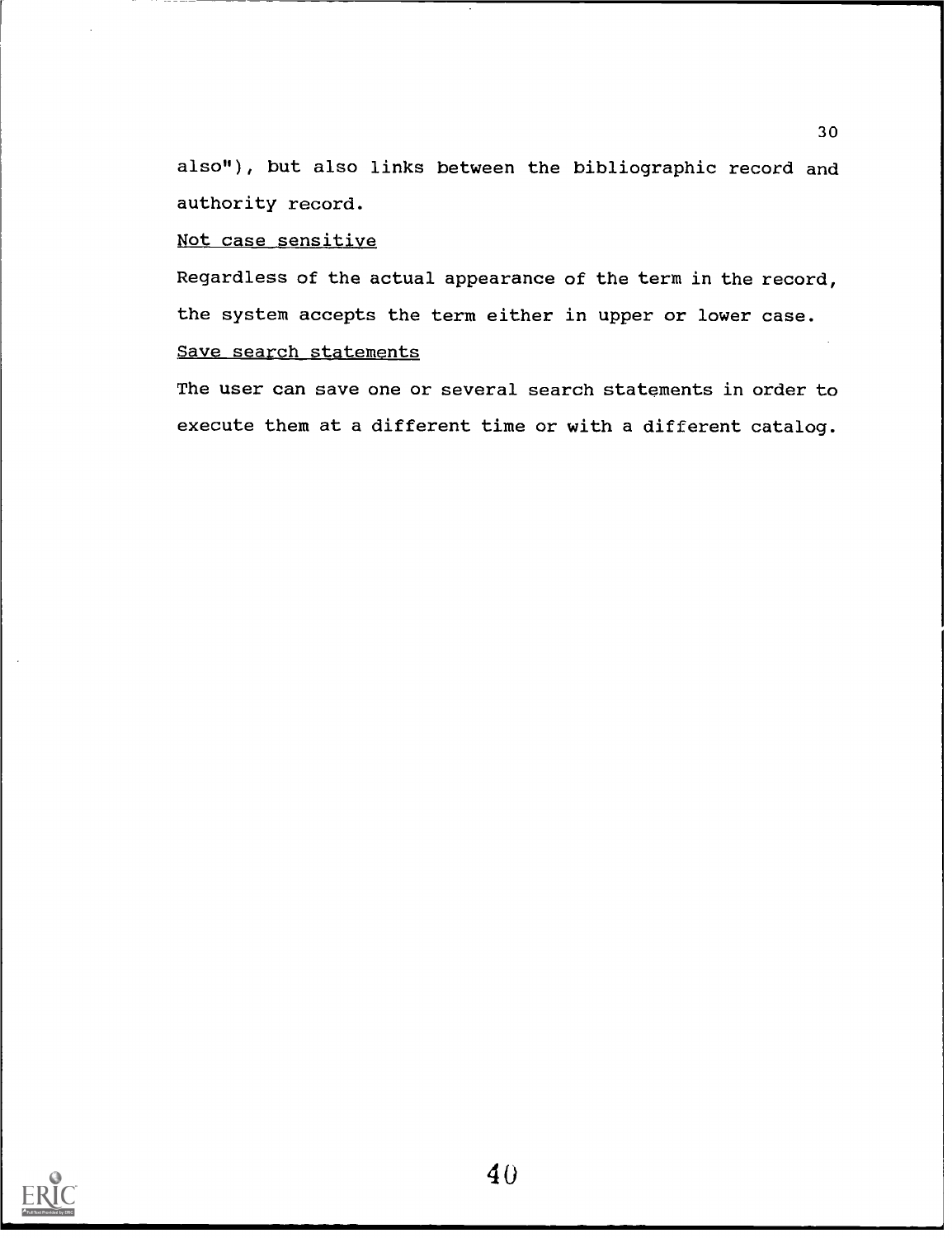

# TABLE 4<br>SEARCH FORMULATION CONTROL

|                                  |                   | BGU CWR              | 띺<br>$\circ$                                  | CSU                          | $\frac{4}{5}$              | ピス                   | ပ                        | <b>Dan</b>    | <b>USO</b>         | 5                  | <b>USS</b>         | AKR                | $\frac{z}{0}$                | <b>AXO</b>                          | <b>TOL</b>         | Lish                   | USN                | $\boldsymbol{\mathcal{E}}$ |
|----------------------------------|-------------------|----------------------|-----------------------------------------------|------------------------------|----------------------------|----------------------|--------------------------|---------------|--------------------|--------------------|--------------------|--------------------|------------------------------|-------------------------------------|--------------------|------------------------|--------------------|----------------------------|
| Search is default function       |                   |                      | $\bullet$                                     | ÷                            |                            | ۰                    | $\bullet$                |               | ۰                  |                    |                    |                    |                              |                                     |                    |                        |                    |                            |
| Controlled term searching        | $\ddot{}$         | $\ddot{}$            | ۰                                             |                              |                            |                      |                          |               |                    |                    |                    | +                  |                              |                                     | ٠                  | ۰                      |                    | 35                         |
| Free-text searching              |                   |                      |                                               | +                            | +                          | +                    | +                        | +             | +                  | +                  | ۰                  | ۰                  | +                            | +                                   | ۰                  | $\ddot{}$              | ۰                  | 8                          |
| entire record                    |                   |                      |                                               |                              |                            |                      |                          |               |                    |                    |                    |                    |                              |                                     |                    |                        |                    |                            |
|                                  | $\bullet$         | $\bullet$            | ٠                                             | ۰                            | $\bullet$                  | ۰                    |                          | +             |                    | $\bullet$          |                    | ۰                  | $\pmb{\epsilon}$             | $\bullet$                           | ۰                  | ۰                      | $\bullet$          | 35                         |
| default fields                   | Ξ                 | $+$ [6]              | Ε<br>۰                                        | ٠                            | +I                         | ٠                    | $+120$                   | ٠             | ∞<br>Ξ<br>÷        | +[7]               | ÷۱                 | ٠                  | N<br>$\equiv$<br>$\ddotmark$ | $\bar{\mathbf{e}}$<br>$\frac{1}{1}$ |                    |                        | <u>្</u>           | 65                         |
| user-selected fields             |                   |                      |                                               | ۰                            |                            | ۰                    |                          | ۰             |                    |                    |                    | <u>ခု</u>          | ٠                            | ٠                                   | ÷                  | $\bullet$              | ٠                  | ଅ                          |
| results<br>Restrict/limit search | $+2$              | <u>ុក</u>            | 図<br>۰                                        | ٠                            | <u>ន្</u>                  | ٠                    | <u> 일</u>                | ۰             | $\bullet$          | <u>ଟ</u><br>Ŧ      | <u>ន្</u>          | $\blacksquare$     | <u>ន្</u>                    | ٠                                   | $\bullet$          |                        | <u>ត្ត</u>         | တ                          |
| Show search history              |                   |                      |                                               | $\bullet$                    |                            | ٠                    |                          | +             |                    |                    |                    | $\bullet$          | $\bullet$                    | ٠                                   |                    |                        |                    |                            |
| Broadening/narrowing             | $+2$              | $\frac{1}{2}$        | ලු<br>÷                                       | ٠                            | <u>។</u><br>។              | ٠                    | $\overline{\mathcal{C}}$ | +             |                    |                    | ලු                 |                    |                              |                                     | $\blacksquare$     | ٠                      |                    | ယ                          |
| Boolean operators                |                   |                      |                                               |                              |                            |                      |                          |               |                    |                    | $\ddot{}$          | 4<br>$\ddot{}$     | <u>ុទា</u>                   | 4<br>Ξ<br>$\ddotmark$               | ٠                  |                        | <u>පි</u>          | 65                         |
| on any field                     |                   |                      | ٠                                             |                              | $\bullet$                  |                      | $\bullet$                | +             | $\bullet$          | ٠                  | ٠                  | $\bullet$          |                              |                                     |                    |                        |                    |                            |
| on selected fields               | $\bullet$         | $\bullet$            | $\bullet$                                     | õ<br>$\frac{1}{1}$           |                            | in,<br>$\frac{1}{1}$ | ٠                        |               |                    |                    |                    |                    | ٠                            | $\bullet$                           | ٠                  | $\bullet$              | ٠                  | ∞                          |
| on free-text                     |                   |                      |                                               |                              |                            |                      |                          |               | ٠                  |                    |                    | <u>ี 22)</u><br>÷  |                              | $\bullet$                           | $\bullet$          | $\bullet$              | $\bullet$          | $\frac{8}{1}$              |
|                                  | $\ddot{}$         | $\ddot{\phantom{1}}$ | ම<br>+                                        | ÷                            | <u>=្</u>                  | +                    | ۰                        | +             | $\bullet$          | <u>ន្</u>          | <u>ីម</u>          | +                  | +                            | +                                   | ۰                  | $+181$                 | ۰                  | 34                         |
| explicit                         | $\frac{4}{1}$     | $+ [4]$              | [8]<br>+                                      | ۰                            | $+18$                      | +                    | $+14$                    | ۰             | $\bullet$          | - [8]<br>+         | $\frac{1}{2}$      | ٠                  | <u>ទេ</u>                    | $\bullet$                           | ÷                  | <u>ទ្</u>              | <u>। स</u>         | $\mathbf{a}$               |
| implicit                         | $\frac{5}{1}$     | $+5$                 | මු<br>+                                       | ٠                            | +[8]                       |                      | $+15$                    | $\bullet$     | $\bullet$          | <u>្រុម</u>        | $+181$             | $\bullet$          | <u>ទ្</u>                    | က<br>Ξ<br>$\ddot{}$                 | ٠                  |                        | $\overline{5}$     | င္ဟ                        |
| Relational operators             | $\bullet$         |                      | $\bullet$                                     | $\bullet$                    |                            |                      | $\ddot{\phantom{1}}$     | $\frac{1}{1}$ |                    |                    |                    |                    |                              | ¢.                                  | $\bullet$          | ٠                      | $\bullet$          | ဖ                          |
| Implicit right truncation        | ۰                 | +                    | ٠                                             | ۰                            | +                          | +                    | ۰                        | $\bullet$     | +                  | +                  | ۰                  | ۰                  | ۰                            | ۰                                   | ۰                  |                        |                    |                            |
| Explicit truncation              |                   |                      |                                               |                              |                            |                      |                          |               |                    |                    |                    |                    |                              |                                     |                    | +                      | ۰                  | ಕ                          |
| right                            | ۰                 | +                    | ම<br>+                                        | ۰                            | $+181$                     | +                    | +                        | ÷             | ۰                  | $+18$              | $\frac{1}{2}$      | <u>្រុ</u>         |                              |                                     |                    |                        |                    |                            |
| $\frac{1}{2}$                    | $\bullet$         |                      | $\bullet$                                     | $\bullet$                    |                            |                      | ٠                        | +             | ٠                  |                    |                    |                    | ۰                            | +                                   | $\ddot{}$          | <u>្រុ</u>             | $\frac{1}{2}$      | $\frac{8}{10}$             |
| imbedded                         | $\bullet$         |                      | $\bullet$                                     | ٠                            | ٠                          |                      |                          |               | ۰,                 |                    |                    |                    | ¢                            |                                     | $\bullet$          |                        | ٠                  | ဖ                          |
| Proximity operators              | $\bullet$         |                      |                                               | ۰                            |                            |                      | ٠                        | +             |                    | ٠                  | ٠                  | ٠                  | t                            | ٠                                   | $\bullet$          | ٠                      | $\bullet$          | ∞                          |
| Indexes available                |                   |                      |                                               |                              |                            | +                    |                          |               |                    |                    |                    |                    |                              |                                     | $\ddot{}$          | ٠                      | ٠                  | $\frac{8}{1}$              |
|                                  | -[16]             | $+1161$              | $\mathbf{e}$<br>$\overline{\phantom{0}}$<br>÷ | ဖ<br>$\equiv$<br>$\ddotmark$ | ة<br>$\equiv$<br>$\ddot{}$ | 6<br>$\frac{1}{1}$   | ە<br>Ξ<br>$\ddotmark$    | ۰             | Ņ<br>$\equiv$<br>÷ | 6<br>$\frac{1}{1}$ | ဖ<br>$\frac{1}{1}$ | Ö<br>$\frac{1}{1}$ | ïΘ<br>$\frac{1}{1}$          | ၜ<br>$\frac{1}{1}$                  | ە<br>$\frac{1}{x}$ | َه<br>Ξ<br>$\ddotmark$ | စ<br>$\frac{1}{1}$ | $\overline{0}$             |
| Authority control                | $\ddot{}$         | ÷                    | $\ddot{}$                                     | ۰                            | ۰                          | ۰                    | ۰                        |               | +                  | ٠                  | +                  | +                  | ۰                            | +                                   | ۰                  | ÷                      | ۰                  | ठू                         |
| Not case sensitive               |                   |                      | ۰                                             | ۰                            | ۰                          | ۰                    | +                        | ۰             | +                  | +                  | ÷                  | ۰                  | ۰                            | +                                   | $\ddot{}$          | +                      | ۰                  | $\frac{8}{1}$              |
| Save search statements           | $+122$            | $+ [22]$             | $\overline{22}$<br>÷                          |                              | [22]<br>$\ddot{}$          | $\blacksquare$       | $\blacksquare$           |               | ٠                  |                    | ٠                  |                    | $+$ [22]                     | $\pmb{\epsilon}$                    | $\bullet$          | ٠                      | $+ [22]$           | 35                         |
| ۰                                |                   |                      | Capability available                          | $\overline{\circ}$           | under the control          |                      |                          | of the user   |                    |                    |                    |                    |                              |                                     |                    |                        |                    |                            |
|                                  | Capability not av |                      | ailable                                       |                              |                            |                      |                          |               |                    |                    |                    |                    |                              |                                     |                    |                        |                    |                            |
|                                  |                   |                      |                                               |                              |                            |                      |                          |               |                    |                    |                    |                    |                              |                                     |                    |                        |                    |                            |

Capability available or under the control of the user Capability not available

31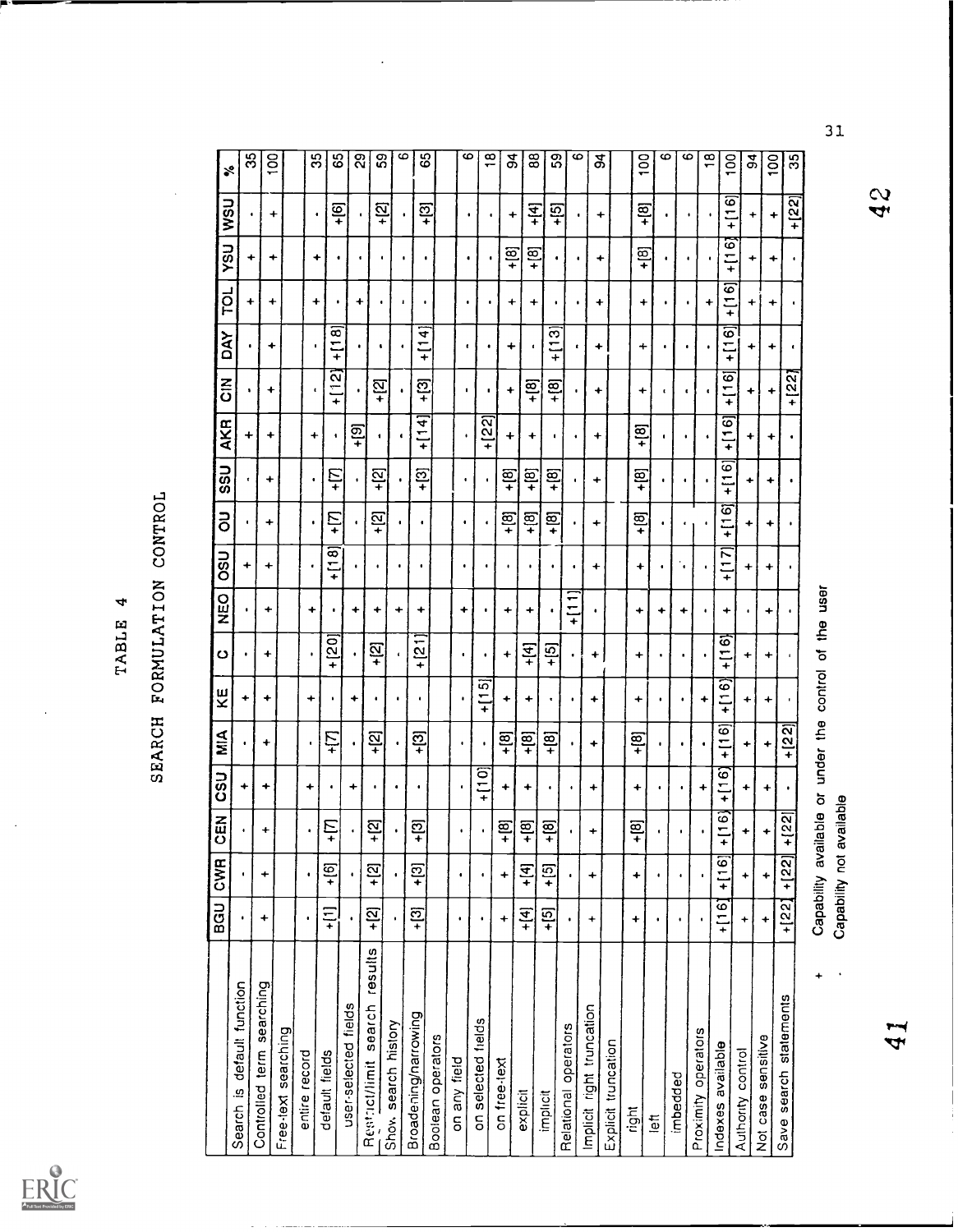

| Year, language, publisher, location, type, keywords<br>Same subject near on shelf<br>Title, subject, note<br>OR NO (=NOT)<br>240                             | $\overline{\mathbf{C}}$<br>$\mathbf{r}$<br>$\frac{6}{1}$<br>프<br>$\overline{5}$                       | Title, series, conference, organization, note<br>Subject, title, author, type, language, year<br>Author, subject, call numbers<br>Keywords<br>AND only |
|--------------------------------------------------------------------------------------------------------------------------------------------------------------|-------------------------------------------------------------------------------------------------------|--------------------------------------------------------------------------------------------------------------------------------------------------------|
| year, note<br>Title, author, subject, language,<br>Title, corporate author, note<br>Not explicitly mentioned<br>Title, author, subject<br>Ranges<br>$T$ rtie | $\mathbf{S}$<br>$\frac{8}{1}$<br>$\mathbf{G}$<br>$\rm _{\rm 2}$<br>$\overline{ }$<br>$\tilde{\Omega}$ | Searching in the central catalog<br>Author, title, subject<br>Author, subject<br>Same subject<br>Title, subject<br>Title, note                         |

- 
- 
- 
- 
- - -

l,

- 
- 
- 
- 

 $32$ 

 $\ddot{\phantom{0}}$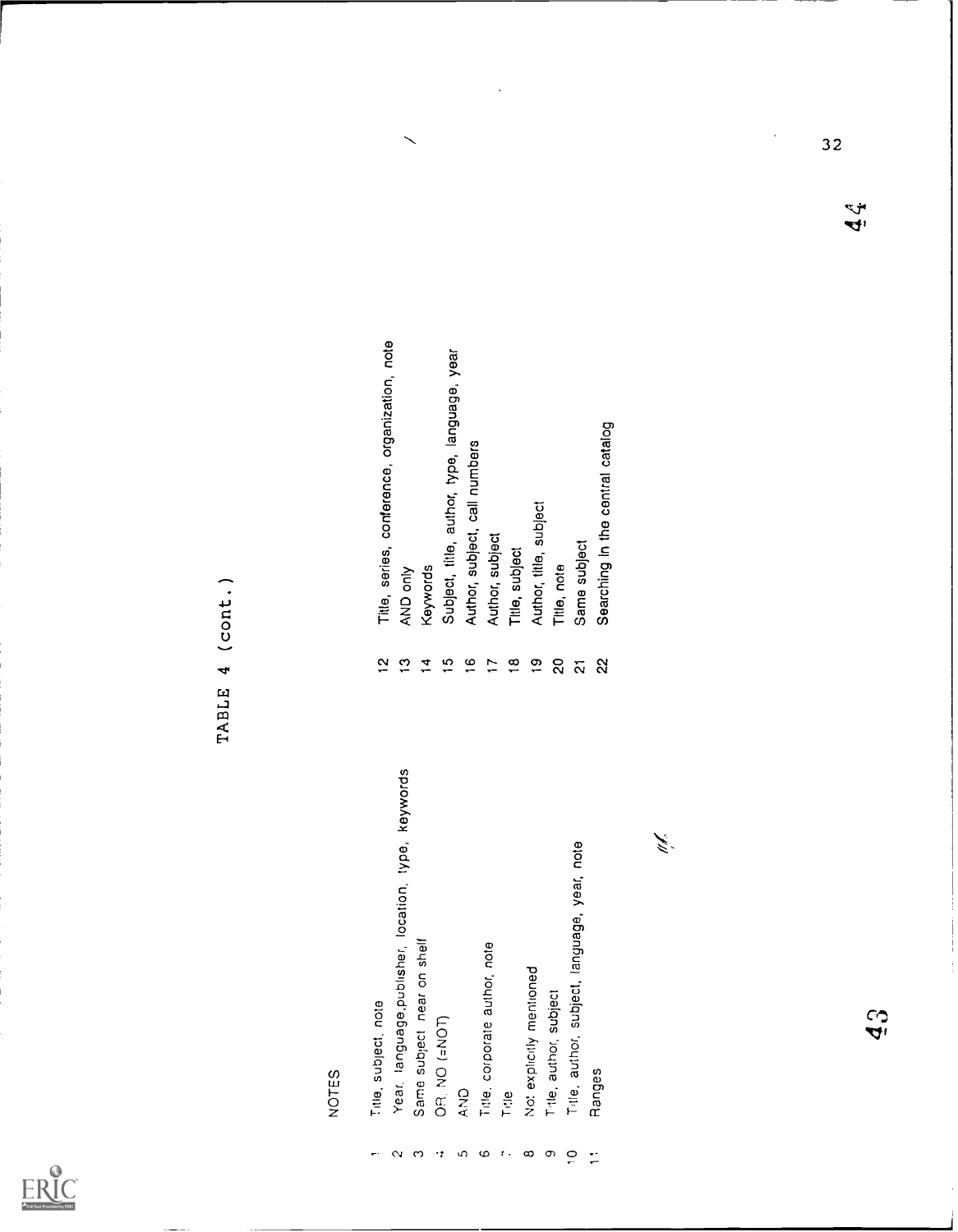Search formulation control is the area of user-computer interaction, where the functionality is by far the most important aspect. Bibliographic records have to be accessible at least by:

- author
- (partially remembered) title
- subject

All systems reviewed allow the user to use a controlled vocabulary for subject access (mostly Library of Congress Subject Headings, some also Medical Subject Headings). Some form of free-text searching is provided, too. The approach differs, though. In most systems the user is restricted to search for keywords in default fields (title is the most common, sometimes subject and/or notes are added). The most flexibility is provided by the systems that allow both searching on the entire record and letting the user choose the specific field he/she wants to do keyword searching in (Cleveland State University, Kent State University, NEOUCOM, University of Toledo). With the exception of NEOUCOM, the use of the option is well explained and easy to use.

Restricting or limiting a search result is a very useful option of narrowing a search, particularly if several criteria can be used. The most important criteria include the language, year of publication, type of material, and location. This option is nicely realized in all INNOPAC installations.

Broadening or narrowing the search result is an important

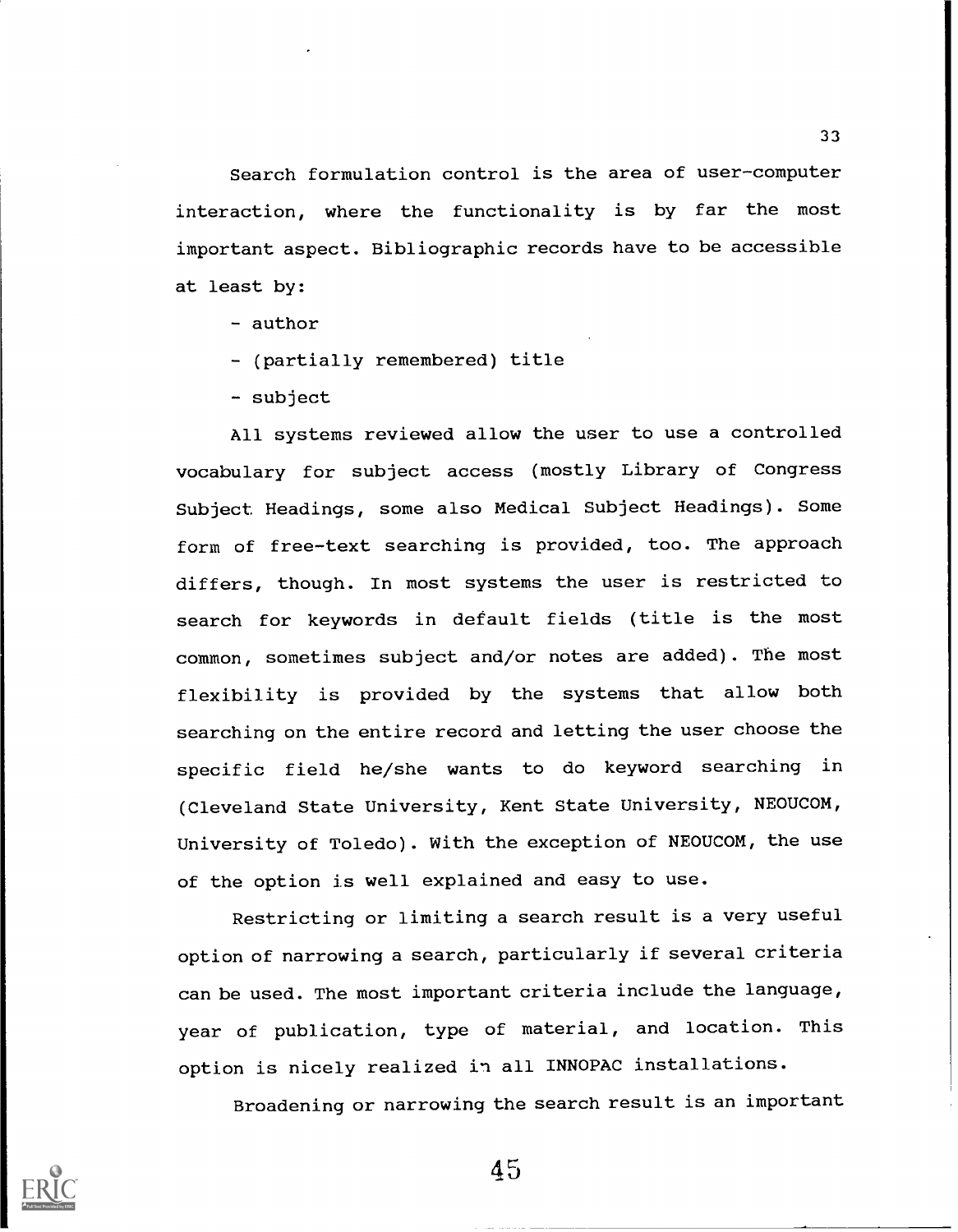strategy in formulating the query. The user can add additional information to the previous query (without reentering it) in order to either reduce or increase the number of records retrieved. With the exception of NEOUCOM, no other system offers it in that sense. INNOPAC sites offer broadening of the search, retrieving the records with the same subject heading(s) or the records that have similar call numbers (i.e. the material can be found on the same shelf). University of Dayton offers broadening and narrowing in keyword searching.

Taking into account that only the last search result can be manipulated in most systems (except NEOUCOM), the option of reviewing the search history will be discussed in Chapter 9.

It is known that Boolean query formulation is not the ideal model and many enhancements and alternative methods (ranking, relevance feedback, natural-language interfaces) have been proposed. There is no clear consensus among researchers as to which of the improved designs is the best. This lack of a clear choice can be partially blamed for the fact that most commercial information retrieval systems still use Boolean search strategy. That is also the case with all OPACs studied. Only Ohio State University OPAC offers no combining of terms in a search statement, all others offer Boolean operators in some form. Most systems allow them for free-text searching only, although in several INNOPAC sites (Central State University, Miami University, Ohio Northern University, and Shawnee State University) the option is not



46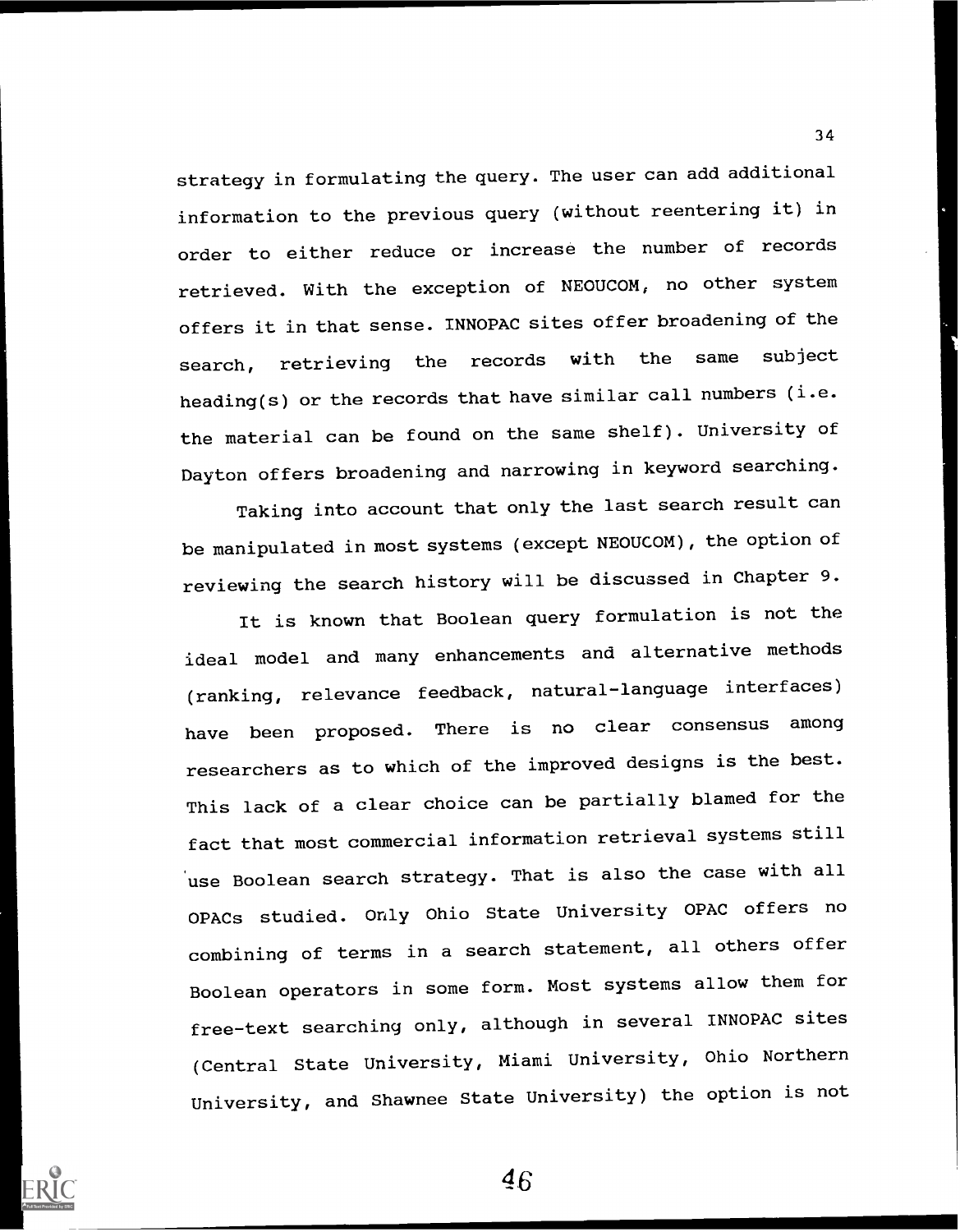even mentioned in the help screens, so the user assumes that it is not available. In addition to that, a mixture of explicit and implicit operators in INNOPAC is not a good solution (OR and NOT are explicit, AND is assumed when two terms are entered). Regardless of the fact that Boolean operators may be difficult to use, it is certainly easier for the user to use all operators in the same way.

Only NEOUCOM offers relational operators in <sup>a</sup> very limited fashion, allowing' the user to enter intervals of values. This system is also the only one that does not assume implicit right truncation for all values entered.

It is also interesting to note that while all systems allow explicit right truncation of keywords, the option is not mentioned in the help screens of 7 systems, so the user is not aware of the possibility and/or does not know which special character to use. '\*' is used in most, '-' in Ohio State University, and '?' in University of Dayton. For NEOUCOM, '\*' is used for several characters and '?' as a wildcard. Only NEOUCOM offers left and imbedded truncation, although the option ia usually requested when designing a new OPAC.

Proximity operators for keyword searching are offered only by NOTIS sites, where several kinds of operators are used (e.g. within the same field, within the same subfield, immediately adjacent). At least adjacency should be possible in all systems (this request interferes with the implicit use of AND in INNOPAC systems).



47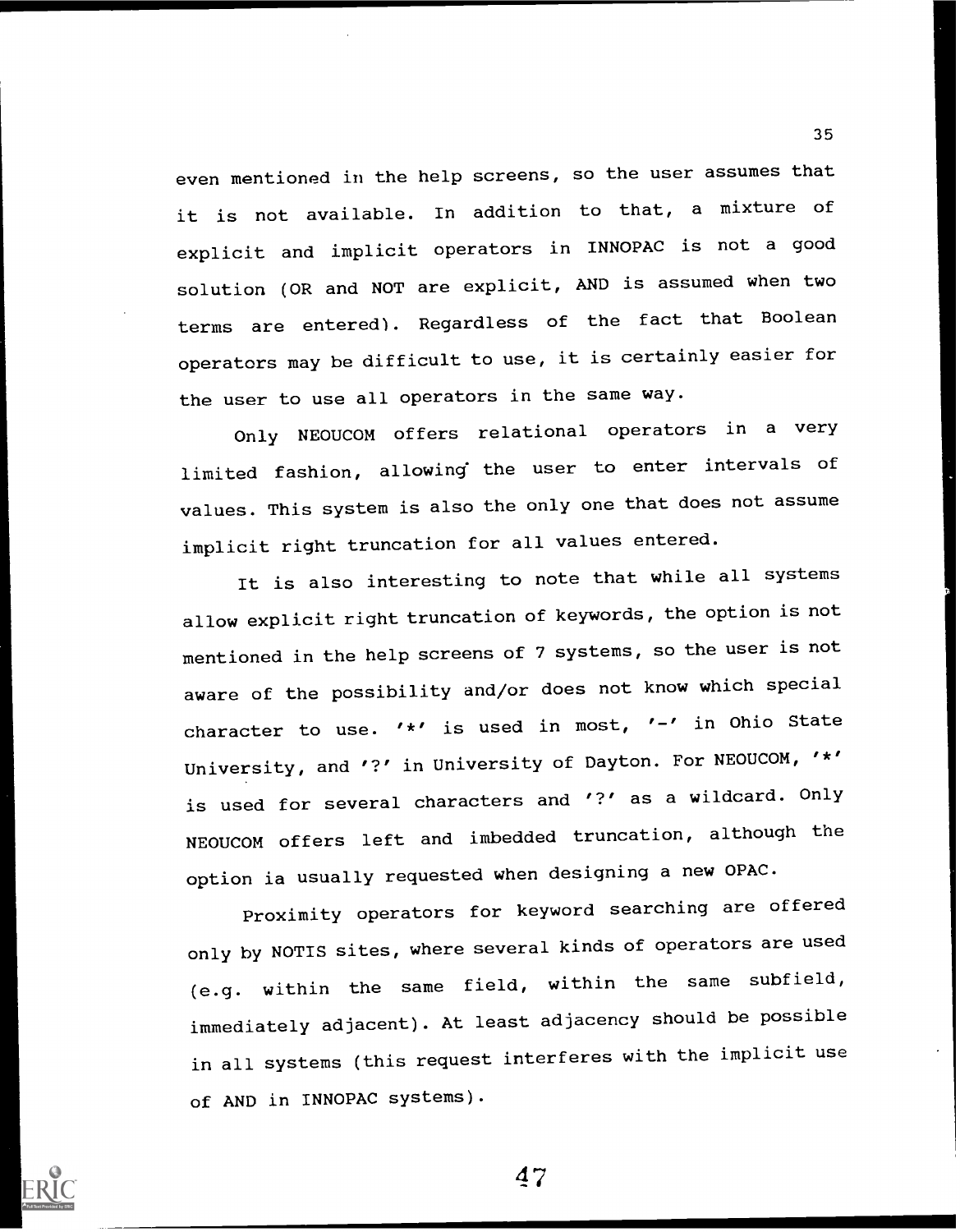All systems allow the user to use either upper or lower case (or mixed) in query formulation, which is a basic requirement for a user-friendly interface.

While all systems offer some kind of index display for subject headings, authors and call numbers, only NEOUCOM displays the keyword index and allows the user to choose the terms from the list to include directly in a query. Others display the keywords and frequencies, but do not allow the user to choose among them. That could have been an interesting enhancement, which would really make truncation of keywords meaningful.

Only the INNOPAC OPACs that have joined the central catalog offer the option of executing the last query on the central (combined) catalog. That saves the user the effort of remembering the search statement and reentering it after logging on the different OPAC.

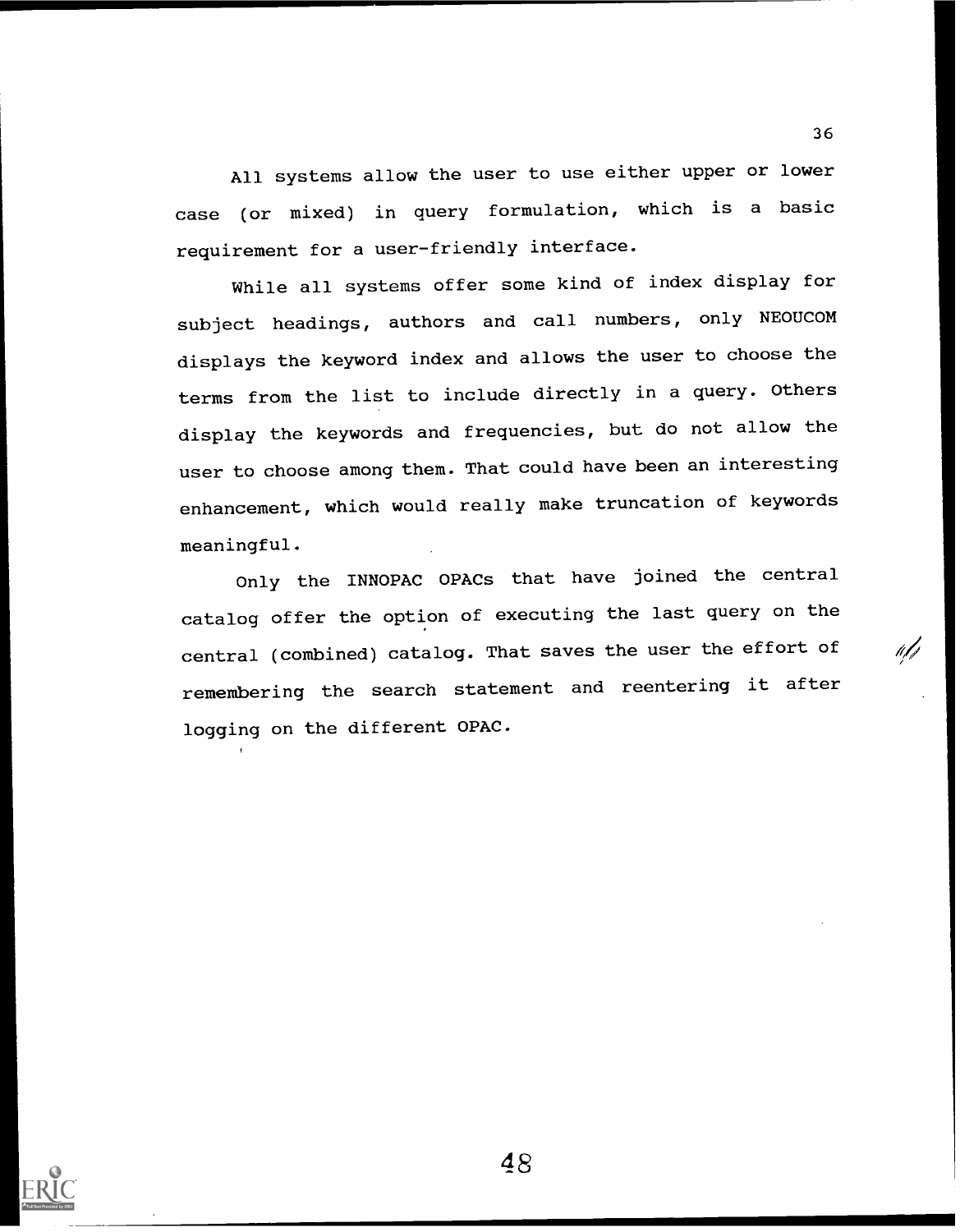### 4.5 Output control

Considerations of output control design features may be grouped into two categories:

- the features  $t \rightarrow e$ . ble the user to manipulate the results of a search according to his/her needs

- the characteristics of the visual presentation of bibliographic information.

Given the variety of human needs and preferences, and capabilities present in computer catalogs, the design issues are both many and complex. The most important characteristics of output control in the OPACs studied are given in Table 5.

Explanation of terms used in Table 5

### Explicit command to display.

Systems using <sup>a</sup> formal command language as the primary interaction mode provide a specific command for requesting the display of a retrieved record. If the query results in multiple records, the user may have to qualify the display command with a record number or range, and a format qualifier. Some OPACs provide defaults for these qualifiers.

### Automatic display

Some OPACs do not require any action from the user to display

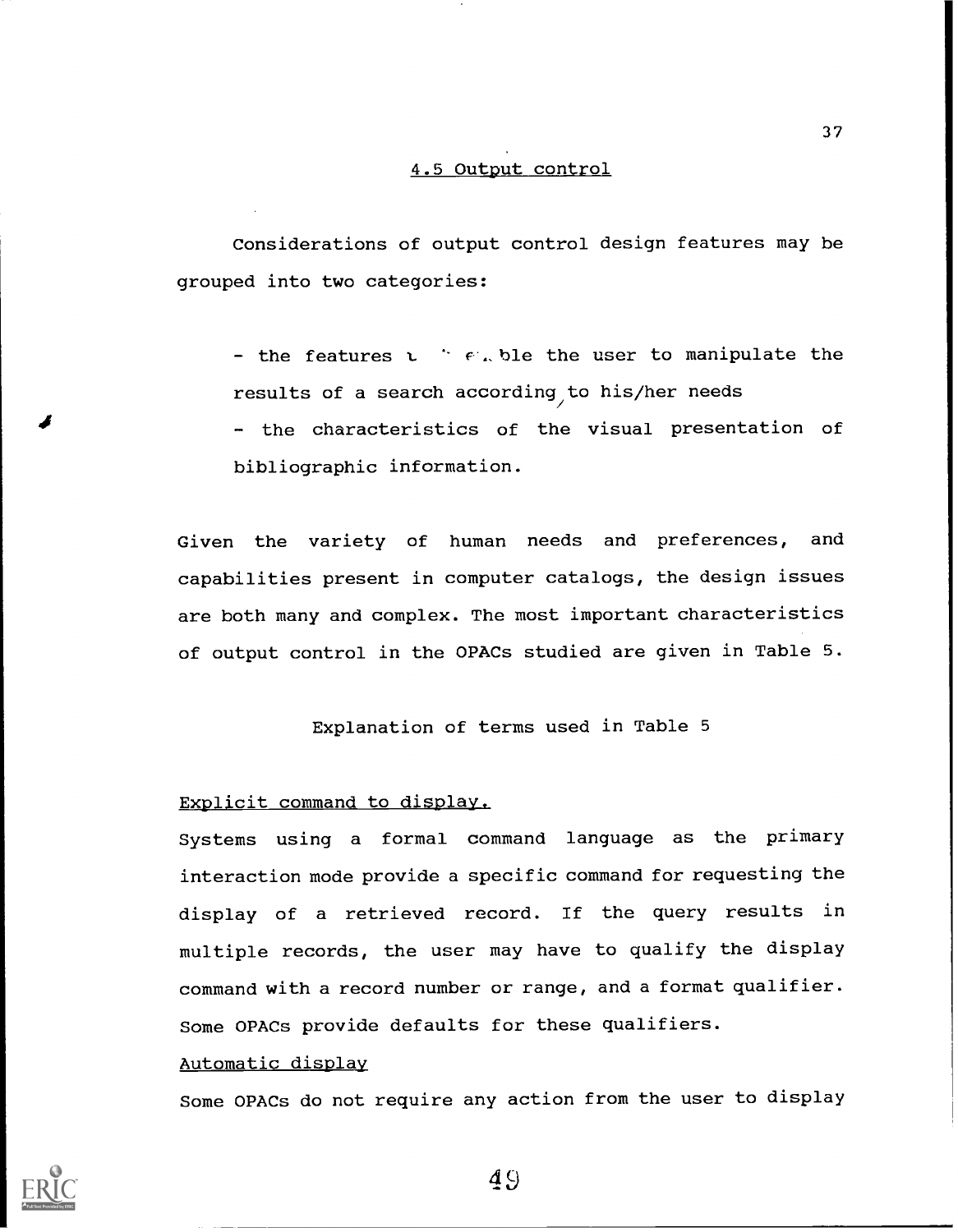the records. A successful query results in an automatic display.

### Choice of predefined formats

All of the OPACs examined offer the user more than one format for the display of a retrieved record.

### Select specific record(s) for display

When multiple records are retrieved in a single search, the user is given the capability to choose one or more among them to display.

### Select specific fields to display

The capability permits the user to select one or more fields of the retrieved record(s) for display.

### Sort records for display

For either display or download purposes, the user may wish to have the results of a search arranged sequentially by a particular field, for exainple by date of publication or author name.

### Merge results from several searches

The capability to combine the results of several queries in a single output.

### Display forward

The user is able to move forward to the next page or screen while displaying either the index or the records.

### Display backward

Not all OPACs enable the user to see the previously displayed record or screen. Only the systems that offer the option are

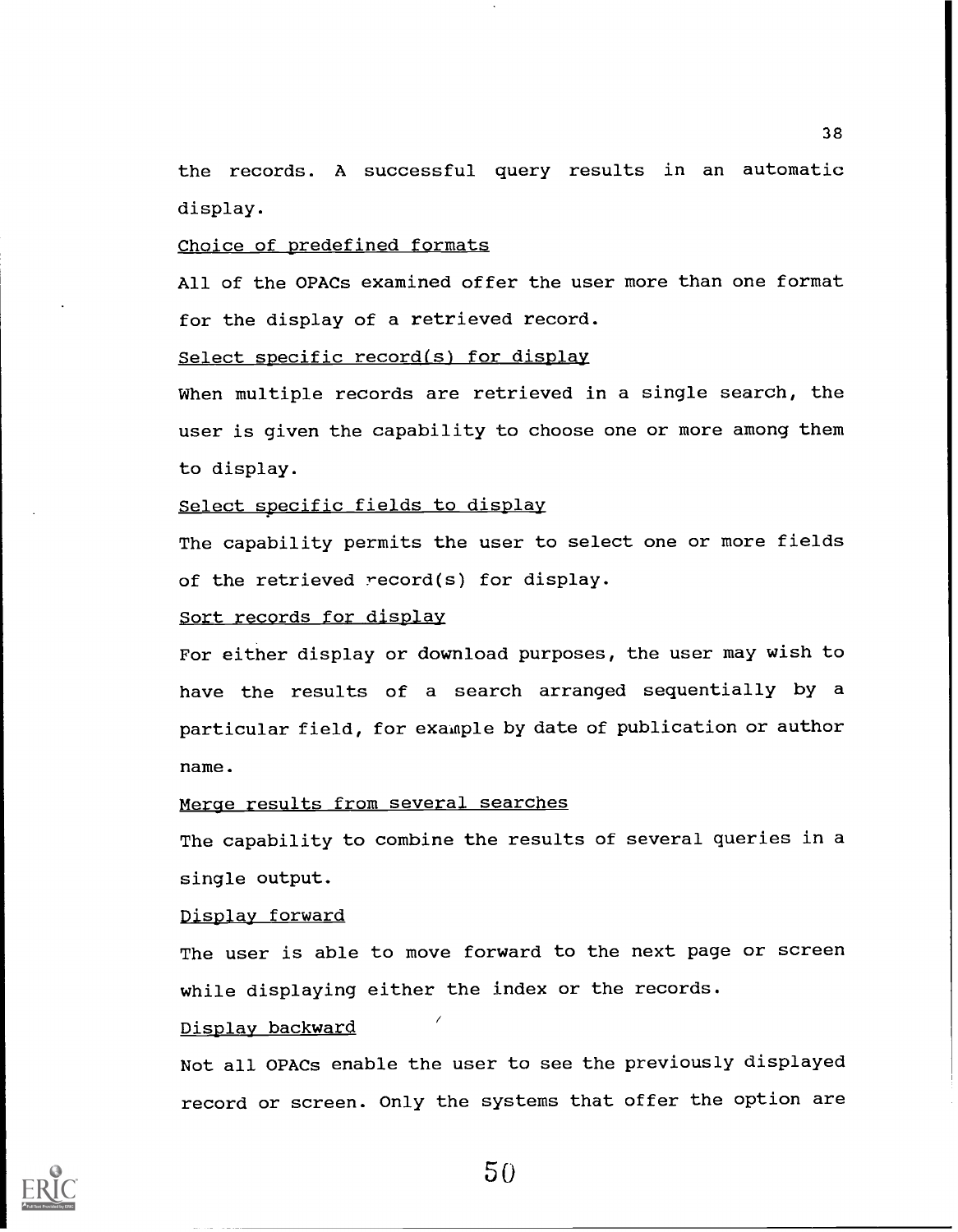listed, not the ones in which the user must reiterate the search in order to display the record again.

Scroll

Scrolling is an alternative to page-by-page display of records. It permits a continuous display of information line by line until the end of the information.

Interrupt scroll

If scrolling is used as a mode of display, the user should be able to temporarily stop the scrolling to view carefully the record, or to discontinue the display altogether.

### Download

With the use of microcomputers as terminals, downloading has become an important feature of OPACs. It enables the user, to obtain a copy of the records on a file on the microcomputer. The user can afterwards either print the results locally or reformat them for future use.

Upper/lower case

To increase legibility, both upper and lower case must be used to display the bibliographic records.

### Labels

Labels are used to identify parts of the bibliographic display as opposed to the traditional main entry card format.

### Kinds of display

Available formats are classified according to the amount of information provided.

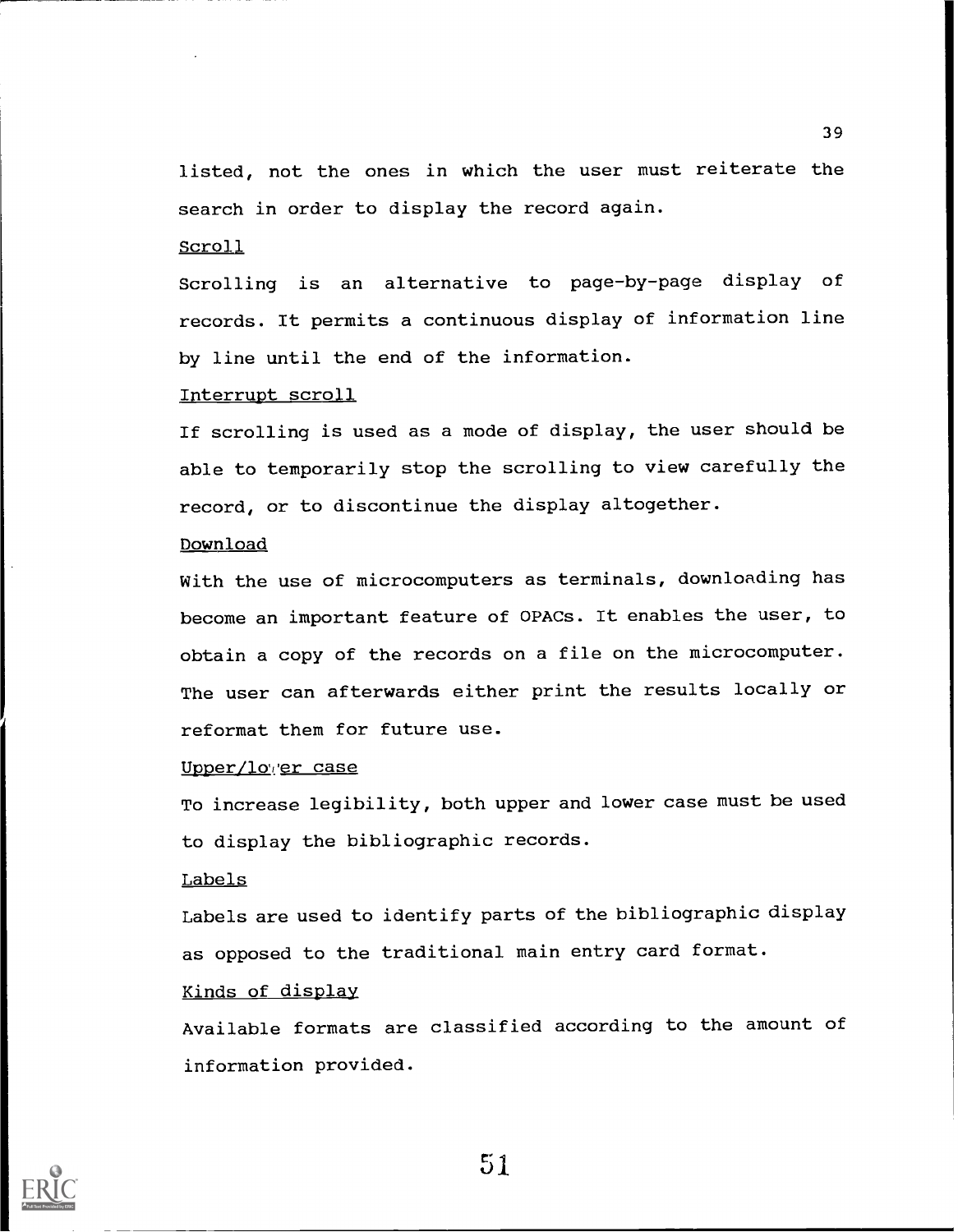

TABLE 5<br>OUTPUT CONTROL

|                                                        | $\overline{5}$                                                                                                                                                                                                                                                                                                                                                                                                                                                                                        | CW <sub>R</sub>         | <b>GEN</b>      | csu               | MIA            | ΚĒ         | ပ         | <b>OBO</b> | <b>USO</b> | 5              | <b>OSS</b>               | <b>AKR</b> | $\frac{z}{0}$ | λk               | TOL         | LISA             | <b>USM</b> | $\boldsymbol{\mathcal{E}}$ |
|--------------------------------------------------------|-------------------------------------------------------------------------------------------------------------------------------------------------------------------------------------------------------------------------------------------------------------------------------------------------------------------------------------------------------------------------------------------------------------------------------------------------------------------------------------------------------|-------------------------|-----------------|-------------------|----------------|------------|-----------|------------|------------|----------------|--------------------------|------------|---------------|------------------|-------------|------------------|------------|----------------------------|
| display<br>$\overline{\mathbf{c}}$<br>Explicit command |                                                                                                                                                                                                                                                                                                                                                                                                                                                                                                       |                         |                 |                   |                | $\bullet$  |           | ٠          | ÷          |                |                          |            |               |                  |             |                  |            |                            |
| Automatic display                                      |                                                                                                                                                                                                                                                                                                                                                                                                                                                                                                       |                         |                 |                   |                |            |           |            |            |                |                          |            |               |                  |             |                  |            | $\scriptstyle\sim$         |
| for one-record result                                  | ٠                                                                                                                                                                                                                                                                                                                                                                                                                                                                                                     | ÷                       | ٠               | ÷                 | ٠              | +          | ۰         | $\bullet$  |            | +              | +                        | ۰          | ۰             | ٠                |             |                  |            |                            |
| for multiple-record result                             | $\ddot{}$                                                                                                                                                                                                                                                                                                                                                                                                                                                                                             | $\ddot{}$               | +               | ۰                 | ٠              | +          | +         |            |            | +              | +                        | +          |               |                  | +           | ٠                | ÷          | $\overline{38}$            |
| Choice of predefined formats                           | ٠                                                                                                                                                                                                                                                                                                                                                                                                                                                                                                     | $\ddot{}$               | ٠               | ٠                 | ٠              | $\ddot{}$  | ۰         | ٠          | ٠          | +              | ٠                        | ٠          | ٠             | ٠                | ۰           | ٠                | +          | 88                         |
| Number of formats                                      |                                                                                                                                                                                                                                                                                                                                                                                                                                                                                                       |                         |                 |                   |                |            |           |            |            |                |                          |            | ÷             | ÷                | +           | ٠                | ۰          | 100                        |
| used by system                                         | 4                                                                                                                                                                                                                                                                                                                                                                                                                                                                                                     | 4                       | 4               | O                 | 4              | c          | 4         | ∞          | O          | 4              | 4                        | 4          | 4             |                  |             |                  |            |                            |
| user can choose from                                   | 4                                                                                                                                                                                                                                                                                                                                                                                                                                                                                                     | $\overline{\mathbf{r}}$ | 4               | $\mathbf{\alpha}$ | 4              | $\sim$     | 4         | $\infty$   | က          | 4              | 4                        | 4          | 4             | $\sim$<br>$\sim$ | က<br>$\sim$ | က<br>ဇာ ၊        | 4          |                            |
| Select record(s) for display                           |                                                                                                                                                                                                                                                                                                                                                                                                                                                                                                       |                         |                 |                   |                |            |           |            |            |                |                          |            |               |                  |             |                  | 4          |                            |
| one                                                    | ٠                                                                                                                                                                                                                                                                                                                                                                                                                                                                                                     | $\ddot{}$               | +               | +                 | ۰              | $\ddot{}$  | ۰         | ۰          | ۰          | +              | $\ddot{}$                |            |               |                  |             |                  |            |                            |
| several                                                | $\bullet$                                                                                                                                                                                                                                                                                                                                                                                                                                                                                             |                         |                 |                   |                | ٠          |           | +          |            |                |                          | +          | +             | ٠                | ۰           | +                | +          | $\frac{8}{100}$            |
| Veldsip of<br>Select fields                            |                                                                                                                                                                                                                                                                                                                                                                                                                                                                                                       |                         |                 |                   |                |            |           |            |            | $\bullet$      | $\bullet$                |            |               |                  |             |                  |            | ဖ                          |
| Son results                                            |                                                                                                                                                                                                                                                                                                                                                                                                                                                                                                       |                         |                 | ٠                 | $\bullet$      | ٠          | $\bullet$ | +          |            |                |                          |            |               |                  |             |                  |            | ဖ                          |
|                                                        | $\bullet$                                                                                                                                                                                                                                                                                                                                                                                                                                                                                             | $\bullet$               | $\bullet$       | $\bullet$         | $\blacksquare$ | ٠          |           |            |            |                |                          | $\bullet$  |               |                  |             |                  |            | $\circ$                    |
| Merge results                                          | $\bullet$                                                                                                                                                                                                                                                                                                                                                                                                                                                                                             |                         |                 |                   |                |            |           |            |            |                |                          |            | ٠             |                  | ٠.          | $\pmb{\epsilon}$ | ٠          | $\circ$                    |
| Display forward                                        | $\ddot{}$                                                                                                                                                                                                                                                                                                                                                                                                                                                                                             | ٠                       | +               | ۰                 | ۰              | ٠          | ۰         |            | +          | ۰              | +                        | +          | ÷             | ۰                | ۰           | ۰                | +          | $\mathfrak{g}$             |
| Display backward                                       | ٠                                                                                                                                                                                                                                                                                                                                                                                                                                                                                                     | ÷                       | ÷               | +                 | ٠              | ۰          | ٠         |            | +          | +              | ÷                        | ٠          | $\ddot{}$     | ۰                | +           | ۰                | +          | $\mathfrak{g}$             |
| Scroll                                                 | $\bullet$                                                                                                                                                                                                                                                                                                                                                                                                                                                                                             |                         |                 | ٠                 | $\pmb{\cdot}$  | ٠          | $\bullet$ | +          | $\bullet$  | $\bullet$      | $\bullet$                |            |               |                  |             |                  |            |                            |
| Interrup scroll                                        | $\bullet$                                                                                                                                                                                                                                                                                                                                                                                                                                                                                             |                         | ٠               | $\bullet$         | $\bullet$      | $\bullet$  |           |            |            |                |                          |            | $\bullet$     | ٠                |             |                  |            | ဖ<br>$\circ$               |
| Download                                               | ٠                                                                                                                                                                                                                                                                                                                                                                                                                                                                                                     | +                       | $\overline{11}$ | $\bullet$         | $\ddot{=}$     |            | +         |            |            | $\overline{=}$ | $\widetilde{\mathsf{H}}$ |            | $\frac{1}{1}$ |                  |             |                  | $\bullet$  |                            |
| Upper/lower case                                       | $\ddot{}$                                                                                                                                                                                                                                                                                                                                                                                                                                                                                             | +                       | +               | ٠                 | ۰              | ٠          | ٠         | +          |            |                |                          |            |               | $\bullet$        | ٠           | ٠                | ٠          | ${\mathbb S}^2$            |
| Labels                                                 | ٠                                                                                                                                                                                                                                                                                                                                                                                                                                                                                                     | $\ddot{}$               |                 |                   |                |            |           |            | +          | +              | +                        | $\ddot{}$  | ÷             | ٠                | ÷           | ÷                | ÷          | 100                        |
| Kinds of display                                       |                                                                                                                                                                                                                                                                                                                                                                                                                                                                                                       |                         | ۰               | ۰                 | ٠              | ٠          | $\ddot{}$ | +          |            | ٠              | ۰                        | ٠          | ٠             | ٠                | ۰           | $\ddot{}$        | ۰          | $\mathbf{g}$               |
| index                                                  |                                                                                                                                                                                                                                                                                                                                                                                                                                                                                                       |                         |                 |                   |                |            |           |            |            |                |                          |            |               |                  |             |                  |            |                            |
|                                                        | $\ddot{}$                                                                                                                                                                                                                                                                                                                                                                                                                                                                                             | ÷                       | ÷               | ۰                 | ٠              | +          | ٠         | $\bullet$  | $\ddot{}$  | ٠              | $\ddot{}$                | ٠          | ٠             | +                | ۰           | +                | +          | $\frac{a}{2}$              |
| brief                                                  |                                                                                                                                                                                                                                                                                                                                                                                                                                                                                                       |                         | $\bullet$       | ٠                 | $\bullet$      | ٠          |           | +          |            |                |                          |            |               |                  | ۰           | +                | ٠          | $\overline{3}$             |
| $\overline{\mathbb{D}}$                                | ÷                                                                                                                                                                                                                                                                                                                                                                                                                                                                                                     | ٠                       | $\ddot{}$       | ۰                 | +              | ۰          | +         | ٠          | ٠          | ٠              | ٠                        | +          | ÷             | +                | +           | ٠                | ٠          | 8                          |
| MARC                                                   | $\begin{array}{c} \color{red} \textbf{+} \color{blue} \textbf{+} \color{blue} \textbf{+} \color{blue} \textbf{+} \color{blue} \textbf{+} \color{blue} \textbf{+} \color{blue} \textbf{+} \color{blue} \textbf{+} \color{blue} \textbf{+} \color{blue} \textbf{+} \color{blue} \textbf{+} \color{blue} \textbf{+} \color{blue} \textbf{+} \color{blue} \textbf{+} \color{blue} \textbf{+} \color{blue} \textbf{+} \color{blue} \textbf{+} \color{blue} \textbf{+} \color{blue} \textbf{+} \color{blue$ | $\ddot{}$               | $\ddot{}$       |                   | ۰              |            | ۰         | ۰          |            | +              | $\ddot{}$                | +          | +             | $\bullet$        | $\bullet$   |                  | $\ddot{}$  | $\overline{5}$             |
| +                                                      | Capability avail                                                                                                                                                                                                                                                                                                                                                                                                                                                                                      |                         |                 | able or under the |                | control of | the       | lesn       |            |                |                          |            |               |                  |             |                  |            |                            |
| $\pmb{\ast}$<br>NOTES:                                 | Capability not available                                                                                                                                                                                                                                                                                                                                                                                                                                                                              |                         |                 |                   |                |            |           |            |            |                |                          |            |               |                  |             |                  |            |                            |
| Implicitly by capturing<br>⊷                           |                                                                                                                                                                                                                                                                                                                                                                                                                                                                                                       |                         |                 |                   |                |            |           |            |            |                |                          |            |               |                  |             |                  |            | 40                         |
|                                                        |                                                                                                                                                                                                                                                                                                                                                                                                                                                                                                       |                         |                 |                   |                |            |           |            |            |                |                          |            |               |                  |             |                  |            |                            |
| 5S<br>S                                                |                                                                                                                                                                                                                                                                                                                                                                                                                                                                                                       |                         |                 |                   |                |            |           |            |            |                |                          |            |               |                  |             |                  | رتنا       | C.                         |
|                                                        |                                                                                                                                                                                                                                                                                                                                                                                                                                                                                                       |                         |                 |                   |                |            |           |            |            |                |                          |            |               |                  |             |                  |            |                            |

 $40$ 

 $\ddot{\phantom{a}}$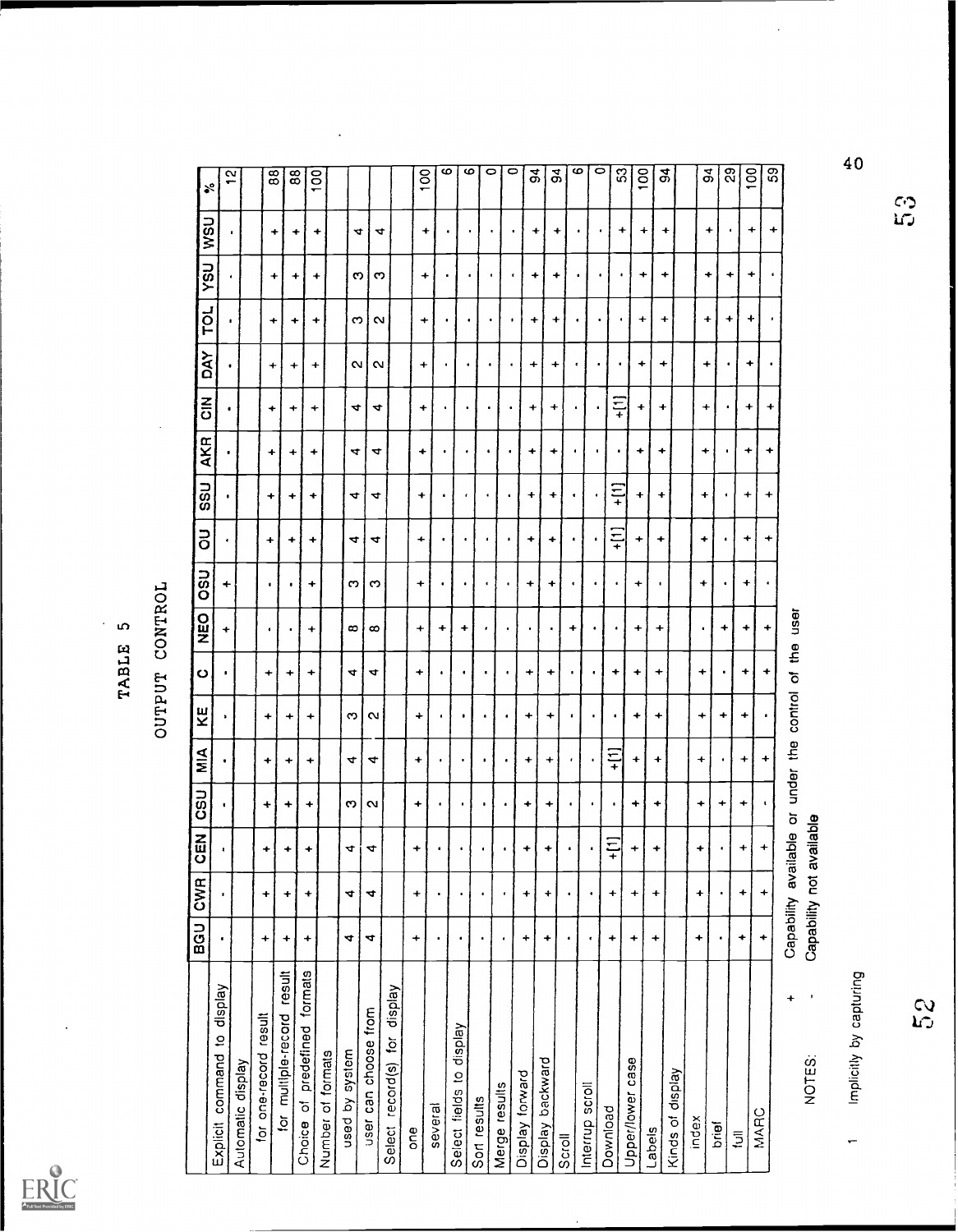The user is not offered many options to manipulate the results in any of the systems studied. No sorting or merging the results from different searches is possible. Particularly sorting (in combination with downloading) would have been an important enhancement. An option of saving a bibliography is mentioned ir the help screen of University of Dayton OPAC, but it is not explained how to create one.

As a rule, the user can use (and choose from) several predefined formats for one record at a time, with the exception of NEOUCOM, where several records can be chosen and also the user can specify the fields to be displayed. This system is also the only one using scrolling, unfortunately there is no way of interrupting the display. All other systems allow the user to  $\frac{1}{2}$  display one screen at a time and also to review previous screen.

Downloading is an important feature. The users that know Telnet well can accomplish that by capturing the session, but that knowledge cannot be expected from a casual user. Only INNOPAC sites offer downloading either explicitly (Bowling Green University, Case Western Reserve University, and Wright State University) or as a PRINT option which actually captures the displayed information.

There is a large variety of different predefined formats the user can choose from. They fall into four categories:

- index formats (the short initial display including e.g.



 $5<sub>4</sub>$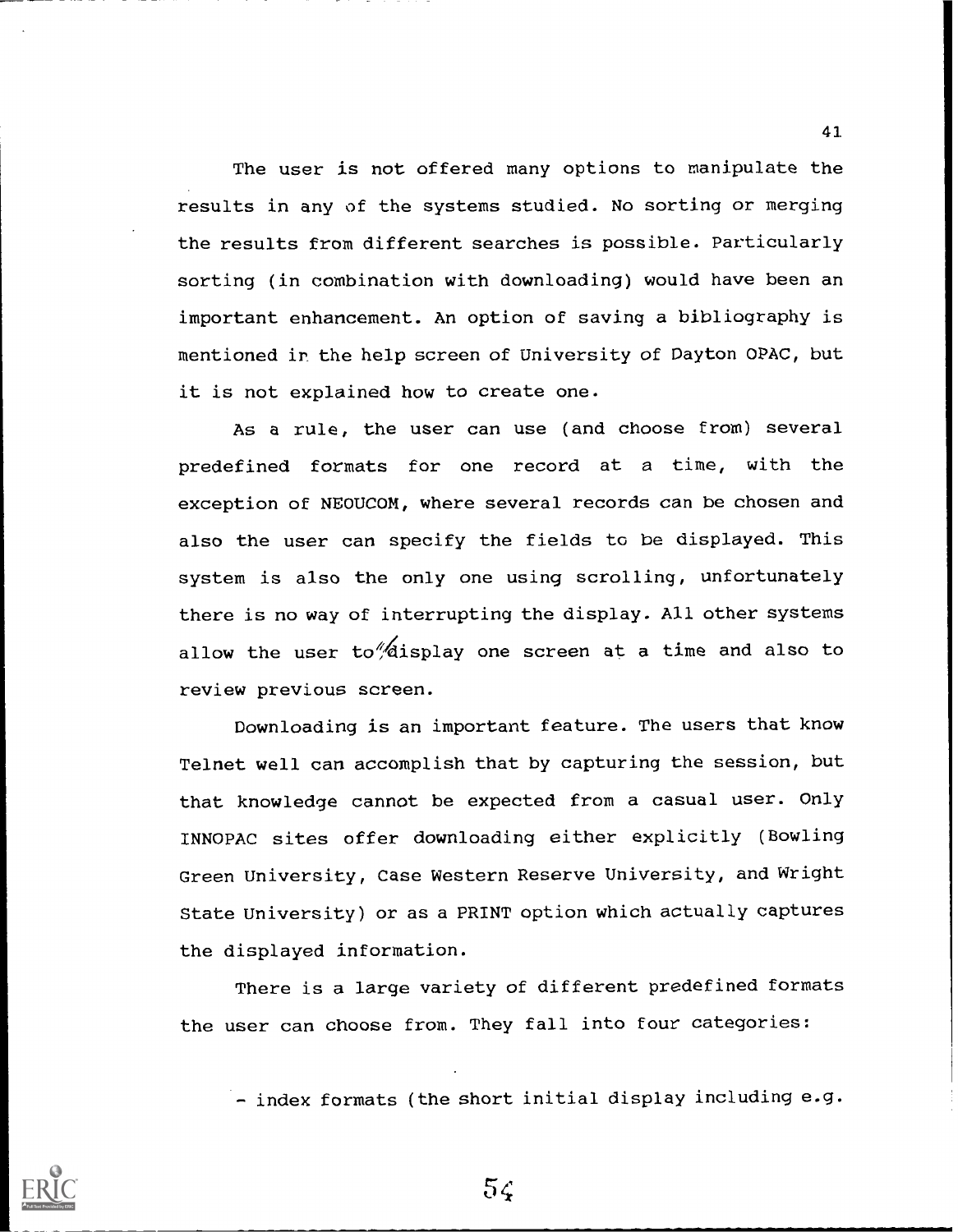the author, title and call number)

- a copy of a classic catalog card
- a labelled display of the whole record
- MARC record

Index formats are used by all systems, while only Ohio State University offers a catalog card display. All others use some form of labelled format. The MARC format, although of limited use to the library patron, is offered by several OPACs.

All systems reviewed use upper and lower case to improve legibility of the records. As a rule, all formats, though different, are well designed.

Examples of different output formats are given in Appendix A.



42

t

N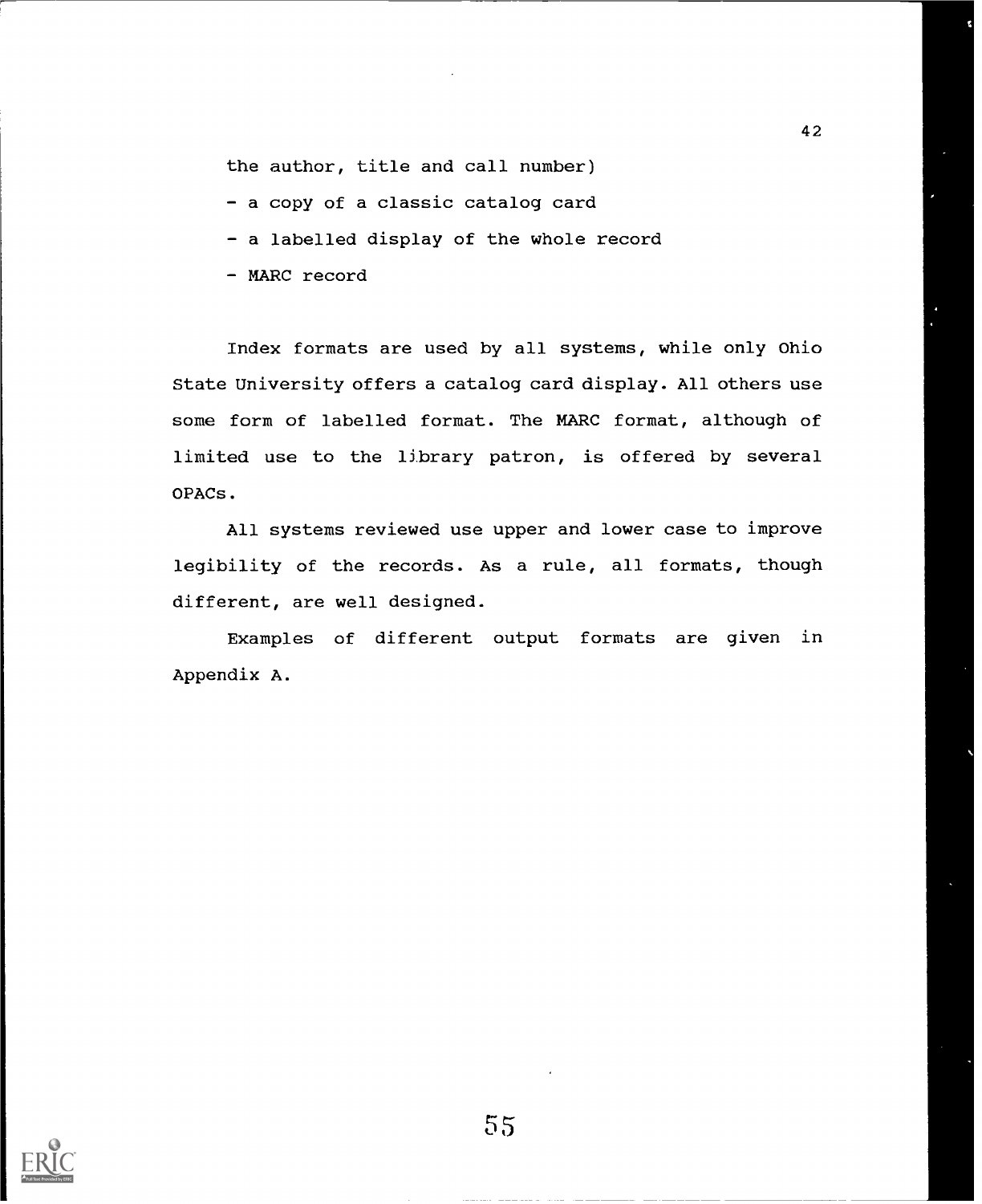### 4.6 User assistance

Operational control features facilitate the basic use of a search and retrieval system, but additional user assistance may be needed for a full understanding of the system and its most effective use. Even an experienced user, may occasionally need additional information to perform a less common function; it is even more important to guide a novice user, or the one who is not familiar with the system.

Table 6 lists a wide range of user assistance features offered and expected from OPACs studied.

### Explanation of terms used in Table 6

### Introductory screen

After the user enters the system, a screen is displayed, where the user gets the basic information how to use the system and how to get additional information.

### List available files

Some OPACs offer the capability to search several catalogs (or other databases) through the same interface. In that case, the available options have to be listed.

### List commands

A list of available commands is given either on the intreductory screen on on demand.

### List searchable fields



56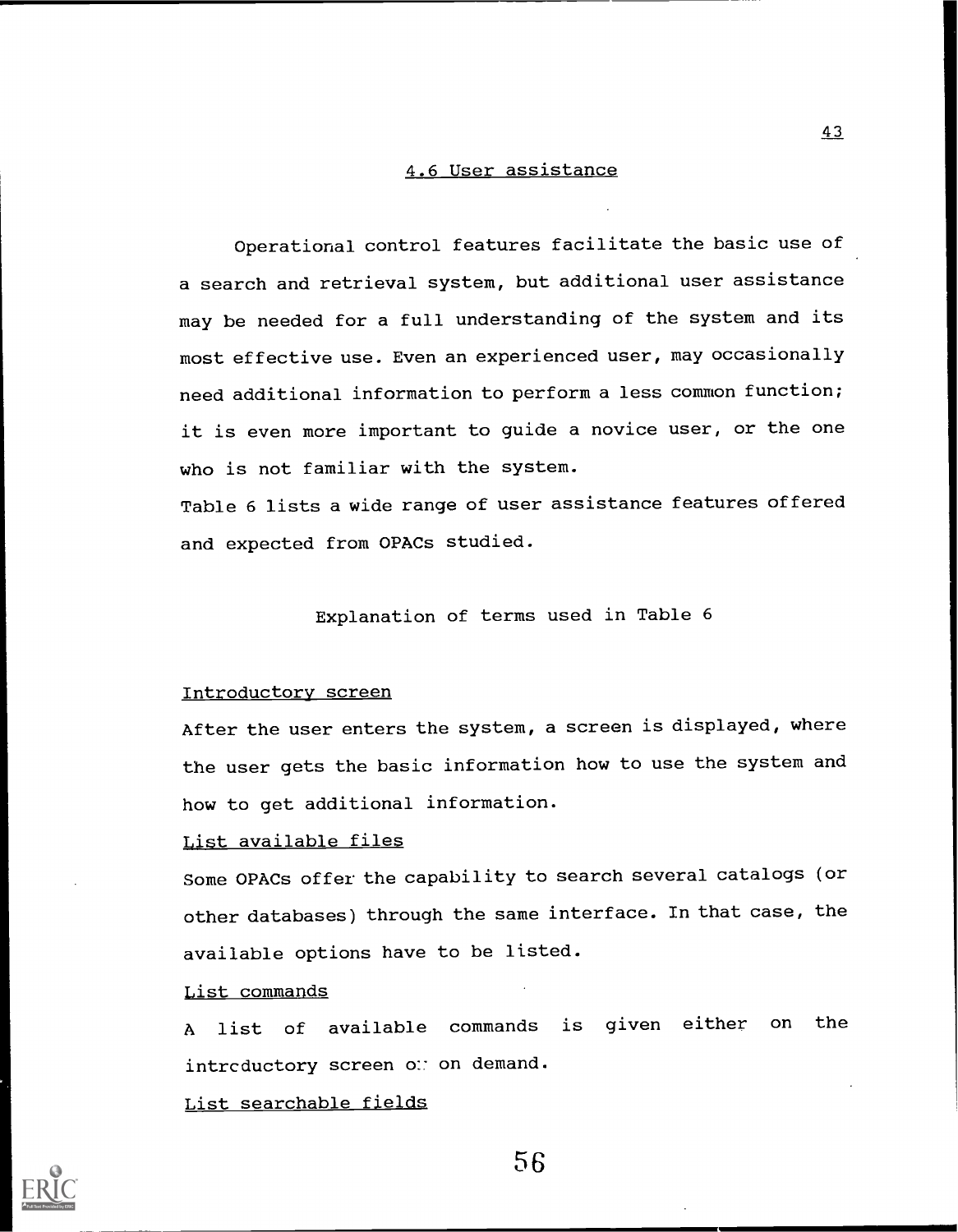All access points have to be listed either on the introductory screen, in a menu, or on demand.

### Show index or thesaurus

The system enables the user to display values of fields for the records in the database.

### Show search history

The user can review (on demand) previously entered search statements.

### Show news

The user can access online news or other important information about the library, its services, or the catalog itself.

### Explain system messages

All the messages the user sees as a reaction to his/her actions must be clear and understandable.

### Indicate item location

After a bibliographic record is retrieved, the user also gets the information on where the item is located.

### Indicate item availability

The user has access to the information whether the item is currently available and under which conditions.

### Online help

For an off-site user, the online help is the only help available. There are several ways to classify it. It can be either on demand (the user must request it) or implicit (the system gives the information without any action from the user. Context sensitive help is the one that takes into account the

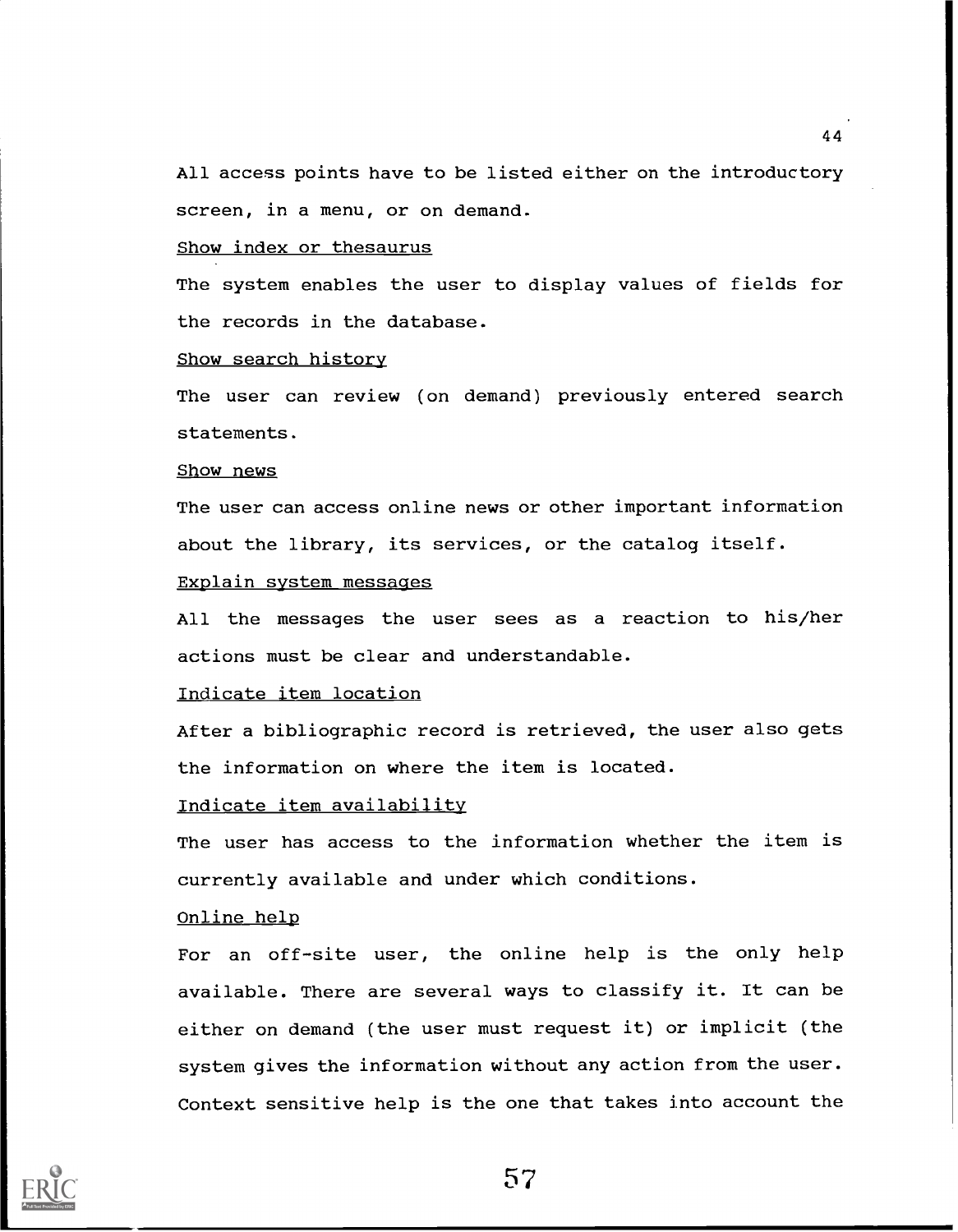user's previous actions and attempts at giving only the information appropriate to the situation in which the user is. Some systems also offer tutorials for inexperienced users.

Information on exit

Wherever the user is, some information must always be available: how to exit the system, how to retrace the steps taken, or at least how to return to the introductory screen.

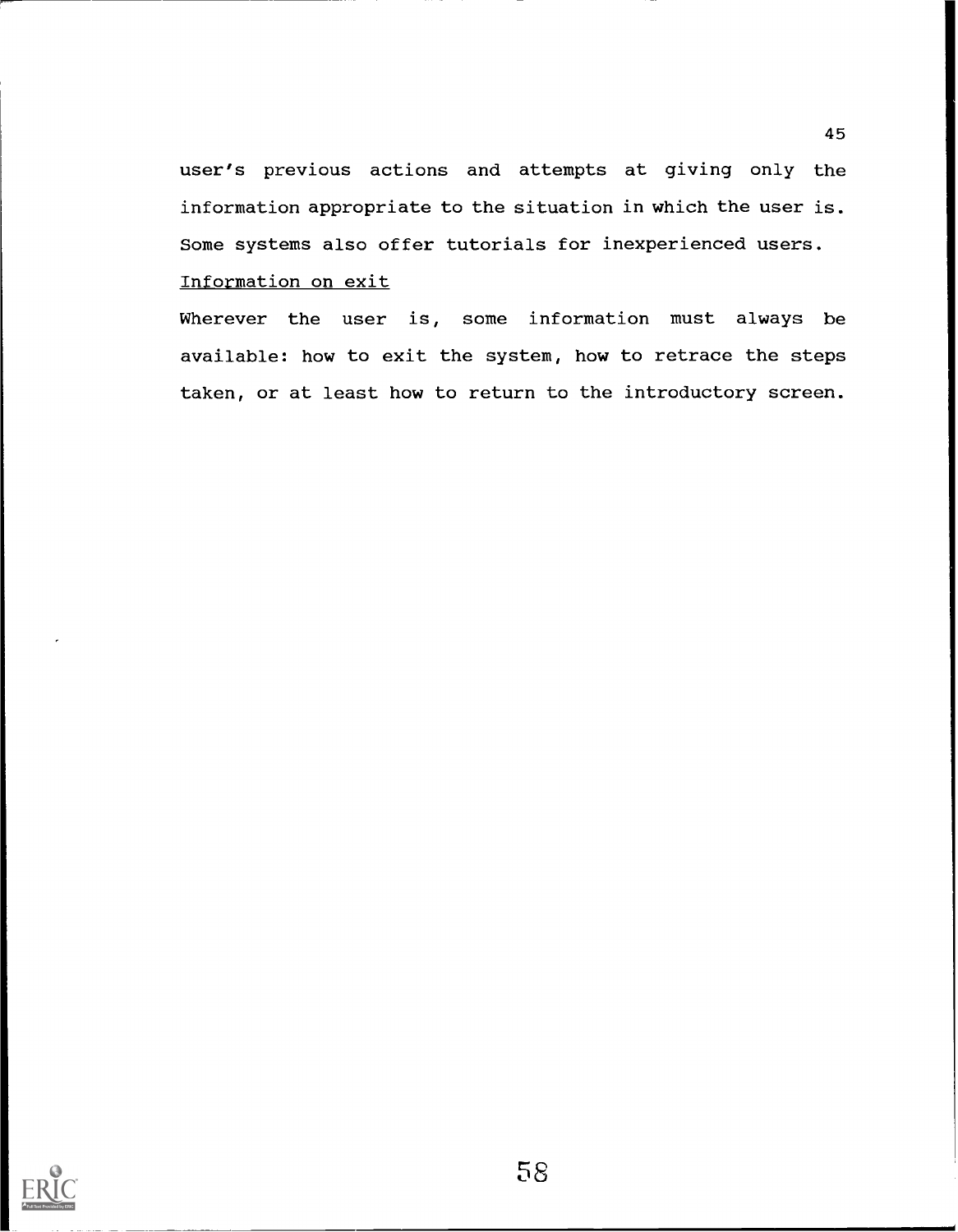ERIC

# TABLE 6<br>USER ASSISTANCE

|                                                                  |            | BGU CWR   | - 주<br>이         | CSU        | $\sum_{i=1}^{n}$ | KE             | $\bullet$                | <b>DED</b> | <b>USO</b> | $\overline{5}$    | <b>USS</b>                    | AKR       | $\frac{z}{\tilde{\sigma}}$ | DAY       | pd         | hSh       | <b>USM</b> | $\aleph$       |
|------------------------------------------------------------------|------------|-----------|------------------|------------|------------------|----------------|--------------------------|------------|------------|-------------------|-------------------------------|-----------|----------------------------|-----------|------------|-----------|------------|----------------|
| Introductory screen                                              | ٠          | ٠         | ÷                | +          | ٠                | ÷              | ۰                        |            | ᠇          | ٠                 | ٠                             | +         | ۰                          |           |            |           |            |                |
| List available files                                             | ÷          | ٠         | ٠                | $\bullet$  | ÷                |                |                          |            |            |                   |                               |           |                            | 4         | ۰          | +         | ٠          | 94             |
| List commands                                                    |            |           |                  |            |                  | $\bullet$      |                          | +          |            |                   | ٠                             |           | $\ddot{}$                  | ٠         | $\bullet$  | $\bullet$ | $\ddot{}$  | 56             |
|                                                                  | na         | <u>ຕ</u>  | ဥ                | ٠          | ဥ                | ٠              | ဥ                        | ٠          | $\bullet$  | ဥ                 | ဥ                             | ÷         | ng                         | <b>C</b>  | ٠          | ۰         | e<br>C     |                |
| List searchable fields                                           | +          | ٠         | ٠                | $\ddot{}$  | ٠                | +              | $\ddot{}$                |            | ٠          | ٠                 | $\ddot{}$                     | ٠         | +                          | ٠         | ٠          | +         | ٠          | $\overline{8}$ |
| Show index or thesaurus                                          | $+$ [1]    | $+$ [1]   | $\div$           | $\ddot{+}$ | $\frac{1}{1}$    | $\overline{1}$ | $\frac{1}{1}$            | ٠          | <u>ឆ្</u>  | $\pm$             | $\widetilde{\mp}$             | ۰         | $\ddot{=}$                 | ٠         | $\ddot{=}$ | ۰         | $\ddot{=}$ | 100            |
| Show search history                                              |            |           | ٠                | $\bullet$  | ٠                | ٠              |                          | 4          |            |                   |                               |           | ٠                          | $\bullet$ |            |           | ٠          | ဖ              |
| Show news                                                        | ÷          | ٠         | $\pmb{\epsilon}$ | ٠          | ٠                | ٠              | ٠                        | ۰          |            | +                 | $\bullet$                     | ٠         | +                          | $\bullet$ |            |           |            |                |
| Explain system messages                                          | ÷          | ۰         | +                | ٠          | ۰                | $\ddot{}$      | $\ddot{}$                | ٠          | +          | $\ddot{}$         |                               |           |                            |           | +          | $\bullet$ | ۰          | SS             |
| Indicate item location                                           | +          | ÷         | +                | ٠          | ۰                | +              | ٠                        | ۰          |            |                   | $\ddot{}$                     | ٠         | ٠                          | $\ddot{}$ | +          | +         | ٠          | 100            |
| Indicate item availability                                       | +          | ۰         | ÷                | ۰          |                  |                |                          |            | +          | ٠                 | ٠                             | ٠         | +                          | $\ddot{}$ | +          | +         | ٠          | $\mathfrak{a}$ |
| Online help                                                      |            |           |                  |            | +                | ۰              | ÷                        | $\bullet$  | ۰          | ÷                 |                               | ٠         | ۰                          | ۰         | ÷          | ٠         | ٠          | 88             |
| On demand                                                        |            |           |                  |            |                  |                |                          |            |            |                   |                               |           |                            |           |            |           |            |                |
|                                                                  |            |           |                  |            |                  |                |                          |            |            |                   |                               |           |                            |           |            |           |            |                |
| anywhere                                                         | ٠          | $\bullet$ |                  | ۰          |                  | +              | ٠                        | 4          | ٠          |                   | ٠                             | ٠         | ٠                          | ٠         | +          | $\bullet$ | $\bullet$  | $\frac{1}{4}$  |
| from first screen                                                | ٠          | ۰         | $\bullet$        | ۰          |                  | +              | ŧ                        | ÷          | ٠          | $\bullet$         | $\bullet$                     | ٠         |                            |           |            |           |            |                |
| Implicit                                                         |            |           |                  |            |                  |                |                          |            |            |                   |                               |           |                            | ٠         | ÷          | ۰         | ٠          | 2Ó             |
| with error message                                               | ີ <b>C</b> | ღ<br>ი    | ဠ                | ۰          | $\mathbf{c}$     | ÷              | g                        | ٠          | ÷          | $\tilde{c}$       | ი<br>ი                        | ۰         | ີ ເສ                       |           |            |           |            |                |
| in dialogue                                                      | ٠          | ٠         | ÷                | ٠          | ۰                | $\blacksquare$ | ۰                        | $\bullet$  |            |                   |                               |           |                            | $\ddot{}$ | ٠          | ٠         | ဦ          |                |
| Context sensitive                                                | ۰          | ۰         | $\ddot{}$        |            |                  |                |                          |            |            | ٠                 | ٠                             | $\bullet$ | ٠                          | ۰         | ٠          |           | ۰          | င္တ            |
| <b>Tutorial</b>                                                  |            |           |                  |            | ۰                | ۰              | ٠                        |            |            | +                 | ۰                             | +         | +                          | ۰         | +          | ٠         | +          | $_{\rm 82}$    |
|                                                                  |            |           |                  | ٠          |                  | $\bullet$      | $\bullet$                | $\bullet$  | ٠          |                   | ٠                             |           |                            | ٠         |            |           |            | 6              |
| Exit information available                                       | ٠          | ÷         | $+2$             | ÷          | <u>က္</u>        | $\div$         | ٠                        | +          |            | $+2\overline{13}$ | ဒ္                            |           | ٠                          | +         | +          | $\bullet$ | ÷          | 82             |
|                                                                  |            |           |                  |            |                  |                |                          |            |            |                   |                               |           |                            |           |            |           |            |                |
| NOTES:                                                           |            |           |                  |            | ٠                |                | Capability available or  |            |            |                   | under the control of the user |           |                            |           |            |           |            |                |
|                                                                  |            |           |                  |            | ٠                |                | Capability not available |            |            |                   |                               |           |                            |           |            |           |            |                |
| Author, subject, call numbers                                    |            |           |                  |            | ng<br>C          |                | Not appliccable          |            |            |                   |                               |           |                            |           |            |           |            |                |
| Author, subject                                                  |            |           |                  |            |                  |                |                          |            |            |                   |                               |           |                            |           |            |           |            |                |
| No information on how to cancel the searching<br>$\sim$ $\sigma$ |            |           |                  |            |                  |                |                          |            |            |                   |                               |           |                            |           |            |           |            |                |
|                                                                  |            |           |                  |            |                  |                |                          |            |            |                   |                               |           |                            |           |            |           |            |                |
|                                                                  |            |           |                  |            |                  |                |                          |            |            |                   |                               |           |                            |           |            |           |            |                |
|                                                                  |            |           |                  |            |                  |                |                          |            |            |                   |                               |           |                            |           |            |           |            |                |
|                                                                  |            |           |                  |            |                  |                |                          |            |            |                   |                               |           |                            |           |            |           |            |                |
|                                                                  |            |           |                  |            |                  |                |                          |            |            |                   |                               |           |                            |           |            |           |            |                |

 $60$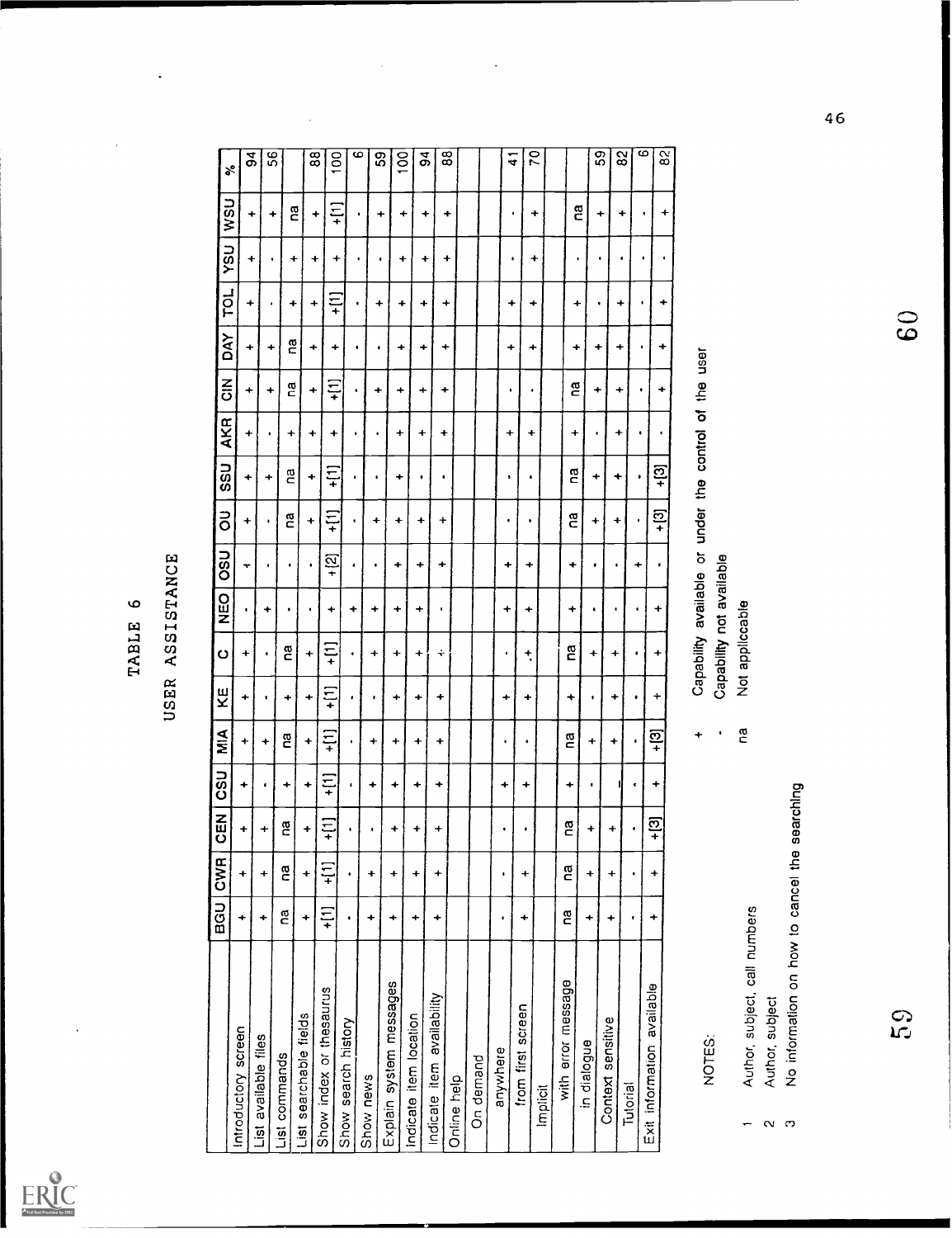It is the user assistance that determines to a large degree the user-friendliness of an interactive system. When using a system, the user may want to ask questions like:

- What have I done wrong?
- Where am I and what is to be done next?
- How do I perform a function?
- Can I do this?
- How do I exit the session?

An OPAC should be able to answer these questions quickly, meaningfully and accurately in the form of online help, which can be designed in a form of introductory screens, prompts, error messages, tutorials, or help screens that are displayed on demand. Good online help is particularly important for novice users, however, virtually all users need assistance at some stages in their interaction with the system.

There are several approaches to providing help, ranging from giving information only when the user requests it, to responding to a user's apparent need for help without his/her explicit action.

Some important guidelines in designing good user assistance include:

- only features that are operational in a given system should be mentioned

- all important features should be mentioned



6;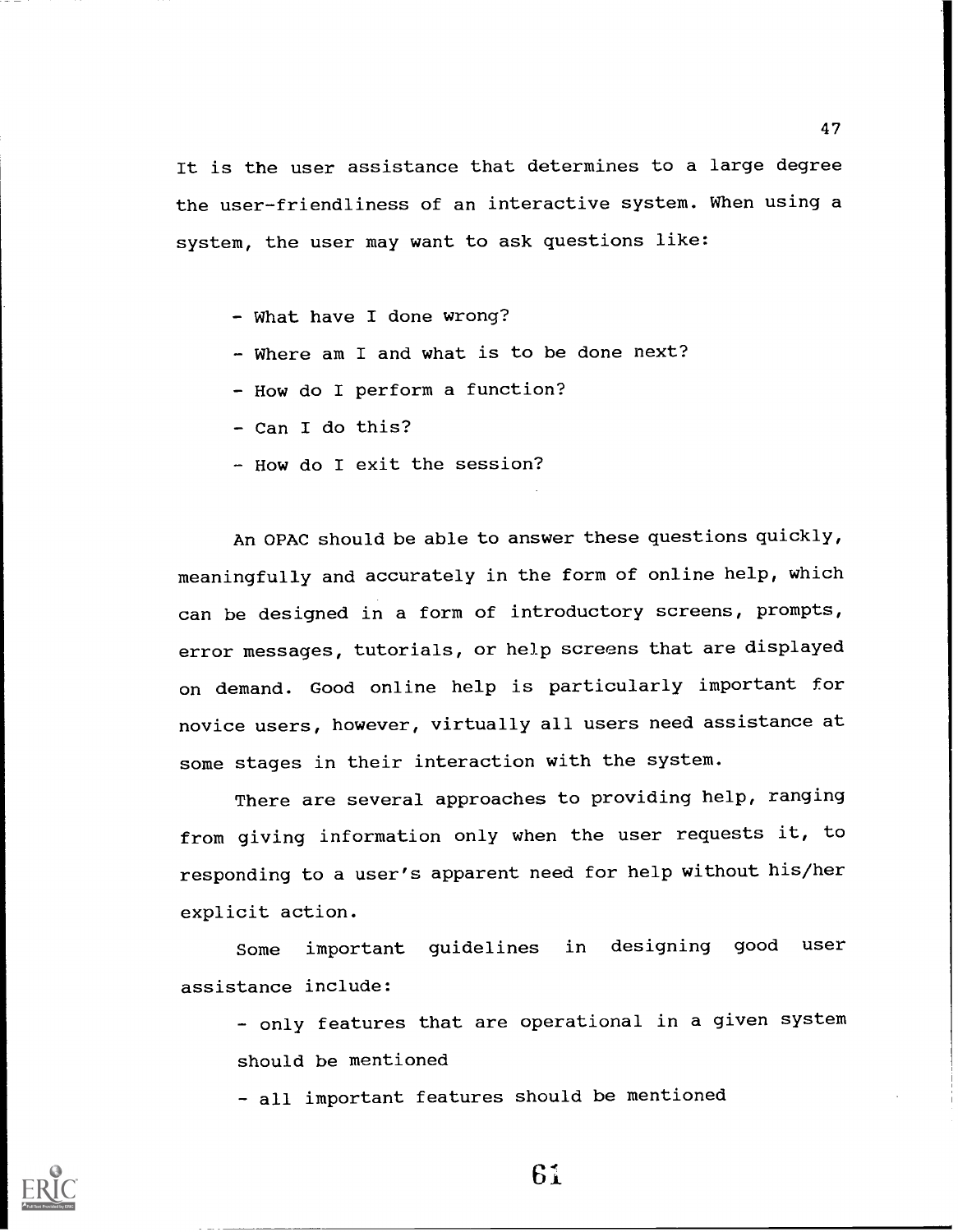- an introductory screen must be provided

- help should be available at all times

- every screen should include information on how the user can retrace his/her steps, return to the introductory screen, and/or exit the system

- the user should return to the original context after receiving the information

- only requested (or appropriate) information should be displayed)

- help should be well written, constructive, without the use of codes or jargon

- examples must be provided

- user assistance should accommodate more than one level of users

unless requested otherwise, the help provided should be context sensitive

- the user should always be able to cancel any process he/she has begun

The first request seems obvious, yet there are some instances (mentioned in the previous chapters), where the help screens include options which are not operational. The reason is (probably) that the help screens provided by the vendor are used, regardless of the actual implementation. There are even more OPACs that do not provide a 1 the important information (particularly on the use of truncation and Boolean operators).

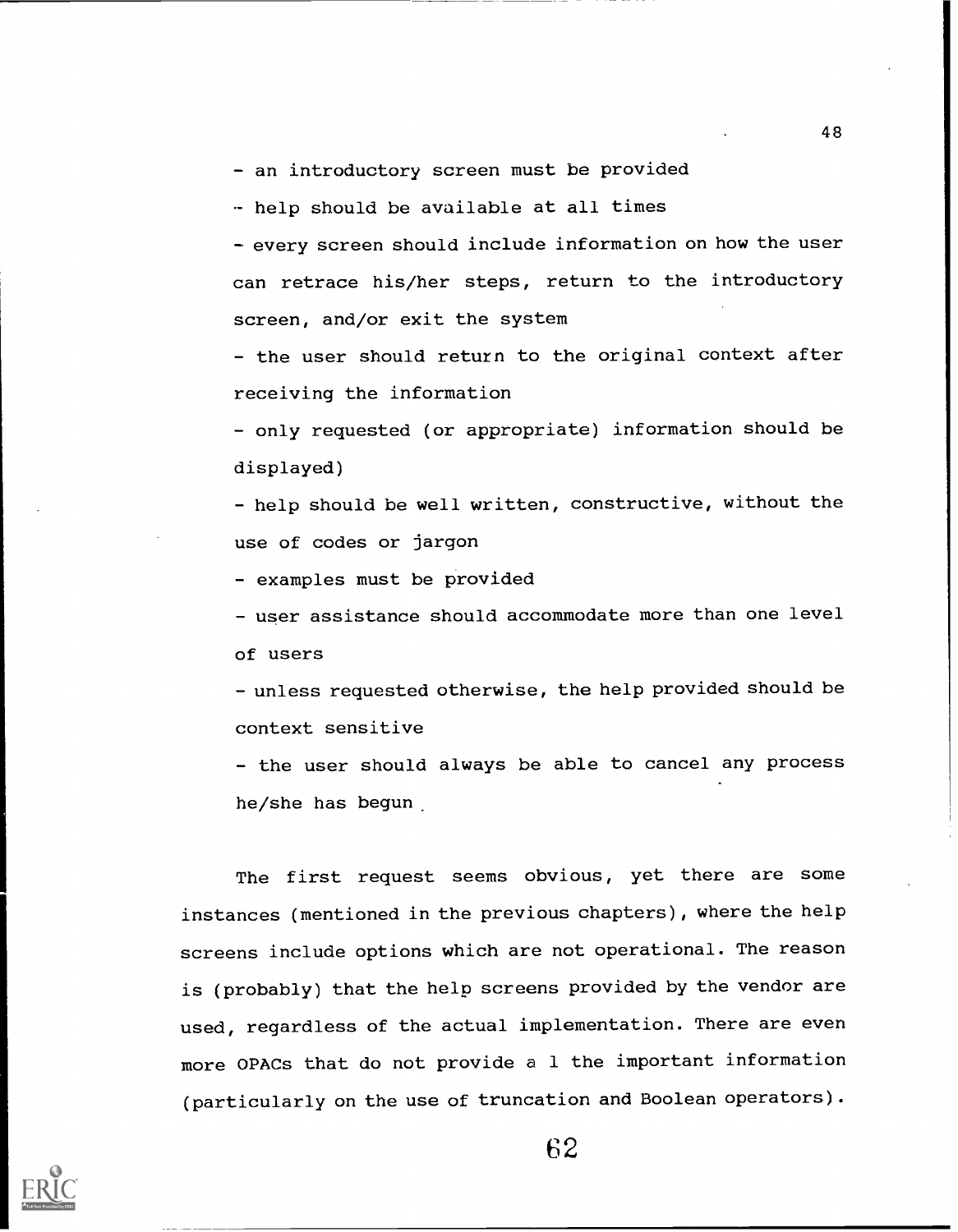The administrators of these OPACs should include that information in the help screen or prompts.

There is a surprising number of OPACs which provide online help only from the introductory screen. Although INNOPAC offers information with all prompts, additional advice and examples should be available on demand. Some INNOPAC sites (Central Ftate University, Miami University, Shawnee State University and University of Cincinnati) do not offer any help, although the prompt screens are not instructive enough.

Virtually all OPACs studied provide an introductory screen. The information in the screen, though, varies from one line instruction on how to get help to full explanation of the system. Examples of introductory screens are given in Appendix B.

It is very important that the user knows at all stages how to return to the introductory screen and how to exit the system. Not all systems provide the information (and the problem with VTLS was mentioned in Chapter 4). All OPAC administrators should consider providing this information. It is a small detail, but it gives the user a sense of being in control and that is very important.

As a rule the help screens studied do not contain jargon and are mostly well written. With the exception of University of Dayton they do not provide help for more than one level of users. A novice or occasional user would probably need more guidance and examples in all systems. It is also surprising

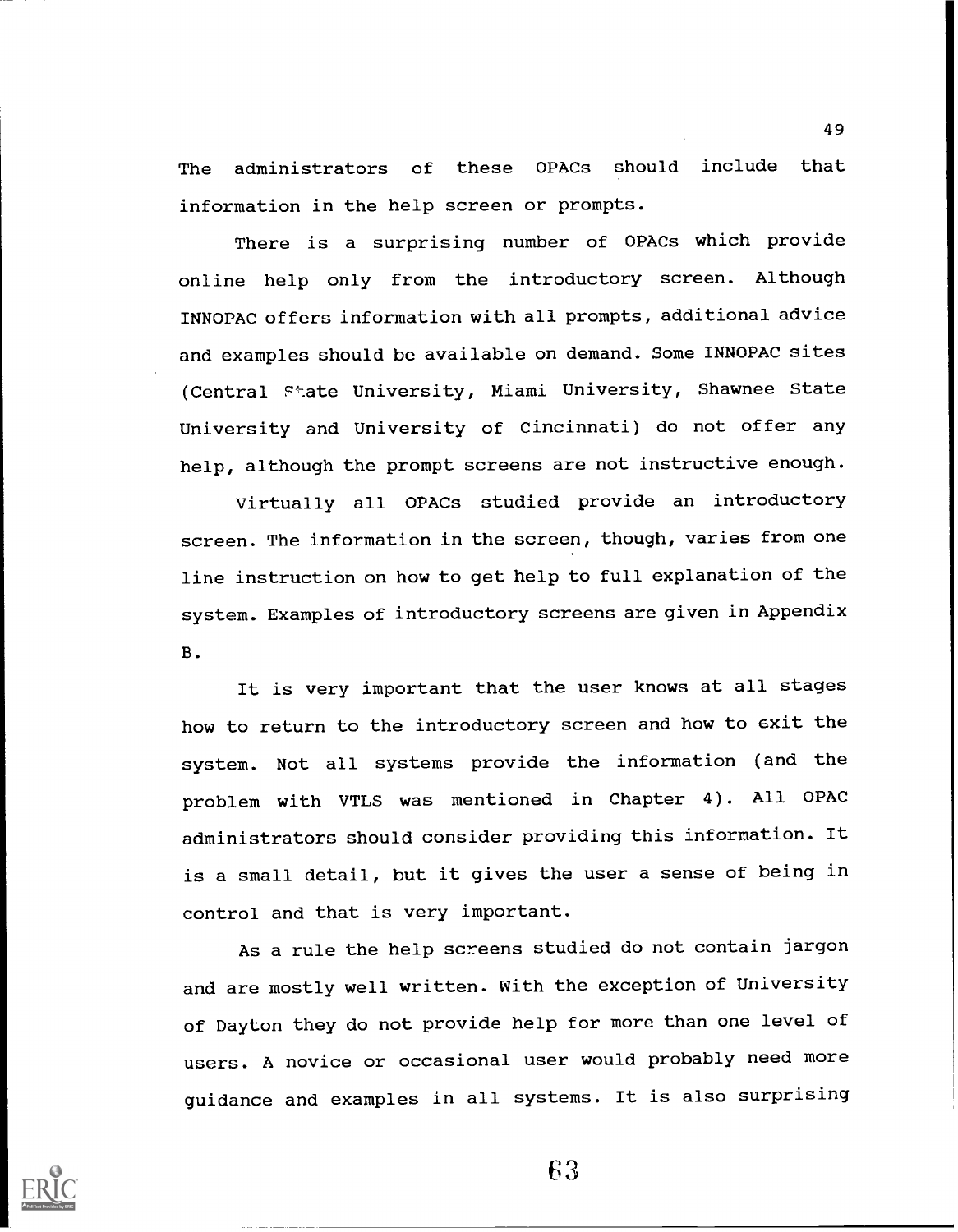that only Ohio State University offers a tutorial. It is an excellent way of instructing the user who requests it, without interfering with searching.

A detailed analysis of all user assistance of all systems is beyond the scope of the paper. It could be concluded, though, that virtually all systems could benefit by a thorough revision of help provided, making it more consistent in particular. Further examples of help screens are given in Appendix B.

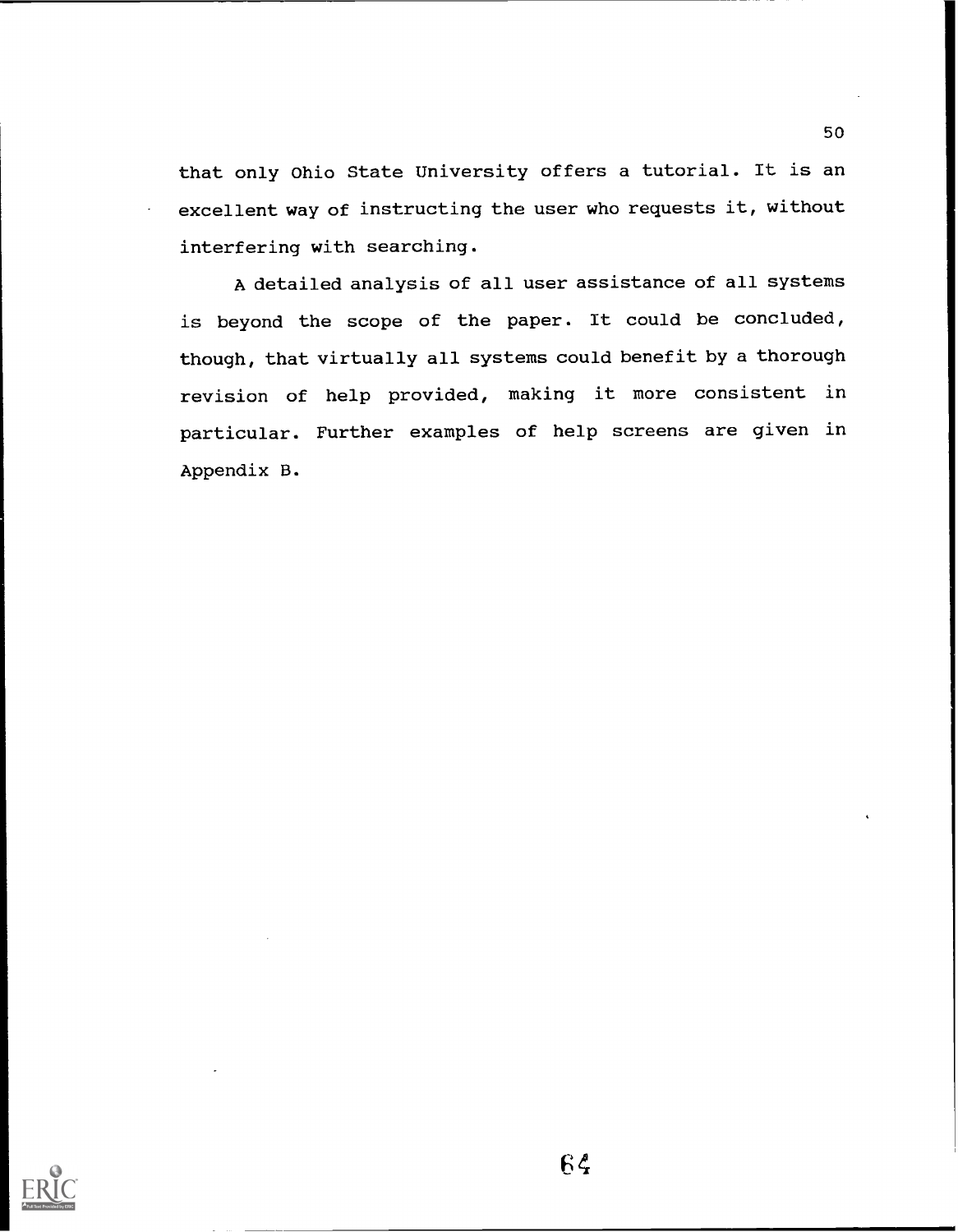### CHAPTER 5

### **CONCLUSIONS**

The 17 OPACs studied are using only 6 different software packages (INNOPAC, NOTIS, Textrieve, LCS, VTLS, and Dynix), yet the differences in the interfaces go far beyond the differences in software alone. Very different interfaces for the same software package were encountered. The variety of interaction modes is interesting, too. Both command-driven and menu-driven systems are used, as well as combinations of both. It can easily be said that virtually every system studied offers some capabilities that could be used as a model for others. Identifying good solutions was one of the goals of this research. Conclusions about specific functional capabilities are given in corresponding chapters.

INNOPAC was chosen as the software system for OhioLINK and in the following years all OPACs studied will start using it. For that reason it seems appropriate to conclude with some suggestions for the future development of this system.

INNOPAC is a menu-driven system which is easy to learn and use. The amount of user assistance provided with prompts and help screens varies and is not adequate with some systems. That could easily be taken care of by simply modelling the



51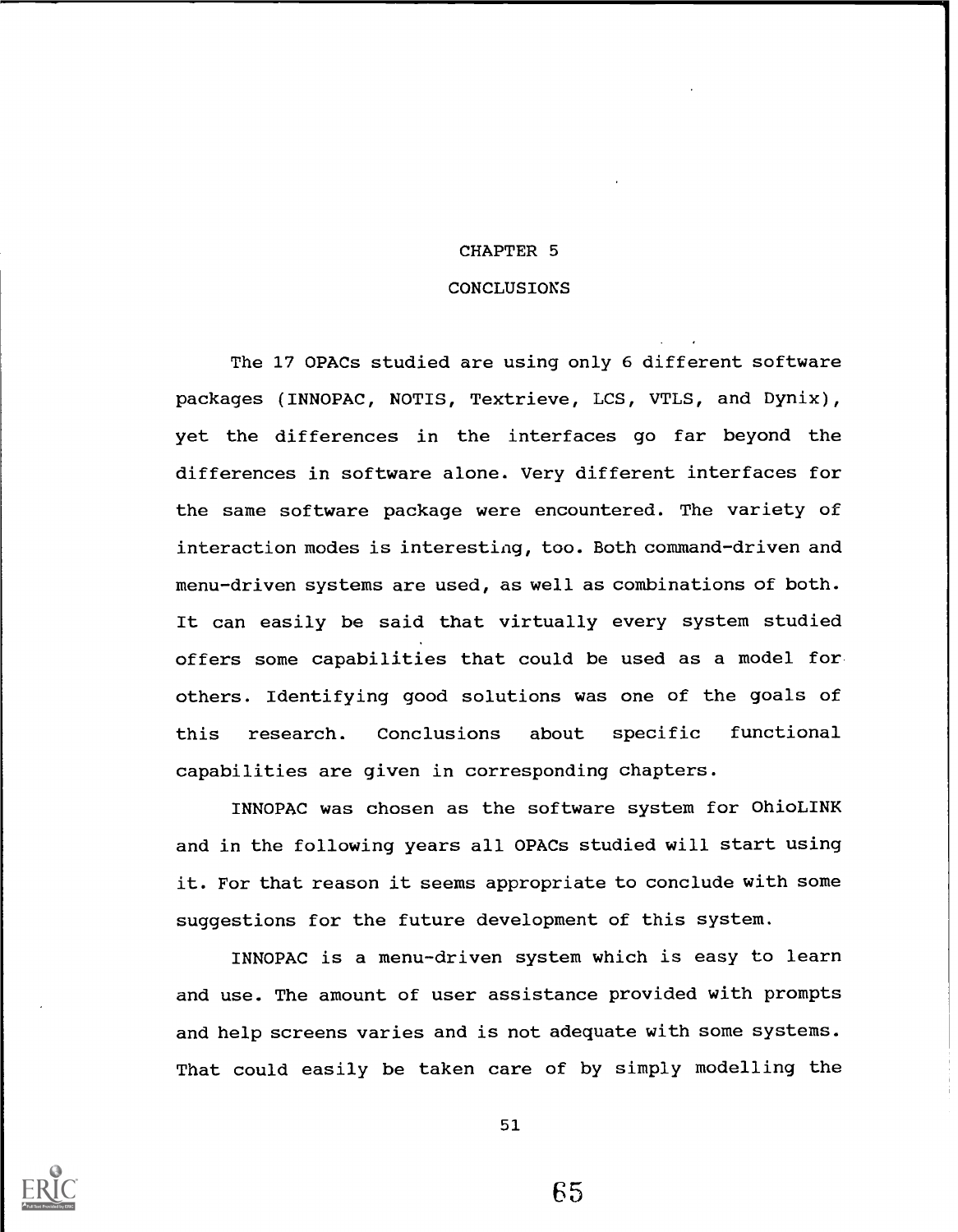interface on better examples. All menus should be checked for consistency of labels and more than three . levels of menus should be avoided.

A wish list for future development of OhioLINK system was compiled during the study. The suggestions given could be assigned different levels of importance and are not listed in that order.

1. Additional help could be provided on demand (and not only from the introductory menu), when the prompt screens are not informative enough.

2. Some form of user-adaptability could be included in the interface, both in terms of assistance provided and query formulation.

3. More functionality in search formulation could be provided (more truncation and wildcards, more complex search statements, relational operators, broadening and narrowing the search...). The searching capability offered now may be enough for an inexperienced user, it is not enough for more demanding one and particularly not for database searching, taking into account that the same interface is used for other databases.

4. Sorting of search results and other provisions for bibliography creation could be a very useful addition to the system.

5. As a help in search formulation the user could have

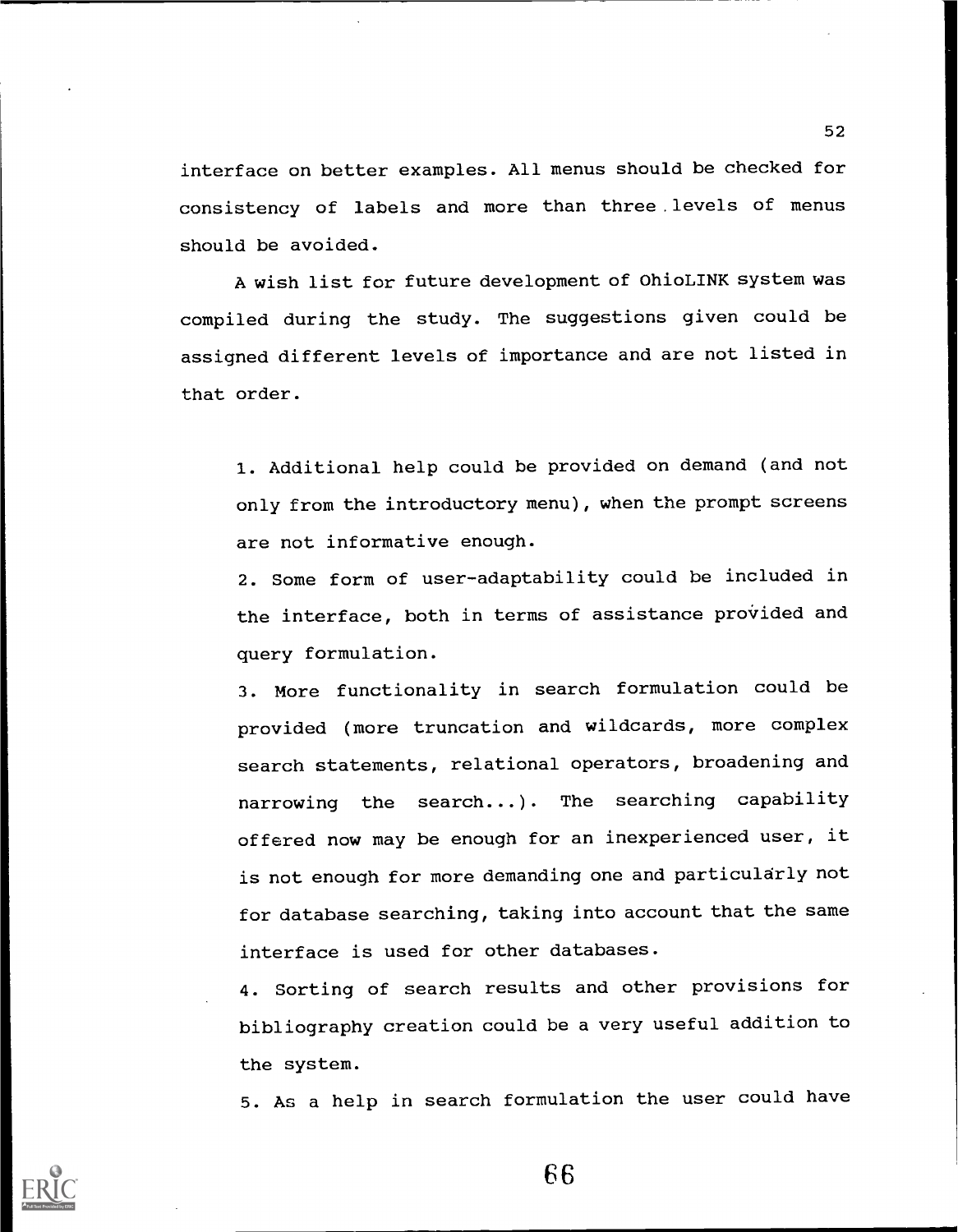access to a list of previously entered query statements.

With the continuous collaboration of the OhioLINK administrators and the vendor, and following further research in user interface design and advancements in hardware and communications this system has the potential of becoming a model of a good OPAC.

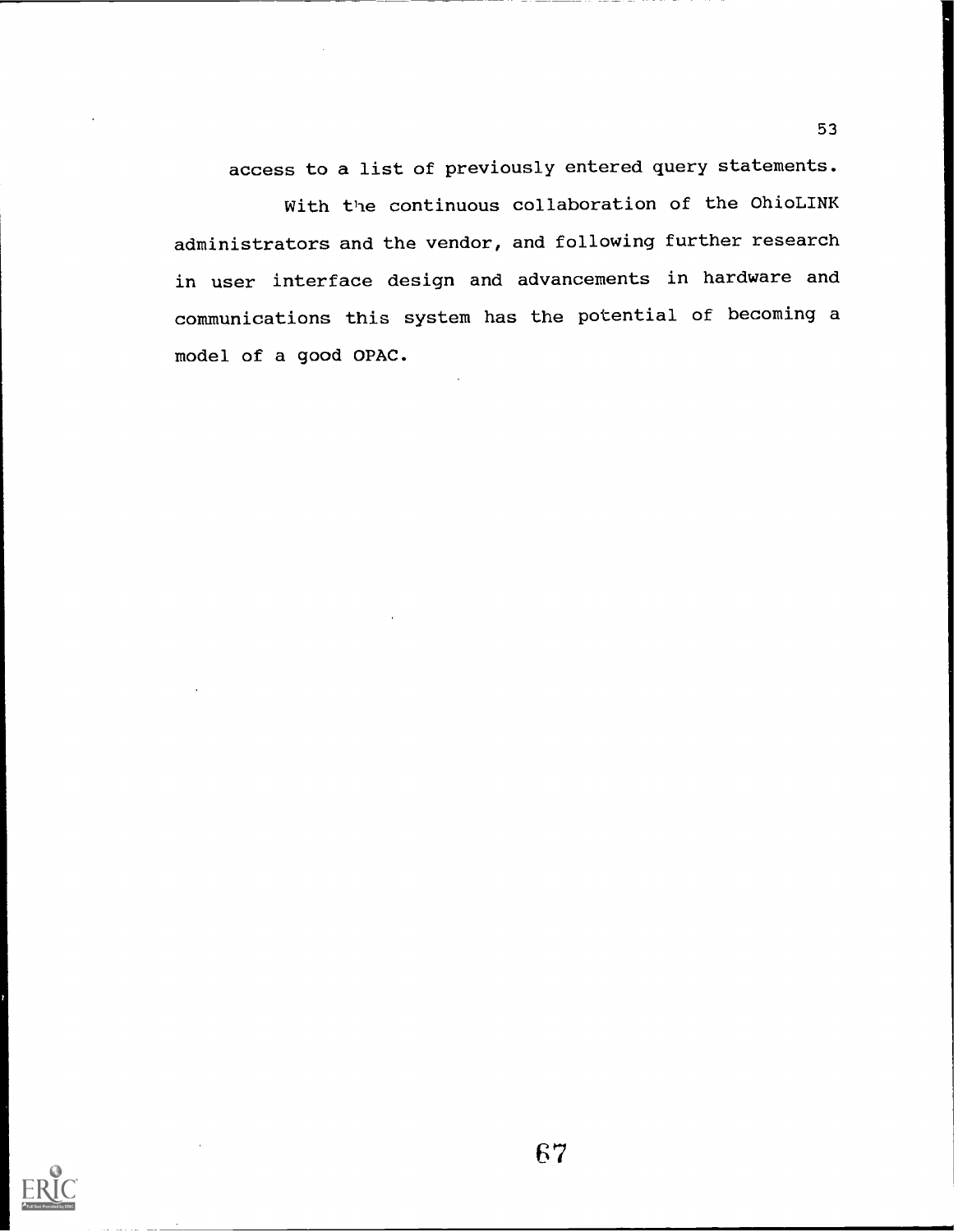### APPENDIX A

### EXAMPLES OF OUTPUT FORMATS

### 1. INNOPAC (Case Western Reserve University)

### Index format

You searched for the AUTHOR: shera<br>
14 entries found, entries 1-8 are:<br>
Shere Jesse Hauk 1903<br>
1 "The compleat librarian"; and other essays Frei,<br>
2 Documentation and the organization of knowledge Frei,<br>
3 Documentation in 4 The foundations of education for librarianship Frei<br>5 Foundations of the public library: the origins of Frei 5 Foundations of the public library: the origins of Frei<br>6 Historians, books and libraries; a survey of hist Frei<br>7 Information resources; a challenge to American sc Prei<br>8 Information systems in documentation; based on th EuclidPLUS LOCATIONS Frei, MSASS, UL Frei, Sears Frei Frei Frei Frei Frei Sears, Frei

Please type the NUMBER of the item you want to see, OR<br>F > Go FORWARD A > ANOTHER Search by AUTHOR P > GO FORWARD<br>R > RETURN to Browsing P > PRINT<br>N > NEW Search 0 > OTHER options<br>N > NEW Search 0 > OTHER options Choose ono (1-8,F,R,N,A,P,L,J,E,U,O)

### Bibliographic format

You searched for the AUTHOR: shera entry the example of the EuclidPLUS

**LEST COPY AVAILABLE** 

AUTHOR TITLE IMPRINT Hamden<br>DESCRIPT'N 185 p. SUBJ'XCT OCLC I Share, Jesse Hauk, 1903- Documentation and the organization of knowledge. Hamden, Conn., Archon Books, 1966. Library science. Documentation. Libraries --Automation. 574300.

| CALL NO.                     | <b>STATUS</b>                                                                                        |
|------------------------------|------------------------------------------------------------------------------------------------------|
| Z665.S418                    | CHECK SHELVES                                                                                        |
| Z665.S418                    | CHECK SHELVES                                                                                        |
| Z665.S418 c.2                | <b>CHECK SHELVES</b>                                                                                 |
| A > ANOTHER Search by AUTHOR |                                                                                                      |
|                              |                                                                                                      |
|                              |                                                                                                      |
| $0$ > OTHER options          |                                                                                                      |
|                              | - 3 volumes/copies to view<br>2 > Show Items Mearby on Shelf<br>S > SHOW items with the same SUBJECT |



 $\overline{z}$ 

54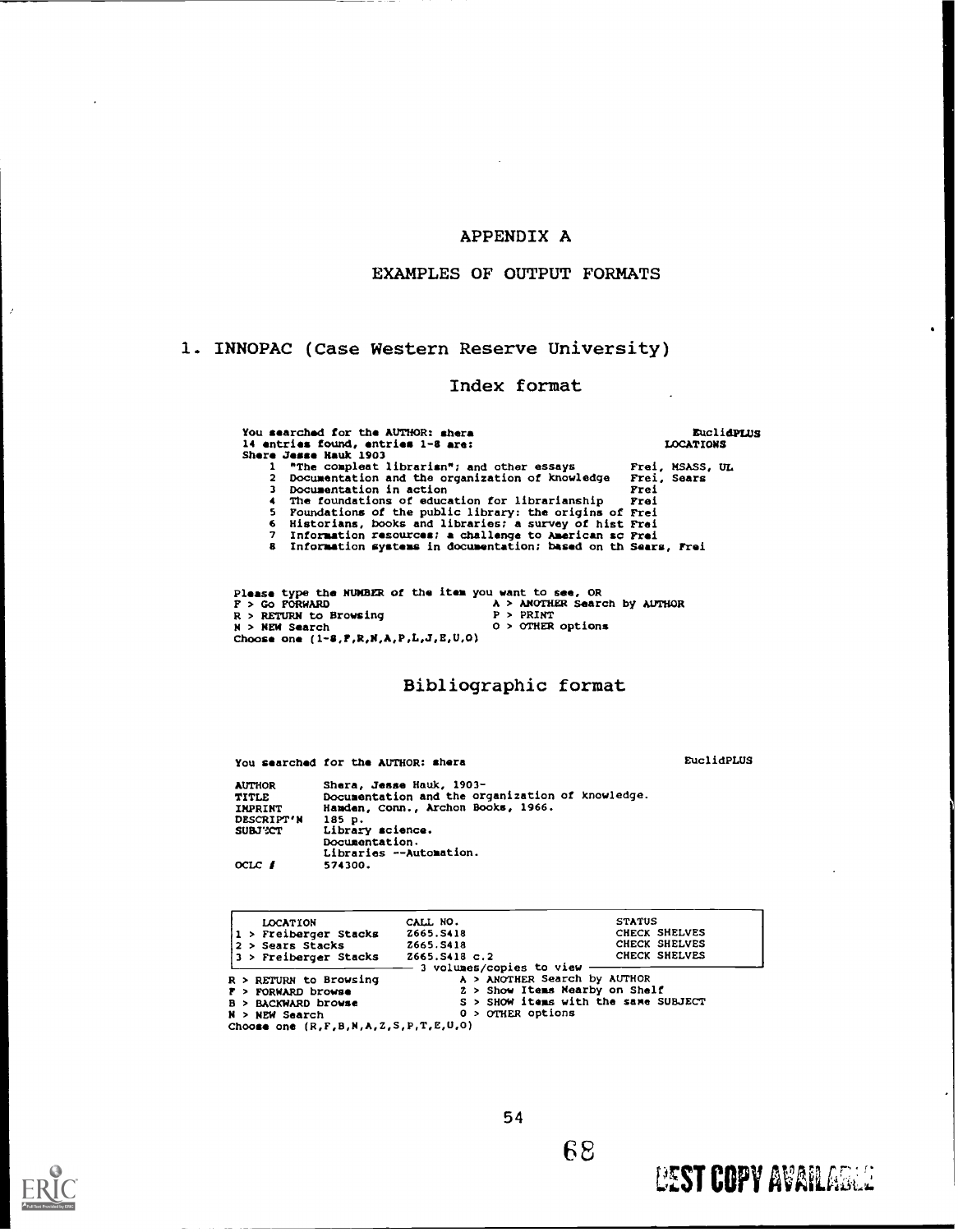### MARC format

EuclidPLUS

 $\mathcal{L}^{\pm}$ 

|       |                  | You searched for the AUTHOR: shera                 |
|-------|------------------|----------------------------------------------------|
| 001   |                  | 574300                                             |
| 005   |                  | 19780623145641.0                                   |
| 008   |                  | 73030871966???????<br>???????eng?unamIl            |
| 010   |                  | 66006146                                           |
| 040   |                  | $ c$ WSU $ d$ CWR $ d$ m.c                         |
| 049   |                  | <b>CHRR</b>                                        |
| 090   |                  | 2665 b.5418                                        |
| 099   |                  | Z665.S418                                          |
| 100   |                  | 10 Shera, Jesse Hauk, d1903-                       |
| 245   |                  | 10 Documentation and the organization of knowledge |
| 260   | ٥                | Hamden, Conn., bArchon Books, c1966                |
| 300   |                  | 185 p                                              |
| 650 - |                  | 0 Library science                                  |
| 650   |                  | 0 Documentation                                    |
| 650   |                  | 0 Libraries   xAutomation                          |
| 966   |                  | cl   1F*BK   mUBK   s2665. S418   b39156004023367  |
| 966   |                  | cll1S*BK mUBK sZ665.S418 b39156002156623           |
| 966   |                  | c2 IF*BK   mUBK   s2665. S418   b39156003975757    |
|       | <b>LOCATIONS</b> | fx,sx                                              |

| <b>LOCATION</b><br>1 > Freiberger Stacks<br>2 > Sears Stacks<br>13 > Freiberger Stacks | CALL NO.<br>Z665.S418<br>Z665.S418<br>Z665.S418 C.2 | <b>STATUS</b><br>CHECK SHELVES<br>CHECK SHELVES<br>CHECK SHELVES |
|----------------------------------------------------------------------------------------|-----------------------------------------------------|------------------------------------------------------------------|
|                                                                                        | - 3 volumes/copies to view                          |                                                                  |
| M > MORE BIBLIOGRAPHIC Record                                                          |                                                     | N > NEW Search                                                   |
| R > RETURN to Browsing                                                                 |                                                     | A > ANOTHER Search by AUTHOR                                     |
| F > FORWARD browse                                                                     |                                                     | Z > Show Items Nearby on Shelf                                   |
| B > BACKWARD browse                                                                    |                                                     | $0 >$ OTHER options                                              |
| Choose one $(H, R, F, B, N, A, Z, S, P, T, E, U, O)$                                   |                                                     |                                                                  |



 $\ddot{\phantom{0}}$ 

والمراجع والمستشر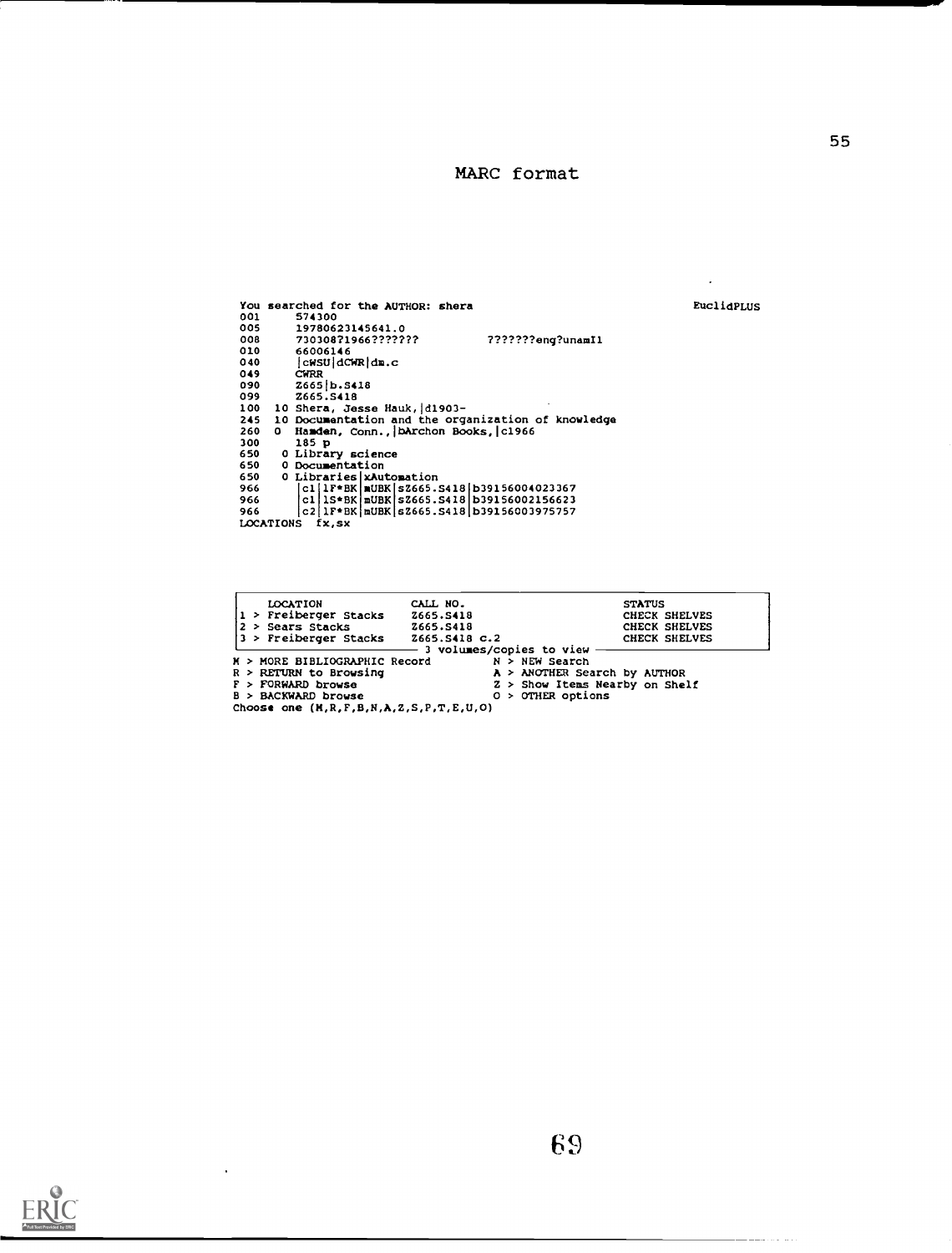# 2. NOTIS (Kent State University)

### Index format

|    |             | Search Request: K=DOCUMENTATION AND KNOWLEDGE<br>Search Results: 9 Entries Found | <b>CATALYST</b><br>Keyword Index | $-5E8O$   |
|----|-------------|----------------------------------------------------------------------------------|----------------------------------|-----------|
|    | <b>DATE</b> | TITLE:                                                                           | <b>AUTHOR:</b>                   |           |
|    | 1989        | Information, knowledge, evolution : procee                                       | FID Congress                     | KE        |
|    | 2 1988      | Basic clinical skills <visual></visual>                                          |                                  | ST        |
|    |             | 3 1988 44th FID Conference and Congress : August                                 | FID Congress                     | KE        |
| 4  | 1966        | Documentation and the organization of know                                       | Shera, Jesse Hauk                | KE        |
|    |             | 5 1966 Documentation and the organization of know                                | Shera, Jesse Hauk                | <b>TL</b> |
| 6. |             | 1966 Universe of knowledge: its structure and d                                  | Bangalore, India (C KE           |           |
| 7. |             | 1965 Libraries and the organization of knowledg                                  | Shera, Jesse Hauk                | KE        |
|    |             | 8 1965 Libraries and the organization of knowledg                                | Shera, Jesse Hauk                | TU TU     |
| 9. |             | 1956 Documentation in action                                                     | Conference on the P KE           |           |

| <b>COMMANDS:</b> | Type line / to see individual record |
|------------------|--------------------------------------|
|                  | H Help                               |
| O Other Options  |                                      |

NEXT COMMAND:

 $\overline{\phantom{a}}$ 

### Short format

|                              | Search Request: K=DOCUNENTATION AND KNOWLEDGE<br><b>CATALYST</b><br>BOOK - Record 4 of 9 Entries Found<br>Brief View<br>-------------------------    Screen 1 of 1 -----------------------------5E80 |  |
|------------------------------|------------------------------------------------------------------------------------------------------------------------------------------------------------------------------------------------------|--|
| Author:                      | Shera, Jesse Hauk, 1903-                                                                                                                                                                             |  |
| Title:                       | Documentation and the organization of knowledge                                                                                                                                                      |  |
| Published:                   | Hamden, Conn., Archon Books, 1966.                                                                                                                                                                   |  |
|                              | Subjects: Library science.<br>Documentation.<br>Libraries--Automation.                                                                                                                               |  |
| LOCATION:<br>building quide) | <b>CALL NUMBER</b><br><b>STATUS:</b><br>Not checked out<br>1. MAIN LIBRARY (see 2665.S418                                                                                                            |  |
| <b>COMMANDS:</b>             | LO Long View I Index<br>N Next Record H Help<br>O Other Options P Previous Record                                                                                                                    |  |

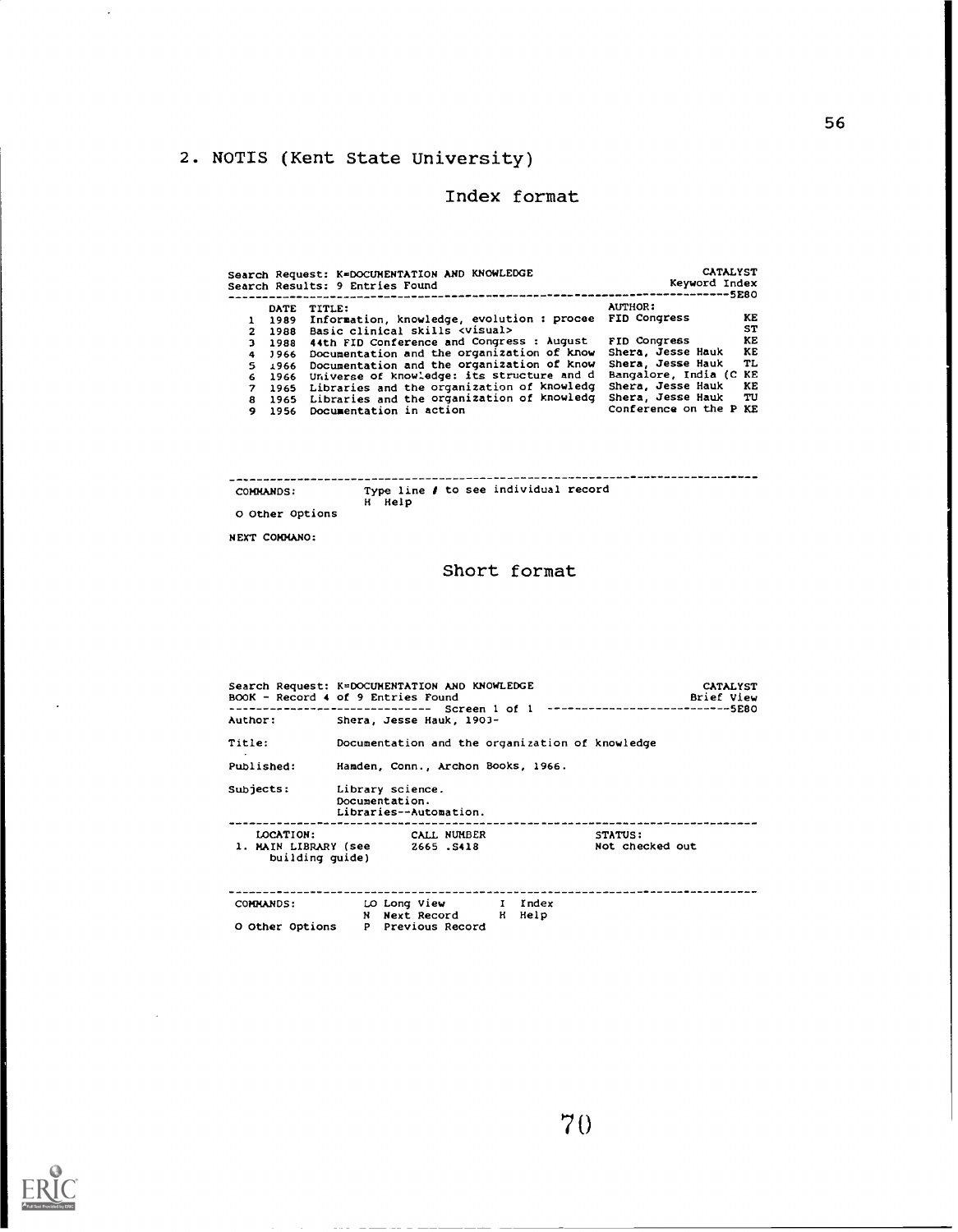# Long format

| BOOK - Record 4 of 9 Entries Found                   |                                | Search Request: K=DOCUMENTATION AND KNOWLEDGE                               |                                                                                                                     | <b>CATALYST</b><br>Long View |
|------------------------------------------------------|--------------------------------|-----------------------------------------------------------------------------|---------------------------------------------------------------------------------------------------------------------|------------------------------|
| Author:                                              |                                | ------------------------------- + Screen l of 2<br>Shera, Jesse Hauk, 1903- | -------------5280                                                                                                   |                              |
| Title:                                               |                                |                                                                             | Documentation and the organization of knowledge, by Jesse H.<br>Shera. Edited and with an introd. by D. J. Foskett. |                              |
| Published:<br>Description:                           | xxi, 185 p. 23 cm.             | Hamden, Conn., Archon Books, 1966.                                          |                                                                                                                     |                              |
| Subjects:                                            | Library sci · ·<br>Documentat. | Libraries--Automation.                                                      |                                                                                                                     |                              |
| Raterences:                                          | (OCoLC)00574300                |                                                                             |                                                                                                                     |                              |
| LOCATION:<br>1. MAIN LIBRARY (see<br>building quide) |                                | CALL NUMBER<br>Z665.S418                                                    | <b>STATUS:</b><br>Not checked out                                                                                   |                              |

| <b>COMMANDS:</b>       |   | BR Brief View      | P Previous Record |
|------------------------|---|--------------------|-------------------|
|                        |   | B Back             | I Index           |
| <b>O Other Options</b> | N | <b>Next Record</b> | H Help            |

NEXT COMMAND:

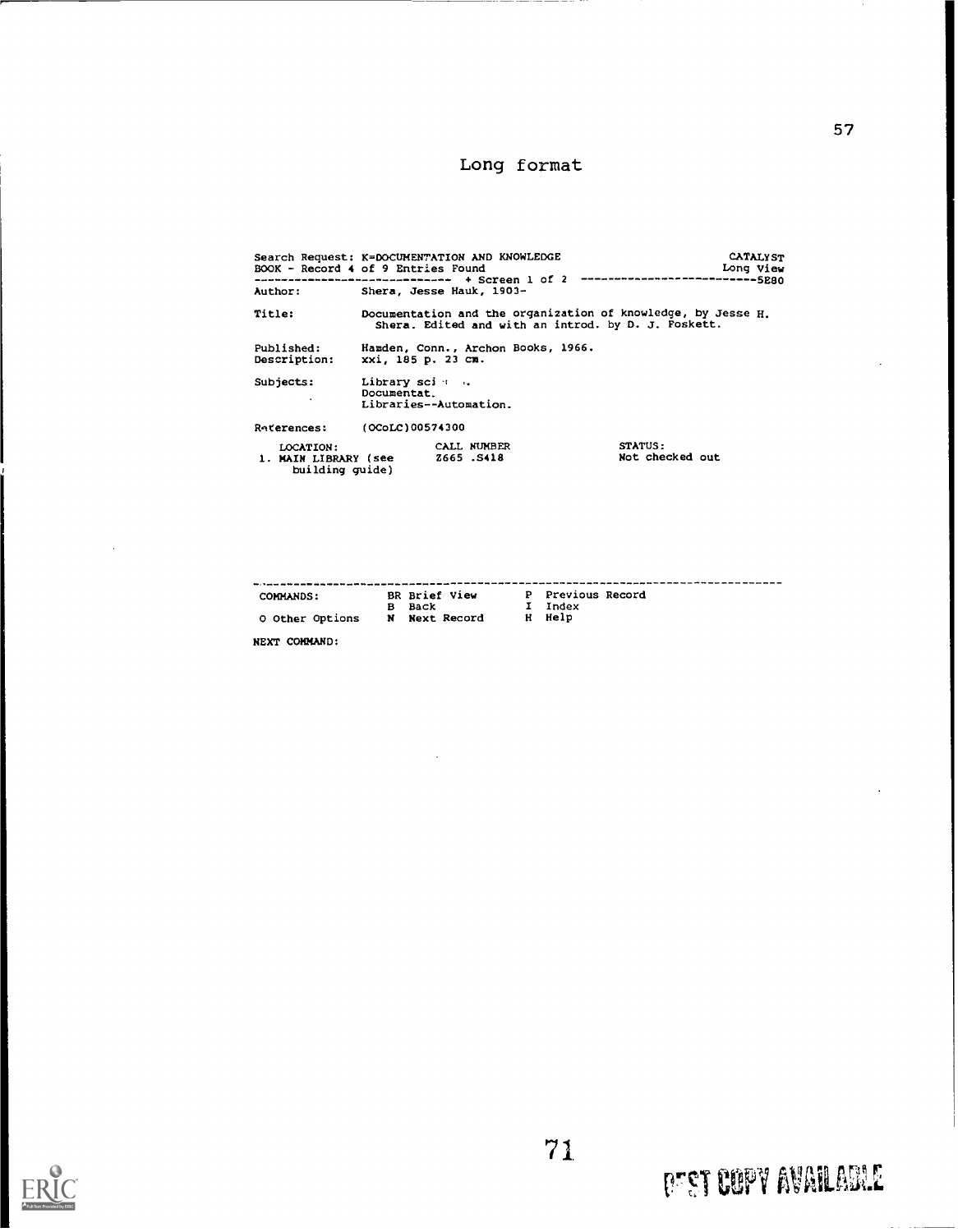## 3. LCS (Ohio State University)

 $\ddot{\phantom{a}}$ 

 $\bar{\beta}$ 

### Index format

|                  |     | AUT/Shera, Jesse Hauk, 1903-                                    | Page 1     |
|------------------|-----|-----------------------------------------------------------------|------------|
| DSL/             |     | $1-7$ OF 29 TITLES ---------------------                        | DATE FBL/  |
|                  |     | OSU BIBLIOGRAPHIC ORGANIZATION                                  | 1951       |
| $\mathbf{2}$     | osu | THE CLASSIFIED CATALOG* BASIC PRINCIPLES AND PRACTICES          | 1956       |
| $\mathbf{3}$     |     | SL The classified catalog: basic principles and practices, 1956 | з          |
| $\ddot{\bullet}$ |     | SL "The compleat librarian"; and other essays                   | 1971<br>4  |
| -5               |     | OSU "The compleat librarian"; and other essays                  | 1971<br>5  |
| -6               | osu | Dictionary of American library biography /                      | 1978<br>-6 |
| 7                |     | SL Dictionary of American library biography /                   | 1978<br>7  |
|                  |     | For MORE titles: PG+<br>To return to AUTHORS: PS1               |            |
|                  |     | For CATALOG RECORD: FBL/number                                  |            |
|                  |     | For LOCATION: DSL/number                                        |            |

tb1/2

### Long format

s.2665S418 Page 1 Shera, Jesse Hauk, 1903-<br> Documentation and the organization of knowledge / by Jesse H. Shera ; edited and with an introduction by D.J. Foskett. Hamden, Conn. : Archon Books, 1966. xxi, 185 p. ; 23 cm.<br> Includes bibliographical references and index. SUB: 1. Library science 2. Documentation 3. Libraries--Automation<br>LC CARD 1: 66-6146 TITLE 1: 2433985 OCLC 1: 00574300 GcO900419<br>For LOCATION: LOC<br>For LOCATION: LOC

fb1/1

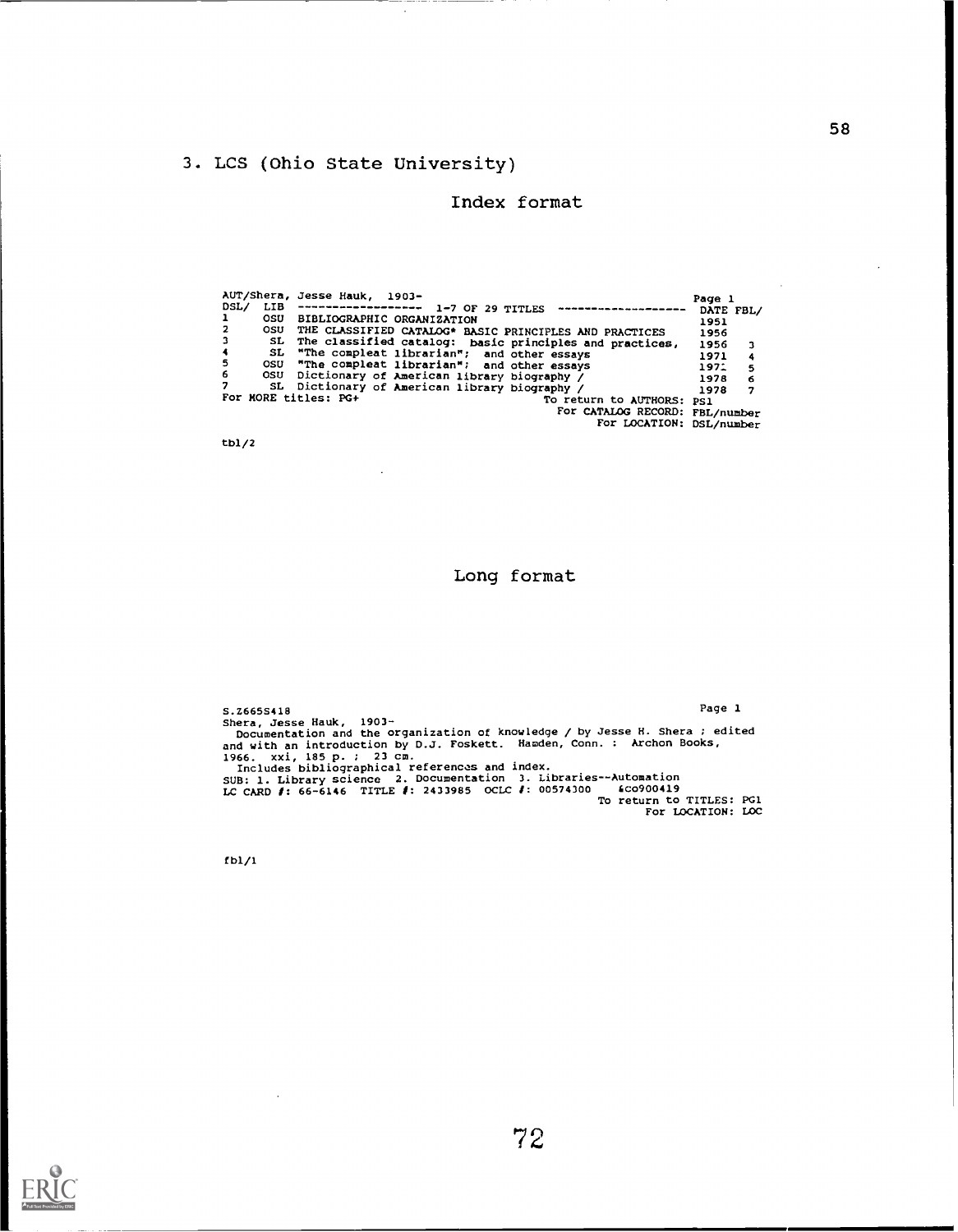### Short format

CALL NUMBER: S.2665S418 AUTHOR: Shera, Jesse Hauk, 1903 - TITLE: Documentation and the organization of knowledge / DATE: 1966 TN: 2433985 LINE LOCATION COPY LOAN STATUS <sup>1</sup> OHI 1 available Page <sup>1</sup> For CATALOG RECORD: CAT

loc

 $\mathcal{L}_{\mathbf{a}}$ 

4B\* SON2



 $\ddot{\phantom{a}}$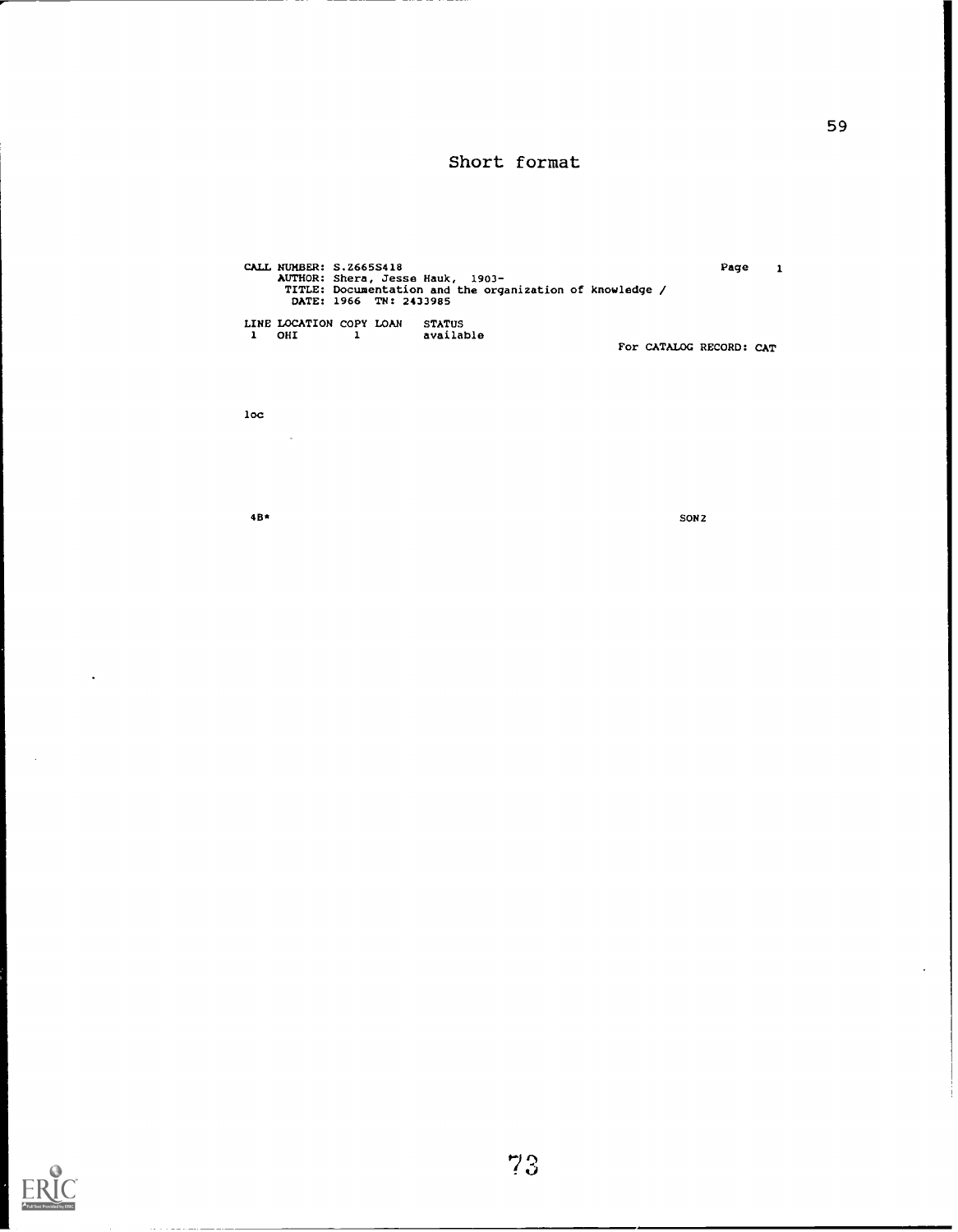### 4. Dynix (University of Dayton)

### Index format

12 JUN 93 UNIVERSITY OF DAYTON 10:40AM PUBLIC ACCESS CATALOG Your search: Shera, Jesse Hauk, 1903- AUTHOR/TITLE (truncated) CALL 1. Shera, Jesse Hauk, 1903- (c1956] 1695 .S55 The classified catalog: basic principles and practices. 2. Shera, Jesse Hauk, 1903- Z699 .S49 Documentation and the organizIric% of knowledge, 3. Conference on the Practic 1956. Documentation in action/ 11008 .C74 4. Shera, Jesse Hauk, 1903- 1965 (c194 2731 .S551 Foundations of the public library; Lhe origins of the public library <sup>a</sup> 5. Shera, Jesse Hauk, 1903- 1953. 016 .S52 Historians, books and libraries; a survey of historical scholarship in  $- - - - 9$  titles, More on next screen - - - -<br>Enter a title number for more detail : Commands: SO = Start Over, B = Back, <Return> = Next Screen, ? = Help

Bibliographic format

| 12 JUN 93                          | UNIVERSITY OF DAYTON<br>PUBLIC ACCESS CATALOG                                                          | 10:41AM                                                     |  |
|------------------------------------|--------------------------------------------------------------------------------------------------------|-------------------------------------------------------------|--|
| Call Number                        | Circulating -- 6th Floor<br>Z 699.S49                                                                  | Status : checked In<br>1 other copy                         |  |
| <b>AUTHOR</b>                      | 1) Shera, Jesse Hauk, 1903-                                                                            |                                                             |  |
| TITLE                              | Documentation and the organization of knowledge,                                                       |                                                             |  |
|                                    | Foskett.                                                                                               | by Jesse H. Shera. Edited and with an introduction by D. J. |  |
| PUBLISHER<br><b><i>I</i></b> PAGES | London, Lockwood, 1966.<br>xxi, 185 p. 2 diagrs. 23 cm.                                                |                                                             |  |
| <b>SUBJECTS</b>                    | 1) Library science -- Addresses, essays, lectures.<br>2) Documentation -- Addresses, essays, lectures. |                                                             |  |
| Call Number                        | Circulating -- 6th Floor<br>Z 699 . S49                                                                | Status : checked In<br>l other copy                         |  |
| Continued                          | 3) Libraries -- Automation                                                                             |                                                             |  |
| <b>NOTES</b>                       | 1) Bibliographical footnotes.                                                                          |                                                             |  |
|                                    |                                                                                                        | - - - - End of Title Info - - - -                           |  |

Press <Return> to see Copy status :<br>Commands: SO = Start Over, B = Back, RW = Related Works,<br>PH = Place a Hold, F = First page, ? = Help



 $\sim$   $\sim$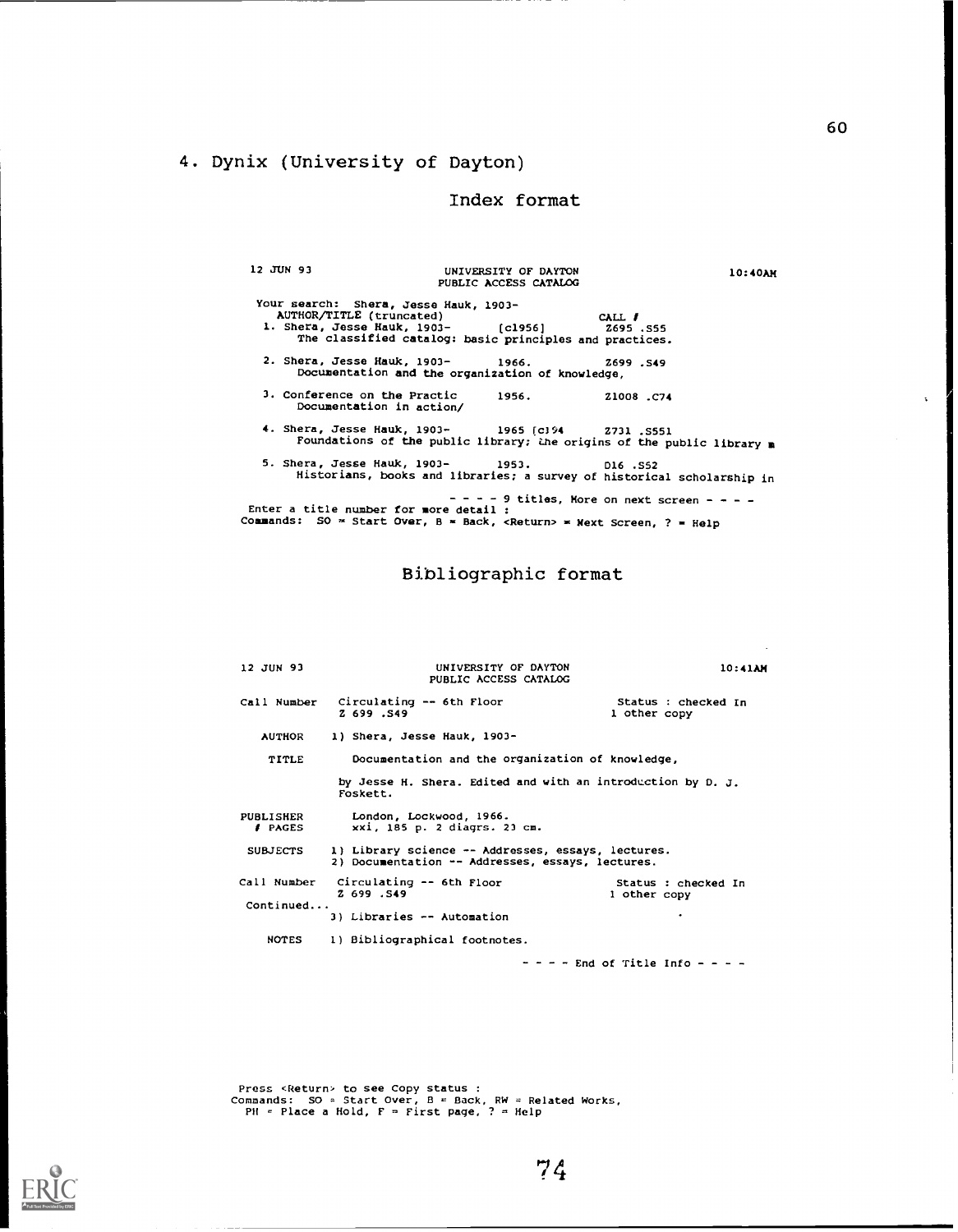### 5. VTLS (University of Akron)

### Index format

THE UNIVERSITY OF AKRON - - - - - - VILS-89 - - PUBLICATIONS BY SELECTED AUTHOR 7 Author: Shera, Jesse Hauk, 1903-Shera, Jesse Hauk, 1903-1. MAIN TITLE - "The compleat librarian"; and other essays [by] Jesse H. Shera.<br>AUTHOR ----~ Shera, Jesse Hauk, 1903-<br>PUB. DATA -- Cleveland, Press of Case Western Reserve University, 1971. 2. MAIN TITLE - The foundations of education for librarianship [by] Jesse H. Shera.<br>AUTHOR ----- Shera, Jesse Hauk, 1903-<br>PUB. DATA -- New York, Becker and Hayes [1972] 3. MAIN TITLE - Foundations of the public library; the origins of the<br>public library movement in New England, 1629-1855.<br>AUTHOR ----- Shera, Jesse Hauk, 1903-<br>PUB. DATA -- Chicago, Univ. of Chicago Press [1949]<br>Enter 'NS'

Bibliographic format

Enter NEW COMMAND or LINE # of selection or 'HELP'

THE UNIVERSITY OF AKRON - - - - - - VTLS-89 - - - - - - - BIBLIOGRAPHIC SCREEN Call Number: 1668 55 Author: Shera, Jesse Hauk, 1903- Title: The foundations oZ education for librarianship [by] Jesse H. Shera. Publication: New York, Becker and Hayes [1972] Material: xiv, 511 p. 24 cm. Series: Information sciences series Note: Includes bibliographical references. Subject: Library education.

Enter 'C' for CIRCULATION INFORMATION

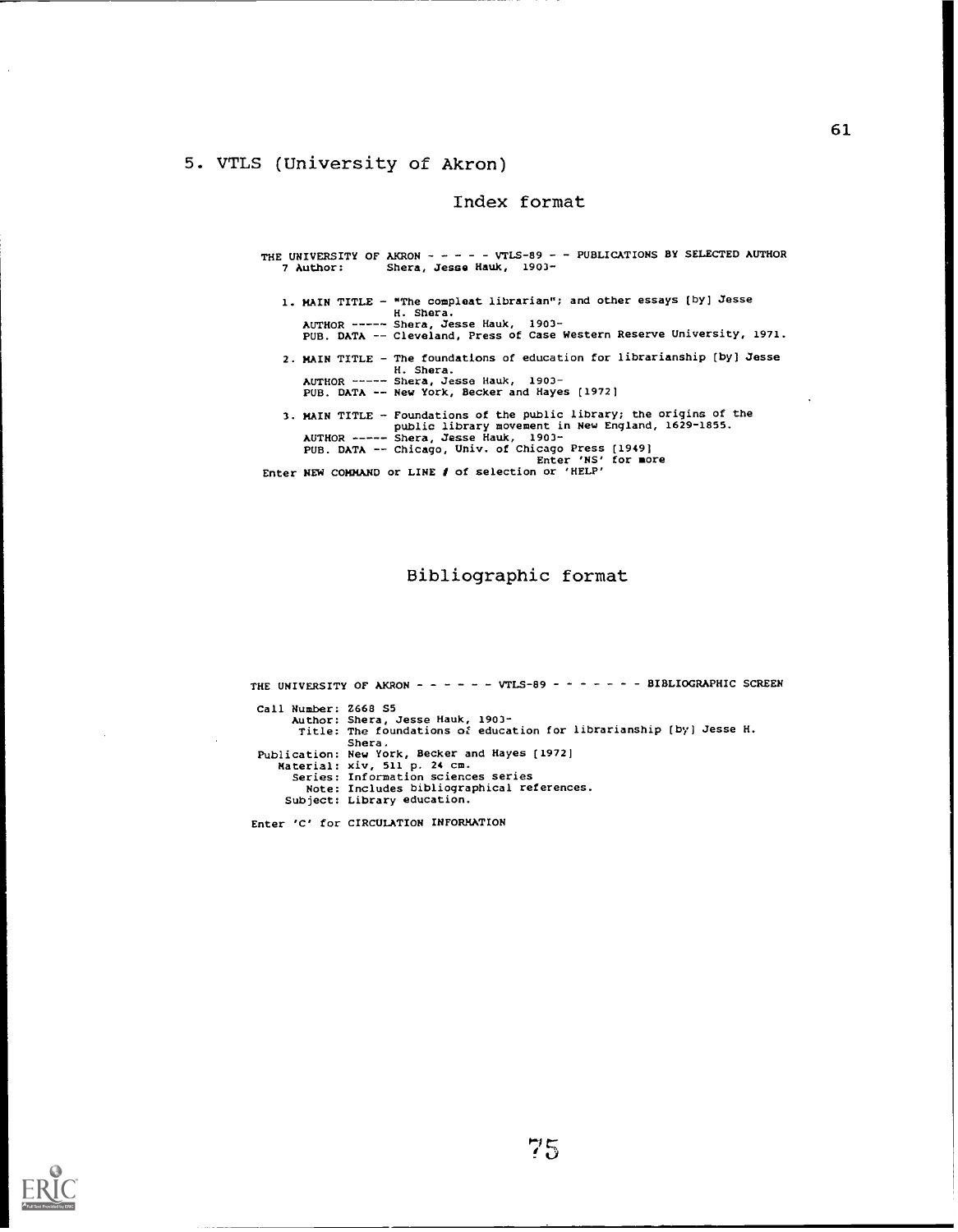### MARC format

```
THE UNIVERSITY OF AKON - - - - - VILS-89 - - - - WARC BIBLIOGRAPHIC SCREEN<br>
LCAI 1v1: 5 Analyzed: 0 Operator: 00 Edit:<br>
CNTL: 320057 Rec stat: p Entrd: 841113 Used: 911204<br>
Type: a Bib 1v1: ■ Govt pub: 0 Ctry: nyu Dat tp: 
  1. 650 0 Library education.
```
Enter 'C' for CIRCULATION INFORMATION

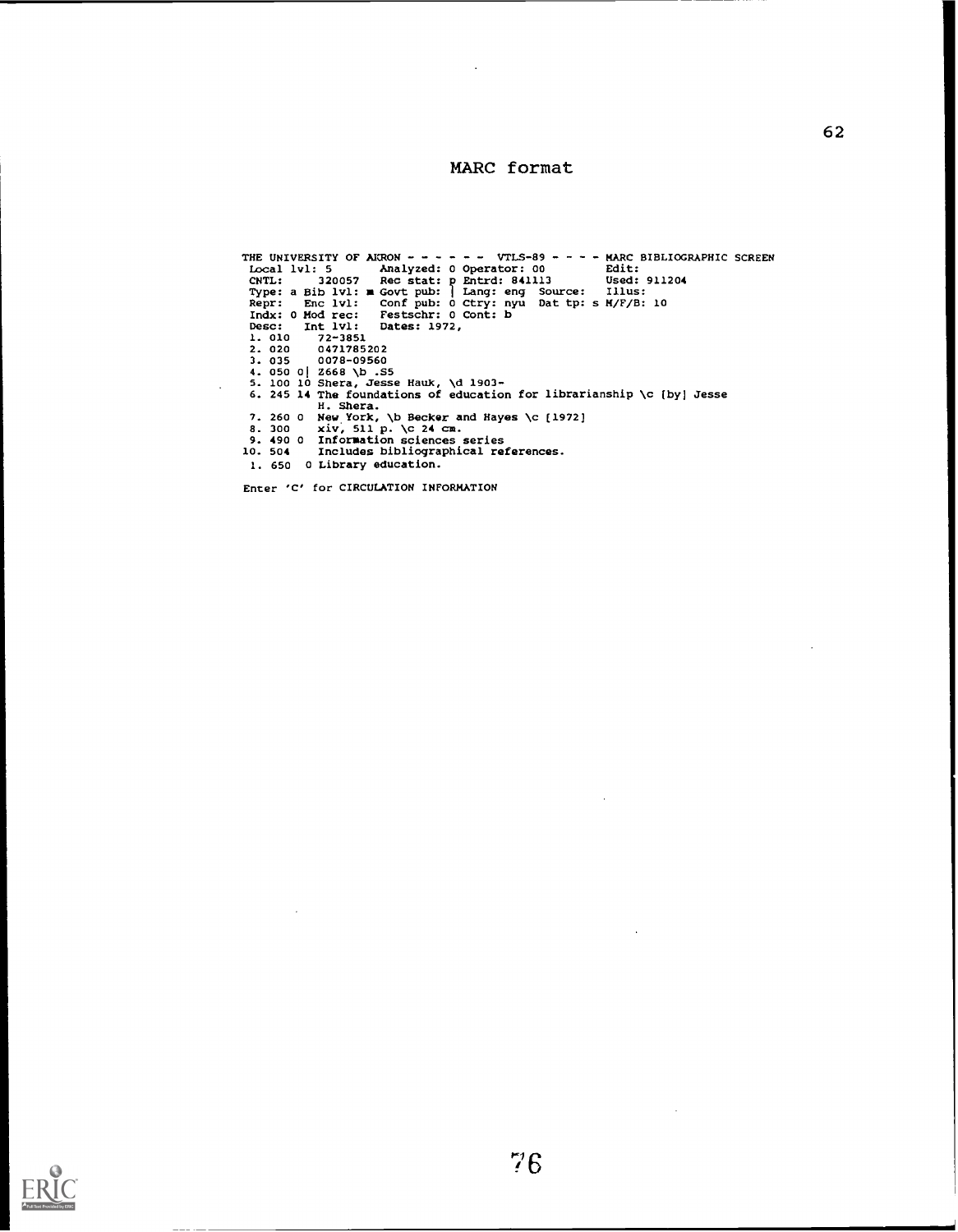### APPENDIX B

### EXAMPLES OF HELP SCREENS

### 1. INNOPAC (Case Western Reserve University)

### Introductory screen

Welcome to EuclidPLUS, the Online Catalog of EuclidpLUS Case Western Reserve University and Associated Libraries: An OhioLINK Member

- 
- 
- A > AUTHOR<br>T > TITLE<br>S > SUBJECT<br>W > WORDS (in Title/Contents Notes)
- 
- C > CALL Numbers O > OTHER Numbers
- U > Search OhioLINK Central Catalog <sup>I</sup> > Library INFORMATION
- 
- $X > EXIT$ <br>Choose one  $(A, T, S, W, C, 0, U, I, X)$
- Select I > for Participating Libraries and other information. Need additional help? Ask a Librarian!

### Library information screen

### LIBRARY INFORMATION

|  | ---------------                                             |
|--|-------------------------------------------------------------|
|  | 01 > About EuclidPLUS                                       |
|  | 02 > Case Western Reserve University & Associated Libraries |
|  | 03 > Responses to SUGGESTIONS                               |
|  | 04 > University Library - Freiberger Library                |
|  | 05 > University Library - Sears Library                     |
|  | 06 > MSASS - Harris Library                                 |
|  | 07 > CWRU Kulas Music Library                               |
|  | 08 > CWRU Law Library                                       |
|  | 09 > The Cleveland Institute of Music Library               |
|  | 10 > Health Center Library - CHSL                           |
|  | 11 > Allen Memorial Medical Library - CHSL                  |
|  | 12 > Circulation Policy Overview                            |
|  | 13 > Government Documents                                   |
|  | 14 > Search Strategies - EuclidPLUS Features & Guidelines   |
|  | 15 > Search Strategies - Using the WORDS Search Option      |
|  | 16 > Search Strategies - Searching by Word Roots (Truncate) |
|  | 17 > Search Strategies - Limiting a Search                  |
|  | 18 > Search Strategies - Subject Heading Searches           |
|  | 19 > Downloading (Exporting) Records to Personal Disk       |
|  |                                                             |
|  | Key a number or<br>N > New Search                           |
|  | F > FORMARD                                                 |
|  | A > Additional items the library should acquire             |
|  | S > SUGGESTIONS                                             |
|  | $P \rightarrow PRIMT$                                       |
|  | Choose one $(1-19, F, A, S, P, N)$                          |
|  |                                                             |



63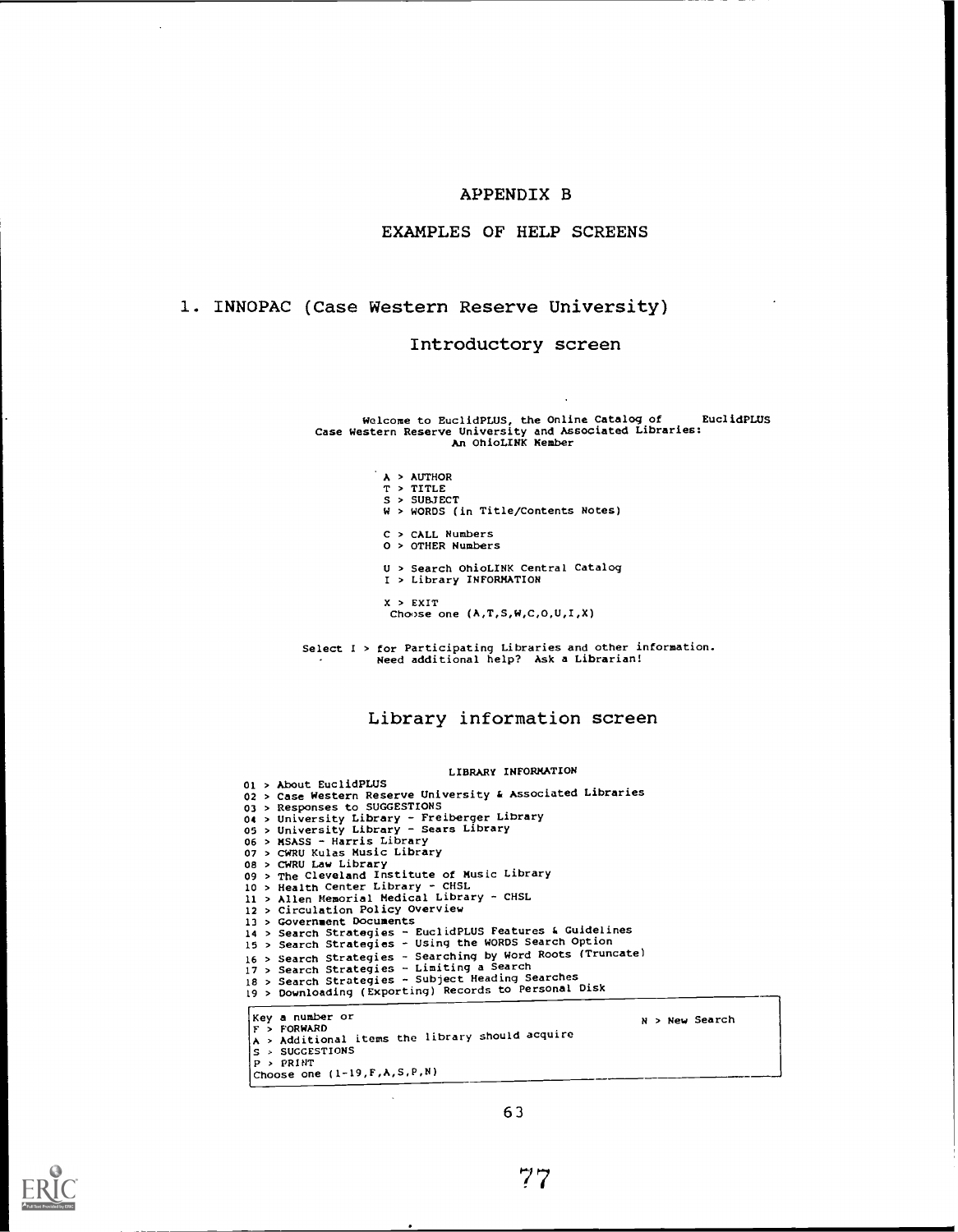### Help for author searching

AUTHOR : EUCLIdPLUS

Type some or all of the author's name, LAST NAME first, for example ---> Dickens, Charles or ---> Dickens Ch For names of corporations or other groups, type some or all of the name, for example ---> American Bar Association or ---> United Nations

[Press the ESC key to begin a different search.)

.... then press the RETURN key

### Help for subject searching

SUBJECT : EuclidPLUS

Type all or part of the subject heading, ignoring punctuation: for example ---> Dancing or ---> Dancing history or ---> Mozart Wolfgang To search for words in titles or contents notes, use the WORDS option. [Press the ESC key to begin a different search.]

.... then press the RETURN key

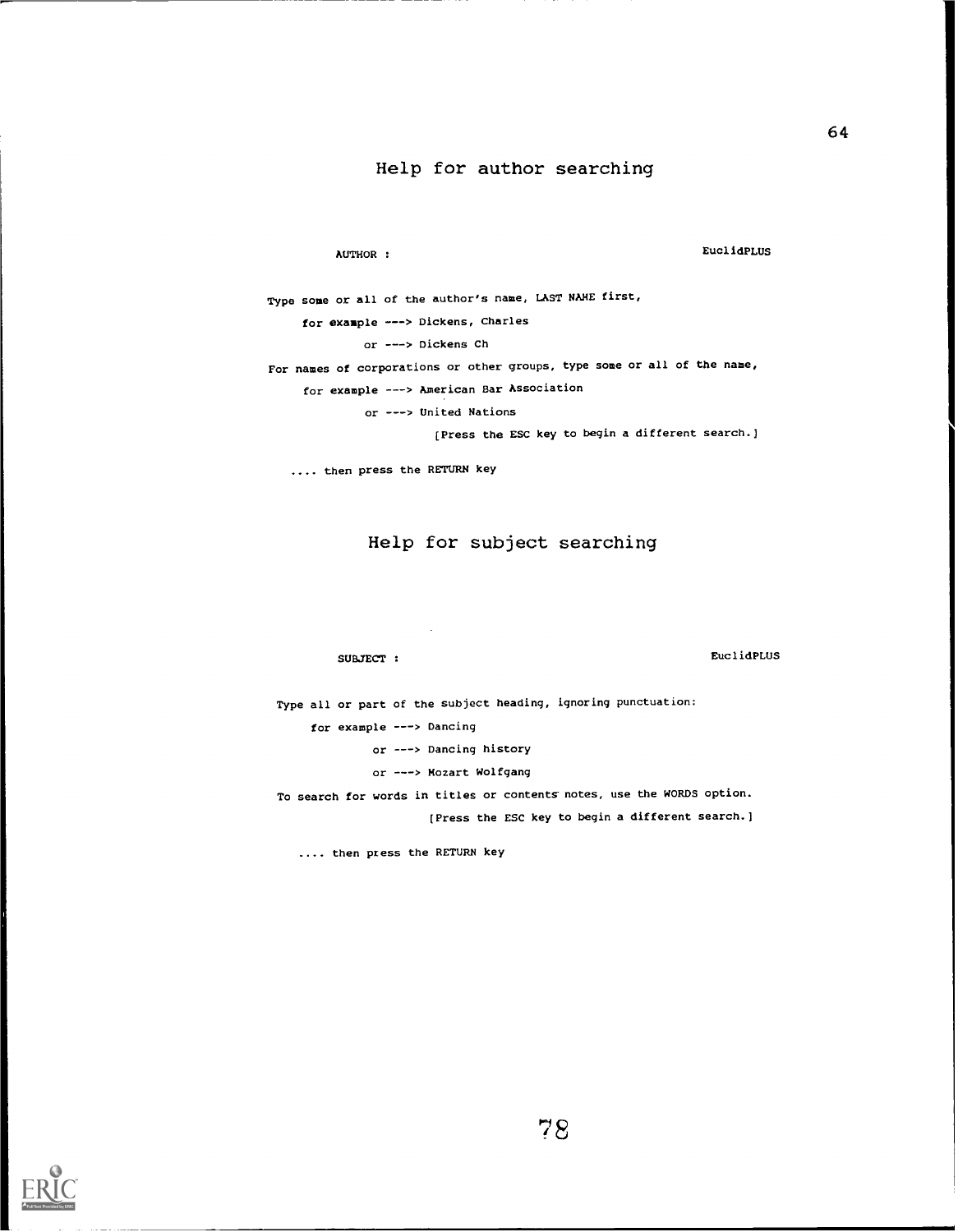### 2. NOTIS (Kent State University)

### Introductory screen

CATALYST CATALYST Introduction 5E80

CATALYST can be used to find BIBLIOGRAPHIC, CALL NUMBER, and LOCATION information for materials held by Kent State University Libraries and media Services on the Kent and regional campuses.

Use the following command: To search by:

| -- | ------ |
|----|--------|
| t≃ | title  |
|    |        |

- 
- s= subject<br>k= keyword(s)
	-
- k= keyword(s)<br>c≈ call number (Library of Congress)<br>cs= government documents call number (SuDocs)

co= other call number (In-houre)

You may begin a new search on any screen. You may type help on most screens. Press <ENTUR> for more information on searching in CATALYST.

OFFSITE USERS: Type stop and press <ENTER> to exit CATALYST.

NEXT COMMAND:

### Help for author searching

+ Screen 1 of 2 5E80 EXPLAIN Author Searching **CATALYST** Explain Author To search by author, type a= followed by the author's last name or a portion of the last name. If the last name is common, type the complete last name followed by the author's first initial. For example: To search for William Shakespeare, you might enter either of the following: a=shakespeare or a=shakesp For Henry James, you might want to include at least some of the first name: a=james hen or a=james h Because of pseudonyms and other variations in names, you may be presented<br>with a \*Search Under... or \*Search A.so Under... cross-reference. You may<br>redirect your search to these alternative forms by typing the line number Press <ENTER> for more information on SEARCHING BY AUTHOR. Continued on next screen -- O Other Options F Forward + Screen 2 of 2 Hints for Author Searching CATALYST Explain Author 5E80 1. An author may be an organization or institution (for example, UNESCO). 2. If you aren't sure of spelling and a search results in no matches: --Try shortening the name - -Try searching by title, subject, or keyword. (Help is available for for each by typing exp followed by t, s, or k.) Remember: You may begin a new search at any time and from any screen.

Ask a Reference Librarian if you need further help with AUTHOR SEARCHING. O Other Options B Back 79

NEXT COMMAND:

65

(の)の人の方に あん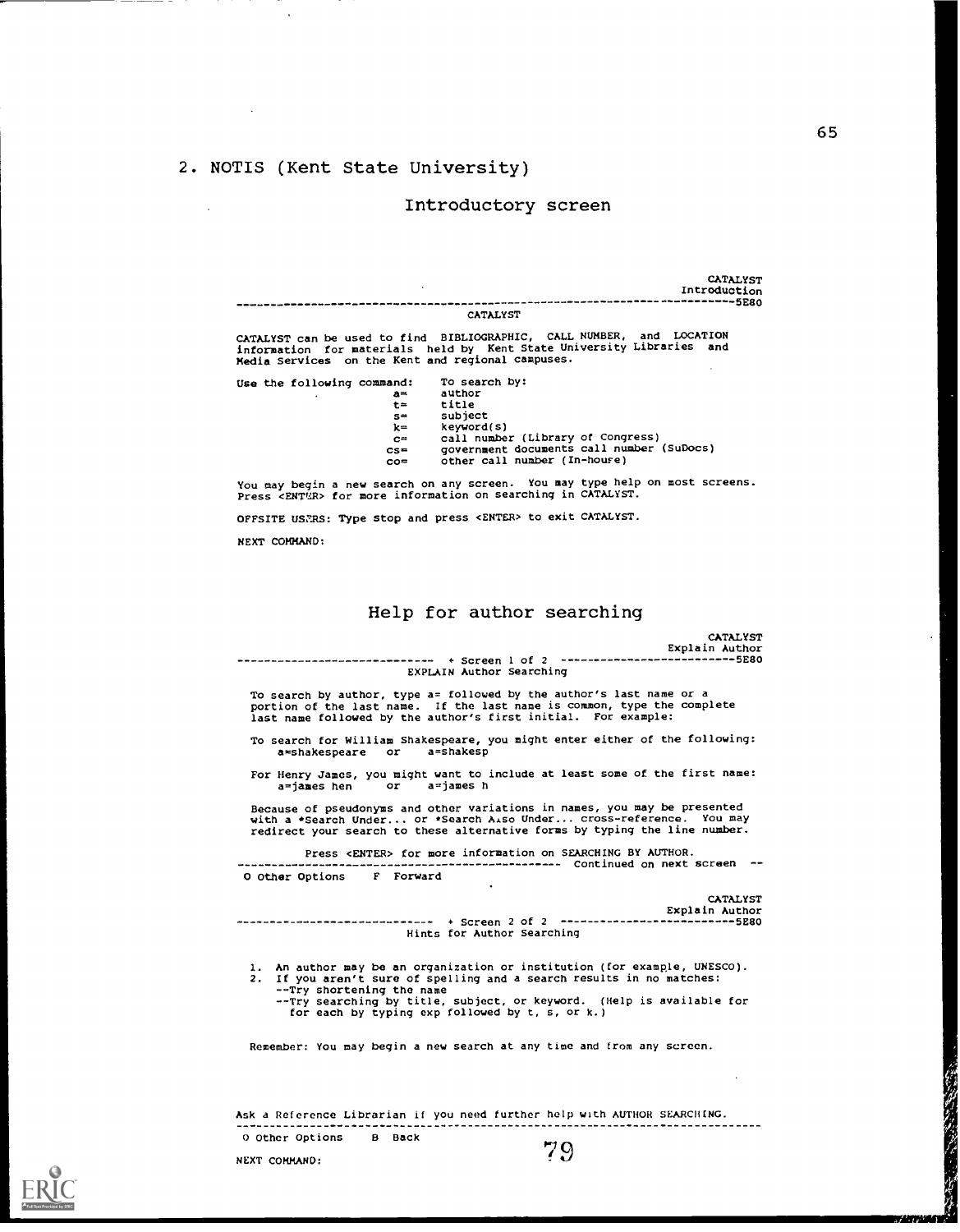### Help for subject searching

CATALYST Explain Subject + Screen 1 of 2 5E80 -----------------------------EXPLAIN Subject Searching The library uses the following two standards to ensure consistent use of subject headings: Library of Congress (LCSH) and a second "other"<br>standard, which uses a locally developed subject scheme. In addition, some<br>items in CATALYST may have National Library of Medicine (MeSH) or Library of Each has its own index, which may be individually searched based on command: sl= searches for Library of Congress subject headings (LCSH) so= searches for other subjects assigned using a locally defined system Alternatively, you can search all subjects using the unified subject search:<br>s= searches all subject types in one combined index Press <ENTER> for more information on SUBJECT SEARCHING. 0 Other Options F Forward + Screen 2 of 2 CATALYST Explain Subject -------------5E80 EXPLAIN Subject Searching -- continued Subject headings may be divided into parts, called subdivisions. To search for a subject heading with subdivisions, separate each part of the heading with two hyphens (--). Example: s=france--history

If a subject search results in no matches, verify that you have entered the subject term correctly. If it appears you have, it may be useful to search the same term using a keyword search, k= . For a detailed

Ask a Reference Librarian if you need further help with SUBJECT SEARCHING.

0 Other Options B Back

NEXT COMMAND:



Congress Children's subject headings which are not typically used by the library.

Continued on next screen --

When searching by subject, you will often find \*Search Under... and<br>\*Search Also Under... cross-references. \*Search Under means instead of<br>and \*Search Also Under means in addition to. You may redirect your search<br>to these

explanation of keyword searching, type exp k and press <ENTER>.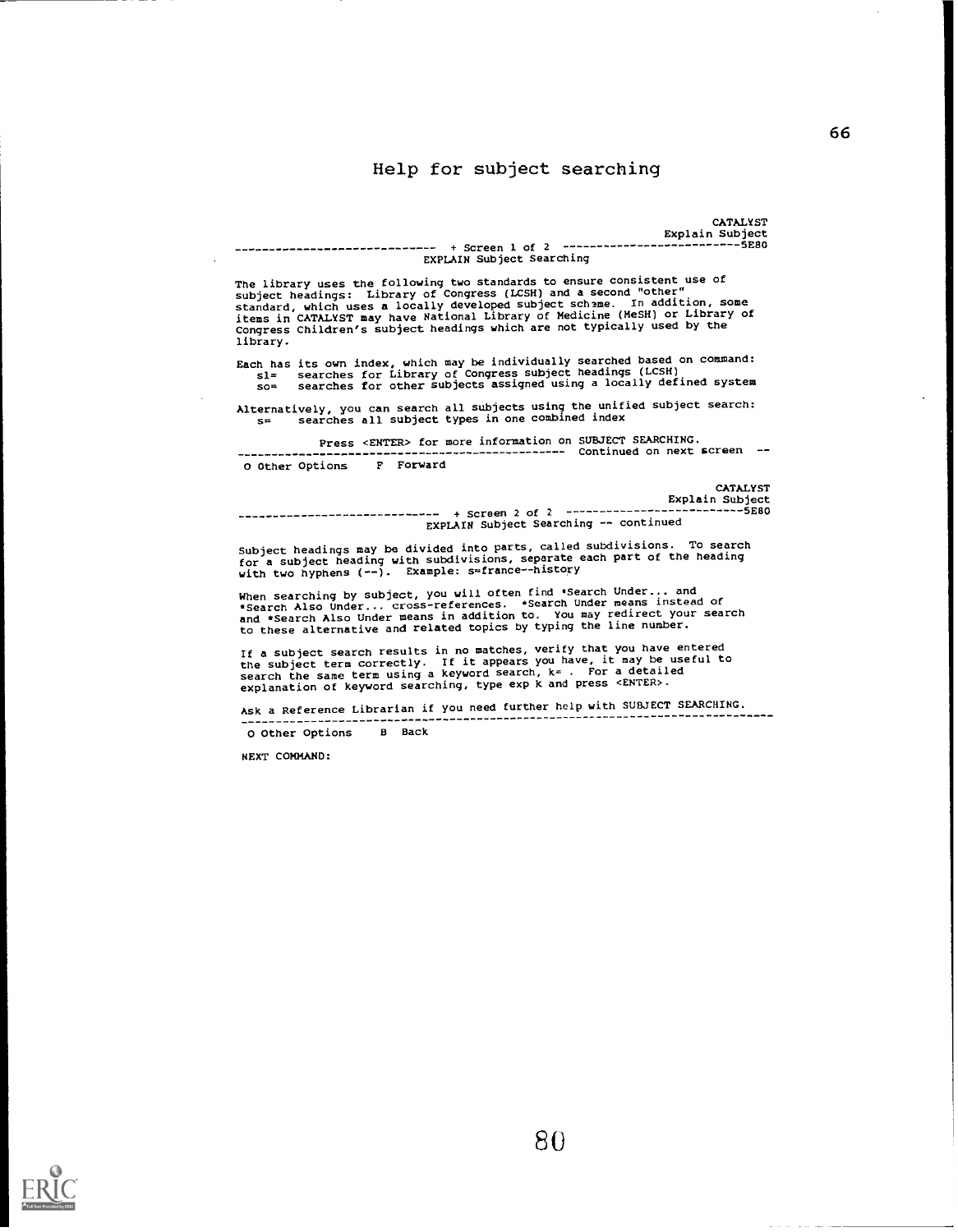# 3. LCS (Ohio State University)

# Introductory screen

|                                         | THE OHIO STATE UNIVERSITY LIBRARIES |                                                                          |  |
|-----------------------------------------|-------------------------------------|--------------------------------------------------------------------------|--|
| LL                                      |                                     | CCCCCCCC SSSSSSSS                                                        |  |
| LL                                      | cc.                                 | SS                                                                       |  |
| LL                                      | cc.                                 | SSSSSSSS                                                                 |  |
| LL                                      | cc                                  | SS                                                                       |  |
|                                         | LILLLILLL CCCCCCCC SSSSSSSS         |                                                                          |  |
|                                         |                                     | * In PAPER mode: use DEL key to correct typo; ignore the KEYBOARD LOCKED |  |
| message; start typing at the 1: prompt. |                                     |                                                                          |  |
|                                         |                                     | * In other terminal modes: use left arrow to backspace; use CTRL <r></r> |  |
| keys to unlock the keyboard.            |                                     |                                                                          |  |
| ∗ Begin searching or type help for LCS  |                                     | commands.                                                                |  |
| a ma anis yan concer innan a correspon  |                                     |                                                                          |  |

To exit LCS, press <ESC> <->> (tilde) keys.

 $\bullet$ 

4B\* SONS

### General help screen

Help is available online to explain some LCS commands, searching concepts, and codes. To look at a specific HELP, type a request, exactly as shown in the list below, then tap the enter key.

| Help-Author           | Help-FBR                 | Help-Save         |
|-----------------------|--------------------------|-------------------|
| Help-Author-Title     | Help-Keyword             | Help-Title        |
| Help-Call-Number      | Help-Periodicals         | Help-Title-Change |
| Help-Corporate-Author | Help-Periodicals-Current | Help-Tutorial     |
| Help-Checkout         | Help-Renew               |                   |

The explanation of a location code may be requested by typing "help" followed by the code. Example: help hea

help

 $4B*$ 

SON2



 $\ddot{\phantom{a}}$ 

81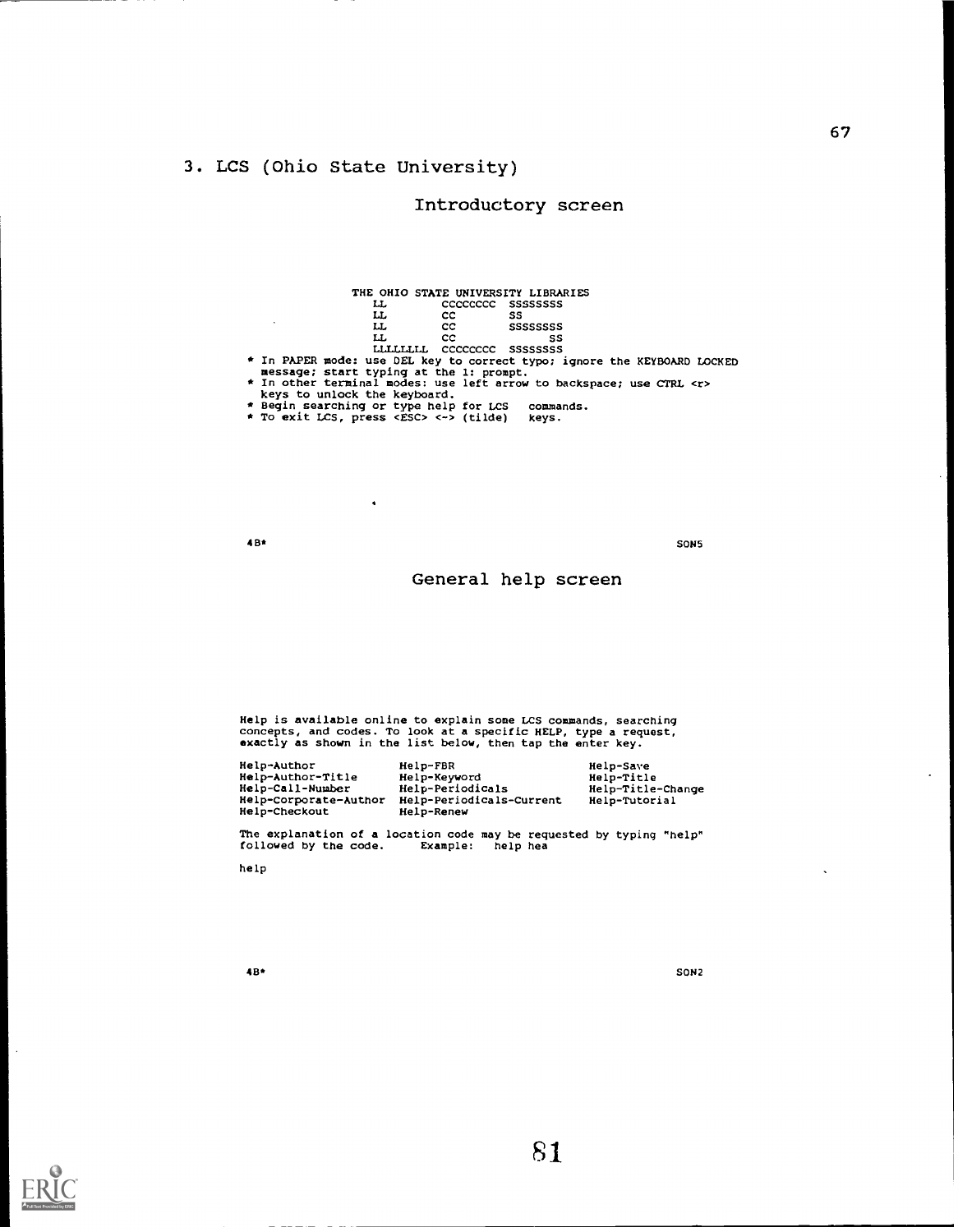# Help for author searching

HELP-AUTHOR<br>HELP-AUTHOR. TYPE AUT (FOR AUTHOR) FOLLOWED BY A SLASH (/). THEN (NO SPACE)<br>TYPE THE AUTHOR'S FULL LAST NAME, SPACE, FIRST NAME, SPACE, AND MIDDLE INITIAL IF KNOWN.<br>PRESS THE ENTER KEY AND FOLLOW THE PROMPTS AT THE BOTTOM OF THE SCREEN DISPLAY.

THE NUMBER OF ITEMS CATALOGED UNDER THE AUTHOR APPEARS BEFORE THE AUTHOR'S<br>NAME. IF THERE IS NO NUMBER ASK A LIBRARY WORKER FOR ASSISTANCE.<br>IF THE AUTHOR IS AN ORGANIZATION, BUSINESS, AGENCY ETC. OBTAIN SEARCH INSTRUC-<br>TIO

help-author

4B\* SON2

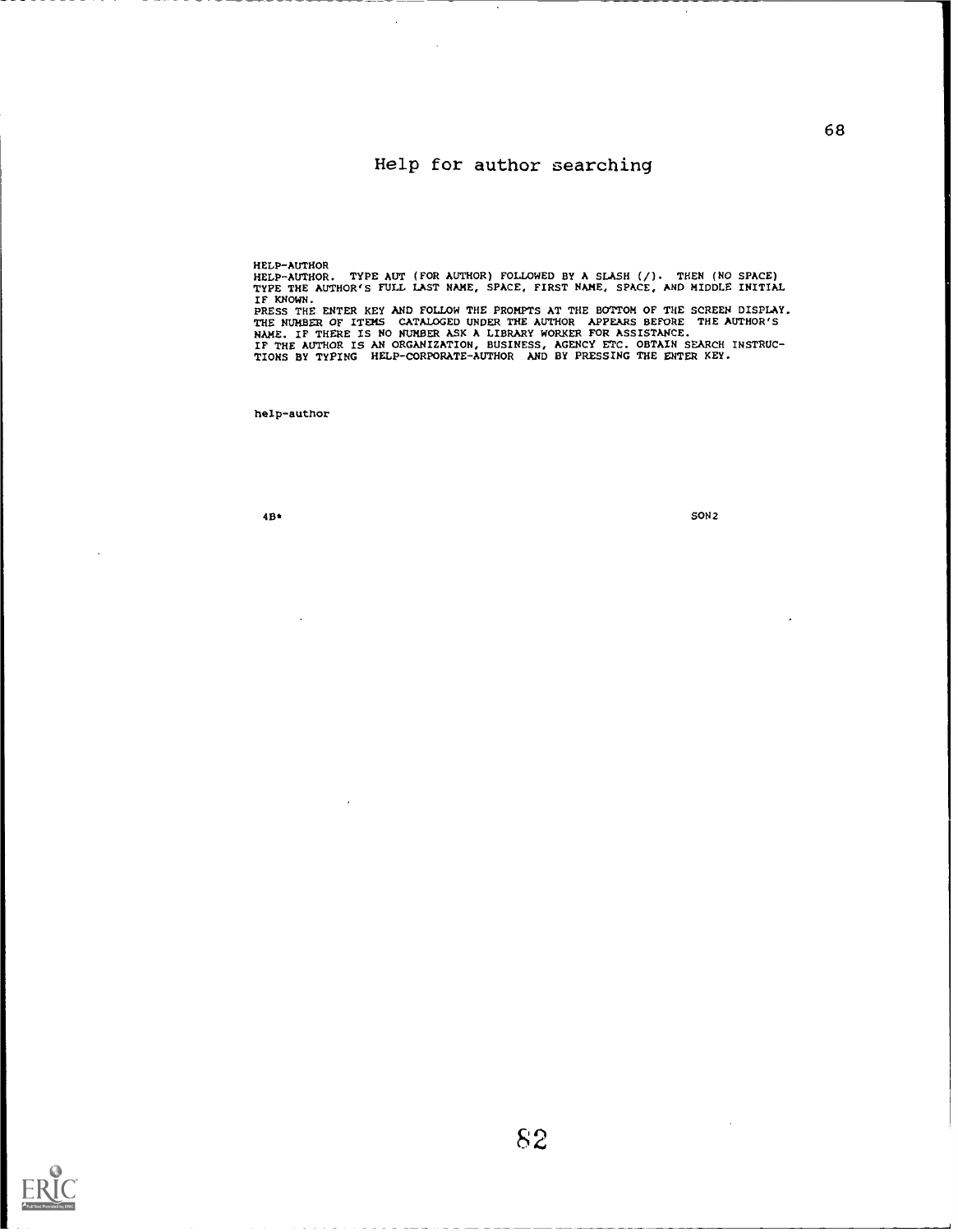# 4. Dynix (University of Dayton)

### Introductory screen

12 JUN 93

### UNIVERSITY OF DAYTON 10:36AM PUBLIC ACCESS CATALOG

# Welcome to DOC<br>University of Dayton Online Catalog<br>Choose .ne of the searches below:

- 
- 
- 
- 1. SUBJECT<br>2. TITLE<br>3. KEY WORD(S) in Title<br>4. AUTHOR<br>5. Library of Congress SUBJECT Headings<br>6. Reserve Room Materials<br>7. GREAT BOOKS Database
- 
- 
- 
- 
- 8. Additional Searches 9. Review Patron Record 10. Print Saved Bibliography 11. Logoff
	-

Enter your selection (1-11) and press <Return> : Commands: ? = Help, BB = Bulletin Board

### Help for author searching

Lev 3 HELP for:

AUTHOR AUTHORITY SEARCHING SCREEN 1 OF 1

An AUTHOR AUTHORITY SEARCH displays an alphabetical listing of authors whose names START WITH the word (or partial word) you specify. Each word in the search request can be truncated to one letter or more.

To see the command that are available at this screen, enter "CS" to view the "Command Summary" options.

To review your search path, select the "Review Search" option.

Remember to press <Return> after each option.

Press "Q" and <Return> to Quit help :<br>Commands: SO = Start Over, A = Addt'l Topics, RS = Review Search,<br>CS = Command Summary, Q = Quit Help



69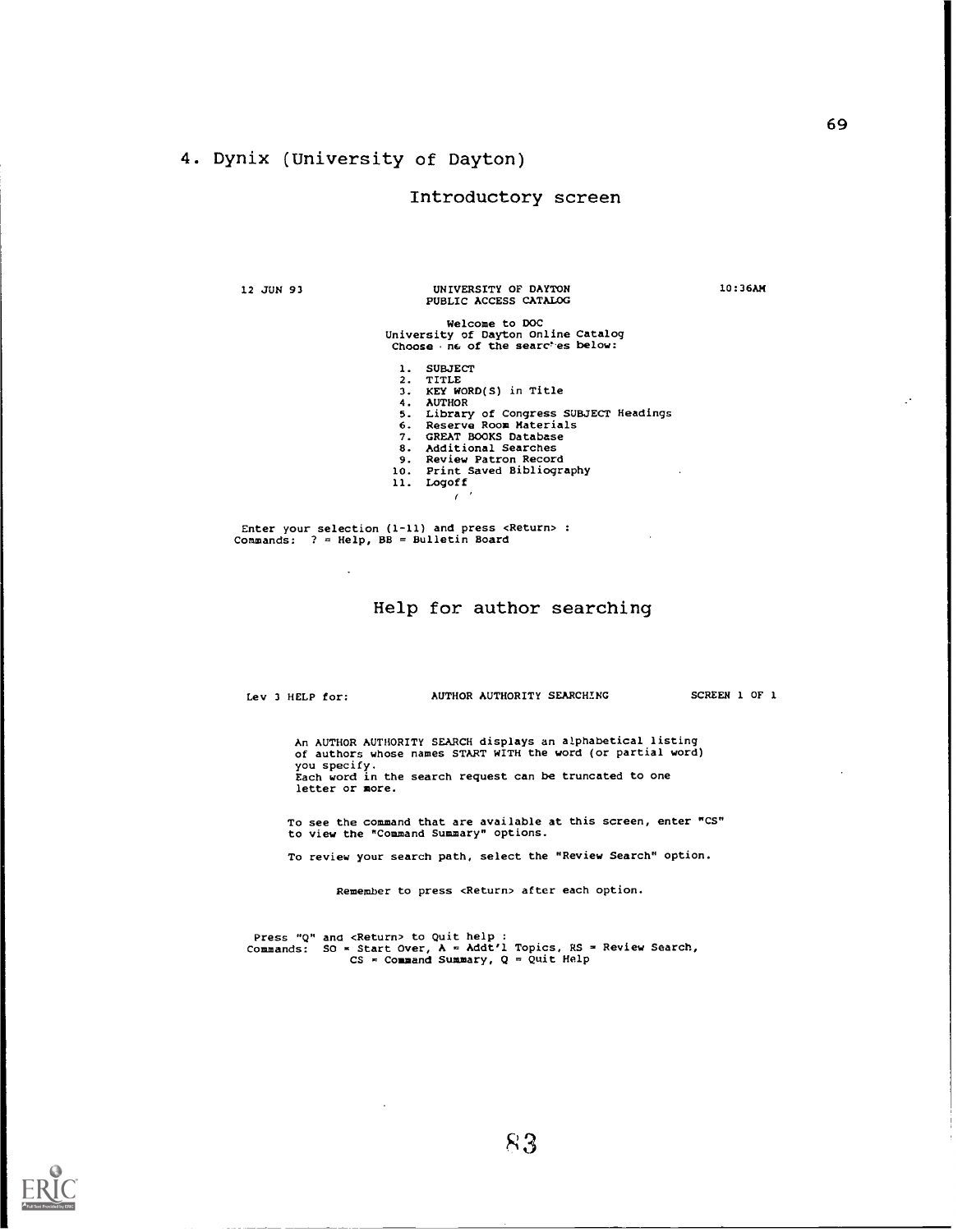# Help for subject searching

Lev 3 HELP for:

### KEYWORD Searching SCREEN 1 OF 5

To begin your search, enter a keyword to search for.

Each of the following help screens explains a different kind of KEYWORD search, as shown:

| Search Type            | Screen <i>I</i> |
|------------------------|-----------------|
| <b>***********</b>     | -------         |
| One-word searches      | 2               |
| Truncation searches    | 3               |
| Multiple-word searches | 4               |
| Helpful hints          | 5               |

To see what commands you can use at this screen, enter "CS" to view the "Command Summary" options.

To .: eview your search path, select the "Review Search" option.

### \*\*\*\*\*\*\*\*\*\* ONE-WORD SEARCHES \*\*\*\*\*\*\*\*\*\*

When you specify a keyword to search for, the keyword program looks for it in any location. For example, in a TITLE KEYWORD search, it will find titles that have that word anywhere in their titles, whether it is the first word, the fifth word, or the thirtieth word.

### \*\*\*\*\*\*\*\*\*\* TRUNCATION SEARCHES \*\*\*\*\*\*\*\*\*\*

In a truncated keyword search, the program looks for any words STARTING WITH the letters entered. To indicate truncation, add a question mark to the end of your shortened word, as in "COWBOY?".

Remember that truncated keyword searches are slower than exact-word searches.

\*\*\*\*\*\*\*\*\*\* HULTIPLE-WORD SEARCHES \*\*\*\*\*\*\*\*\*\*

More than one keyword can be entered in a search. Items will be listed if all keywords are found, even if they are not adjacent.

If a stop word is searched for by mistake, the message "NOT INDEXED" will be displayed.

\*\*\*\*\*\*\*\*\*\* HELPFUL HINTS \*\*\*\*\*\*\*\*\*\*\*

DO's Search for the least common words. Use as few words as possible to narrow the search. Use only "significant" wordr.<br>To speed up a search, enter the the first letter of the author's<br>surname at the AUTHOR: prompt.

DON'T's Don't use common words. Don't truncate If you can help it.

Press "Q" and 'Return' to Quit help :<br>Commands: SO = Start Over, A = Addt'l Topics, P = Provious Screen,<br>RS - Review Search, CS = Command Summary, Q = Quit Help

84

**CEST COPY AVAILABLE** 

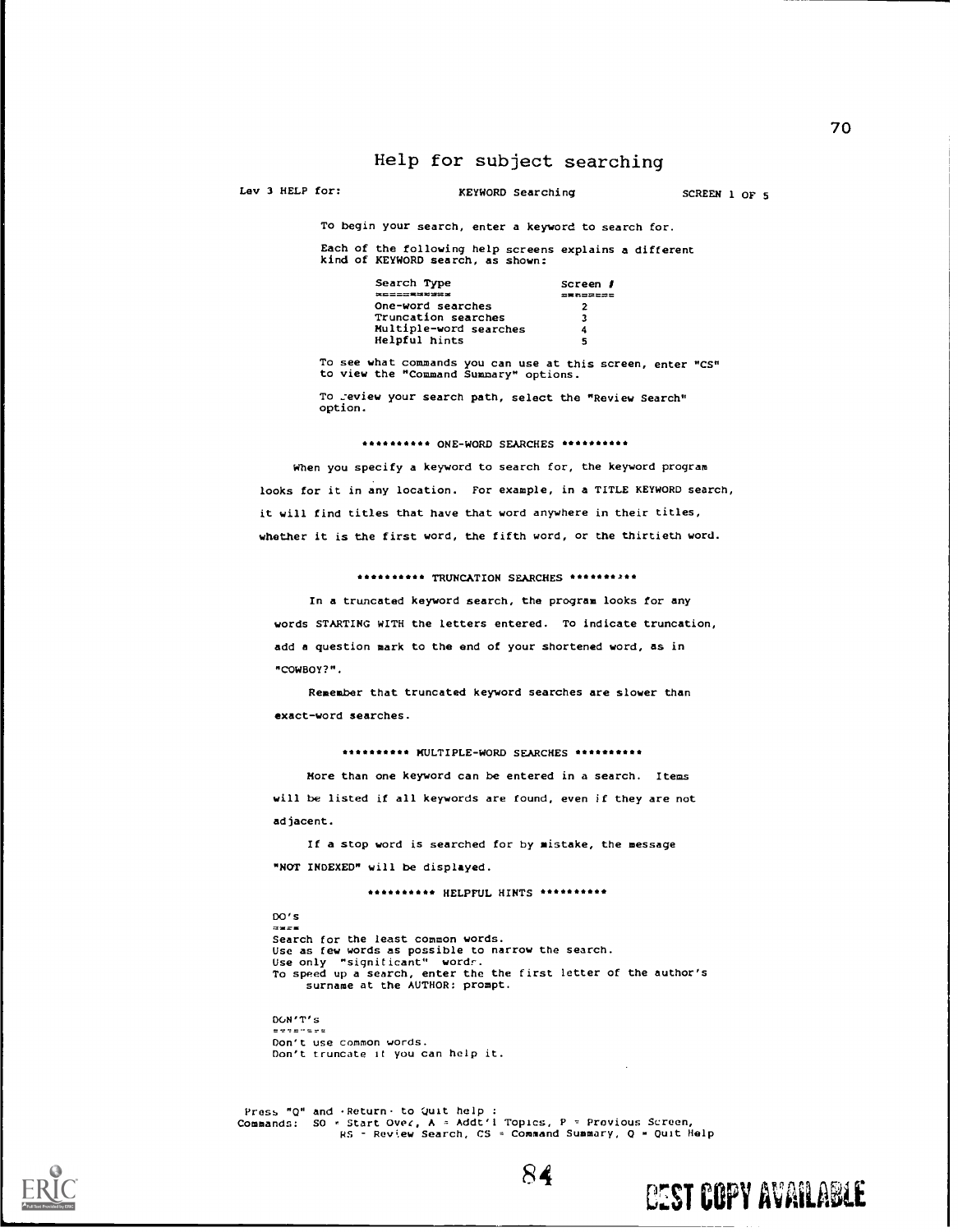### 5. VTLS (University of Akron)

 $\ddot{\phantom{a}}$ 

Introductory screen

Welcome to VTLS-89  $\bullet$  $\ddot{\phantom{0}}$  $\bullet$ (Release 1.7.5)  $\ddot{\bullet}$ VTLS-89 is a proprietary library software product of VTLS, Inc., Blacksburg, Virginia 24060  $\bullet$ Welcome to the online catalog. If you need help at any time, please ask at a Reference Desk. LOCATION is BIERCE Enter NEW COMMAND; or 'HELP': or '?' for the NOVICE USERS MENU.

Novice user menu

THE UNIVERSITY OF AKRON  $- - - - - - - - - - -$  VTLS-89 - - - - NOVICE USERS MENU

Welcome to the VTLS Novice User Search System! To search on-line simply type the number that appears in front of the kind of search you wish to perform and press the <RETURN> key.

- 
- 1. Author Search<br>2. Subject Search
- 
- 
- 
- 
- 7. ISBN Search
- 2. Subject Search 8. Keyword Search<br>
3. Title Search 9. Boolean Search
- 3. Title Search 9. Boolean Search 4. Call Number Search 10. Reserve Instructor Name Search
- 4. Call Number Search 10. Reserve Instructor Name 1<br>5. ISSN Search 11. Reserve Course-Id Search<br>6. LCCN Search 12. Subject Category Search
	- 12. Subject Category Search

To learn how to use the VTLS Advanced User Search System to<br>perform a particular search tye its number, then a space, then<br>then a question mark (e.g., 9 ?) and press the <RETURN> key. If<br>you wish to perform an advanced sea simply by entering a valid search command.

Enter your SELECTION:

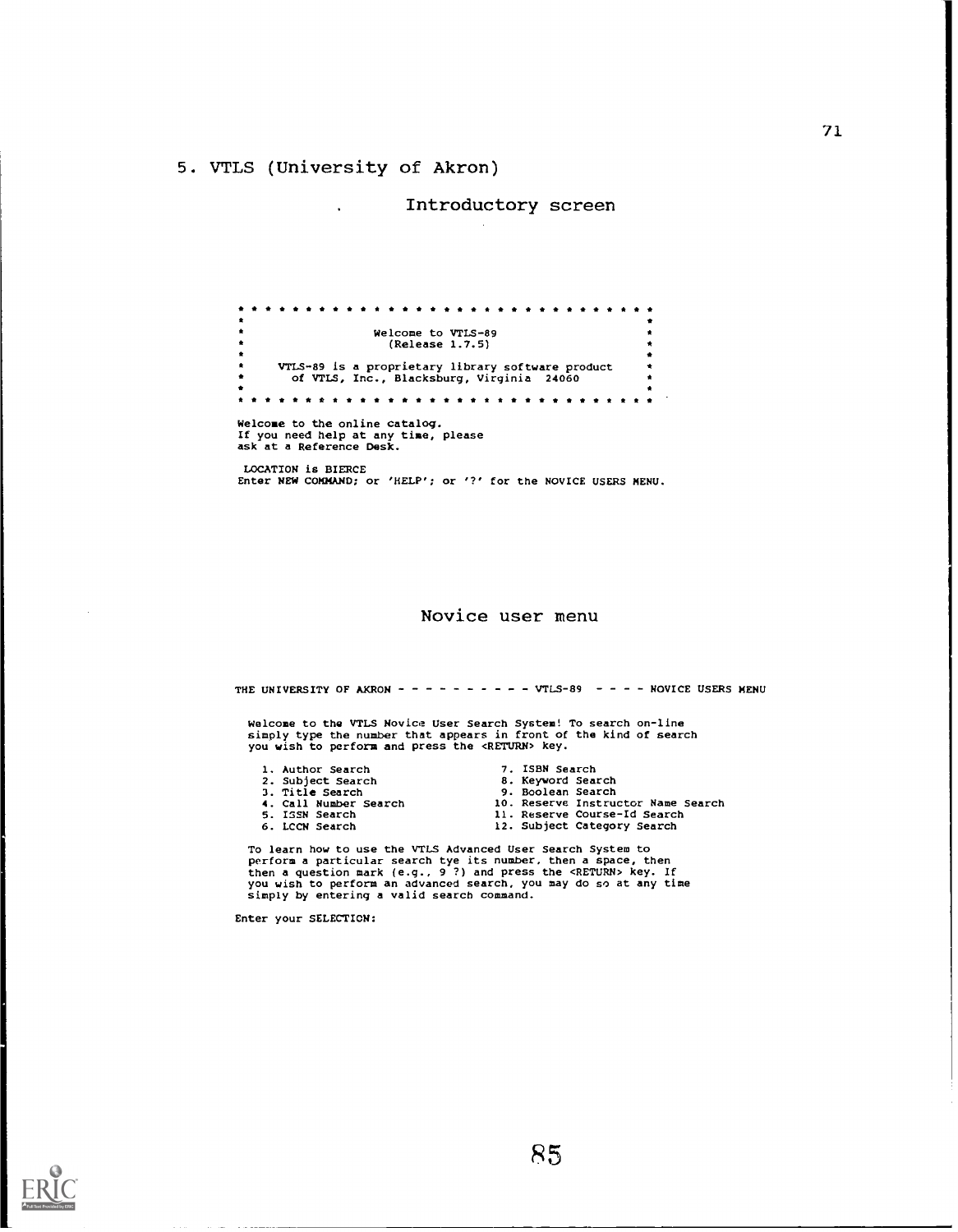### General help

The system may be approached using the following commands:

1. Author Search Enter A/ and the author's name (last name first) EXAMPLE: A/Hemingway, Ernest

2. Title Search Enter T/ and the title. (omit any leading articles: THE,A,AN,LA,L',DER...) EXAMPLE: T/Sun also rises

- 3. call Number Search Enter C/ and the call number. EXAMPLE: C/TL725.3 T7 J6
- 4. Subject Search Enter S/ and the subject term(s). EXAMPLE: S/Metals
- 5. Keyword Search Enter W/ and the keyword. EXAMPLE: W/LIBRARY

For more detailed information about any of the above searches, enter the corresponding number.

To use the Novice User Search System, enter ?

# Help for author searching

THE UNIVERSITY OF AKRON  $\sim$  - - - - - - - VTLS-89 - - - - ADVANCED AUTHOR SEARCH

Using the ADVANCED USER SEARCH SYSTEM to Search an AUTHOR

To perform an author search without using the Novice User Search system, simply enter the following command, inserting the author's names in the order shown:

### A/LAST FIRST MIDDLE

The last name (or first word of a corporate author) is a required entry. First name or initial (or second word of a corporate author) is optional, as is middle name or initial (or third word of a corporate author). Thus, your entry may be any of the following:

A/LAST A/LAST FIRST A/LAST FIRST MIDDLE

To return to the NOVICE USERS' MENU enter ? To perform an ADVANCED SEARCH, enter your COMMAND:



 $\cdot$ 

72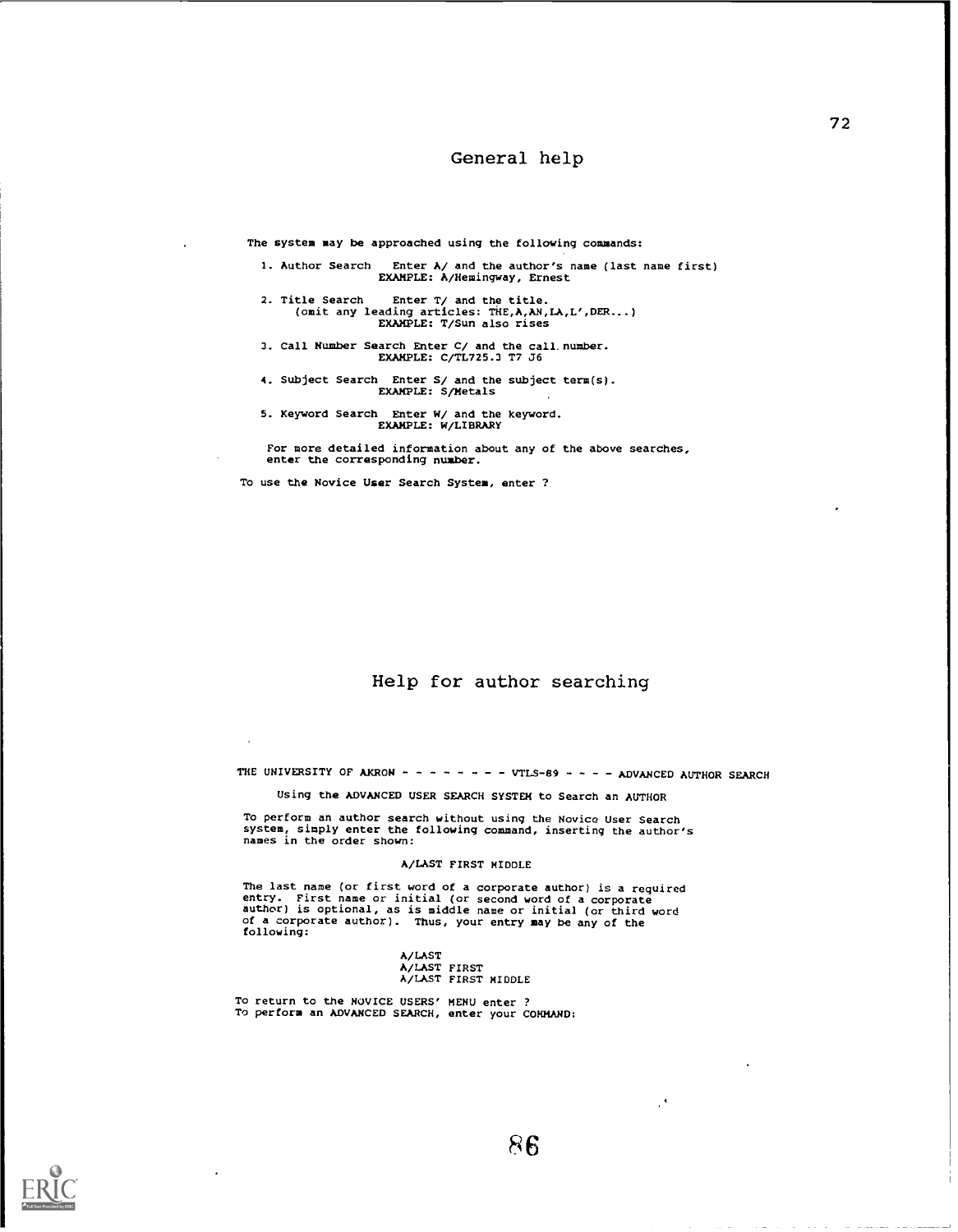# Help for subject searching

THE UNIVERSITY OF AKRON - - - - - - - VTLS-89 - - - - ADVANCED SUBJECT SEARCH

### Using the ADVANCED USER SEARCH SYSTEM to Search a SUBJECT

To perform a subject search without using the Novice User Search System, simply enter the following command, inserting the subject heading as shown:

### S/SUBJECT

When a subject heading contains more than one word, simply press the space bar between words (S/SUBJECT HEADING).

To return to the NOVICE USERS' MENU enter ? To perform an ADVANCED SEARCH, enter your COMMAND:

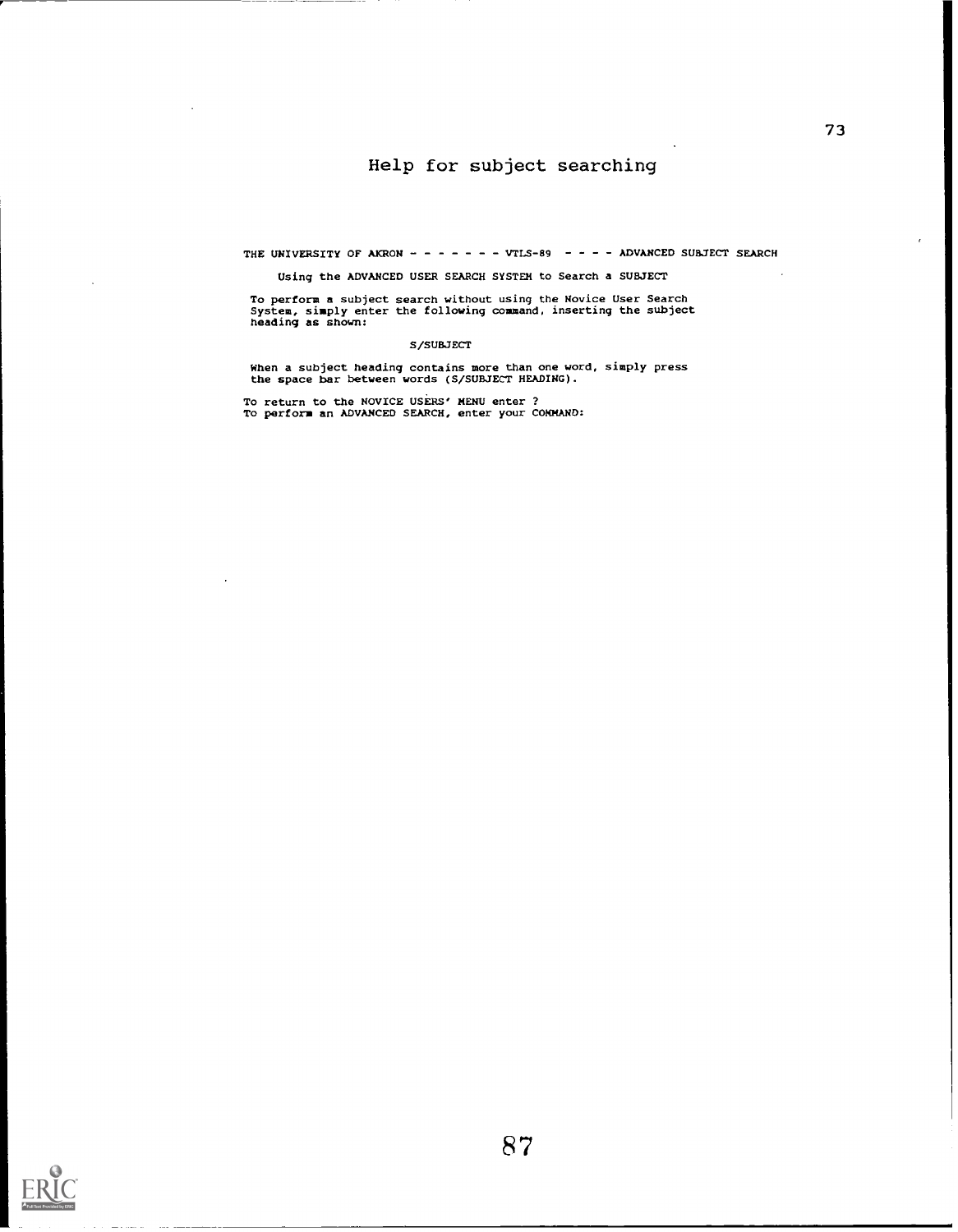### BIBLIOGRAPHY

- Basista, Thomas, H. Mary Micco and Linda Rambler. "Designing the OPAC User Interface to Improve Access and Retrieval." Microcomputers for Information Management 8, no. 2 (1991): 87-103.
- Bills, Linda G. and Linda W. Helgerson. "User Interfaces for CD-ROM PACs." Library Hi Tech 6, no. 2 (1988): 73-113.
- Gallup Fayen, Emily. "User Interfaces for Online Library Catalogs." What is User Friendly? editor F. W. Lancaster. Urbana-Champaign: University of Illinois, Graduate School of Library and Information Science, 1987.
- Hildreth, Charles R. Online Public Access Catalogs: The User Interface. Dublin, Ohio: OCLC, 1982.

. "Online Public Access Catalogs." Annual Review of Information Science and Technology 20 (1985): 233-286.

. "Pursuing the Ideal: Generations of Online Catalogs." Online Catalogs, Online reference: Converging trends, Chicago: American Library Association, 1984.

. "OPAC Research: Laying the Groundwork for Future OPAC Design." The Online Catalogue, editor Charles R. Hildreth. London: Library Association, 1989.

- Markey, Karen. "Barriers to Effective Use of Online Catalogs." Online Catalogs, Online Reference: Converging Trends, Chicago: American Library Association, 1984.
- Matthews, Joseph R. "Suggested Guidelines for Screen Layouts and Design of Online Catalogs." Library Trends (March 1987): 555-567.
- Mitev, Natalie N. "Ease of Interaction and Retrieval in Online Catalogues: Contributions of Human-Computer Interaction Research." The Online Catalogue, editor Charles R. Hildreth. London: Library Association, 1989.